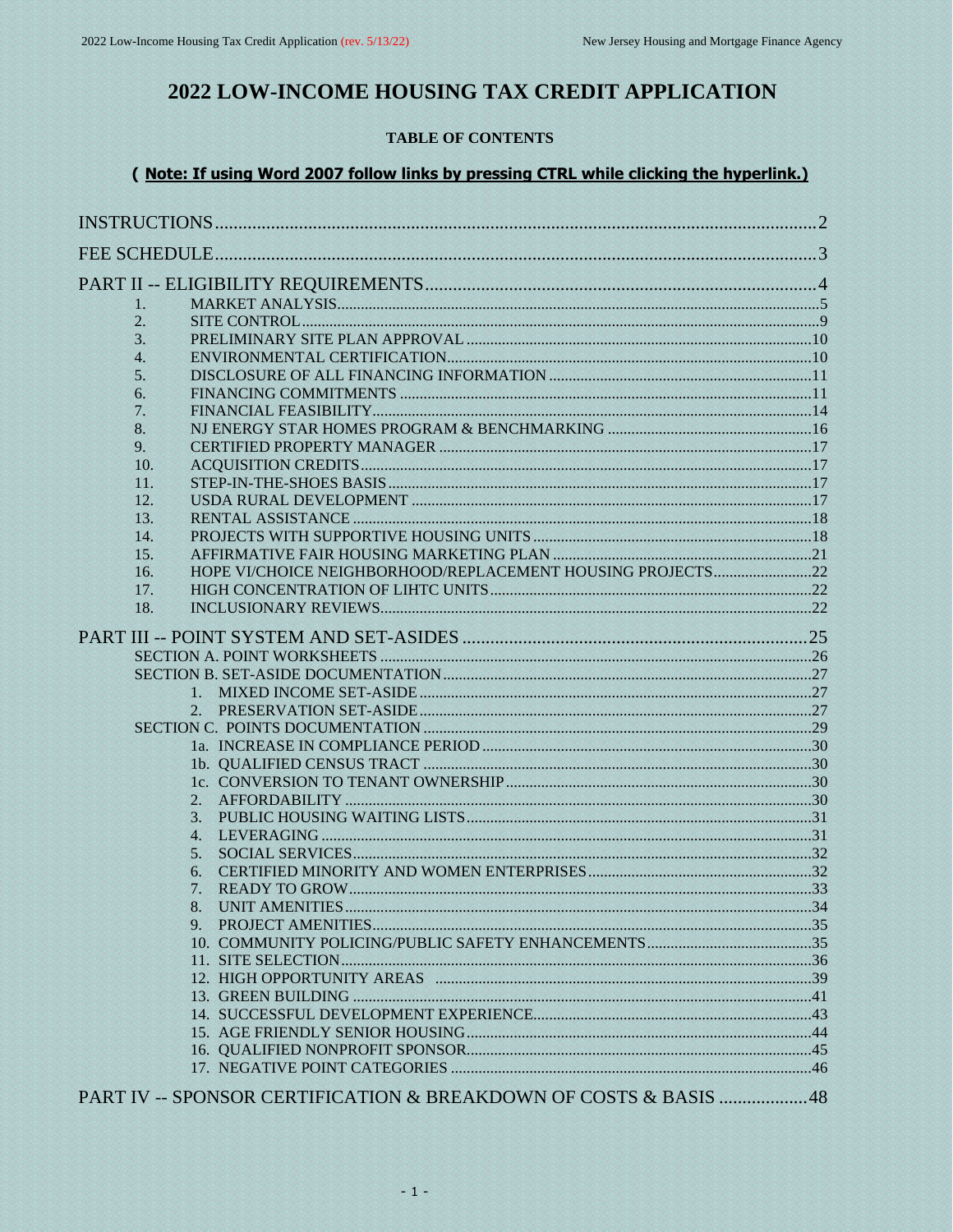# <span id="page-1-0"></span>**INSTRUCTIONS**

- Submit one **electronic copy** of your application through LeapFile to the LIHTC mailbox [\(NJHMFAtaxcredits@njhmfa.gov\)](mailto:NJHMFAtaxcredits@njhmfa.gov) by the deadline. LeapFile instructions can be accessed here: [https://www.njhousing.gov/dca/hmfa/developers/lihtc/faqs/.](https://www.njhousing.gov/dca/hmfa/developers/lihtc/faqs/) No paper applications will be accepted.
- Applications shall be submitted no later than noon on the following dates:
	- Family, Senior and Supportive Housing Cycles August 31, 2022 at noon
	- Mixed Income Reserve applications: May 31–Aug. 31, 2022 at noon *Applications for the Mixed Income Reserve will be accepted on a rolling basis. If eligible applications are received in advance of the deadline, the Tax Credit Committee may award projects on a rolling basis as well.*
	- Hardship applications to the Reserve: May 15, 2022
- Organize the application in the same order as the preceding Table of Contents. If an item within a section is not applicable to your project, indicate "not applicable." Do not insert informational pages such as the Notes to the Breakdown of Costs and Basis or lists of QCTs and DDAs.
- Please separate your application into 4 distinct files/ folders and label accordingly (Part I, Part II, Part III and Part IV)
- Comply with the instructions contained in each Part of the application completely, remembering to insert all requested documentation. The application should be clear, unambiguous and complete in all respects at the time of submission. Late and substantially incomplete applications shall not be admitted into a cycle and late applications will be returned to the applicant. NJHMFA shall have the authority to impose penalties and/or rescind a reservation or an allocation if any representations made in the application are mistakenly or intentionally misrepresented or not fulfilled.
- Projects financed by tax-exempt bonds that request tax credits pursuant to 26 U.S.C. §42(h)(4) need only submit the following information in order for the application to be deemed complete:
	- Part 1 Project Information Summary
	- Part 2 Eligibility Requirements 1-9 & 10-17 (if applicable). A copy of the appraisal/market study required by your lender and/or syndicator may be submitted in lieu of the market study required by N.J.A.C. 5:80-33.12(c)(1)(ii).
	- Part 3 -Period of restriction, negative point categories, conversion to tenant ownership, tax abatement and qualified nonprofit general partner (if applicable).
	- Part 4 -Sponsor Certification and Breakdown of Costs and Basis
	- If NJHMFA is not the bond issuer, the bond issuer shall provide a letter to NJHMFA assigning its responsibility under 26 U.S.C. §42(m)(2)(D) of the Code to NJHMFA.
- The eligibility requirements and point sections are organized as they appear in the Qualified Allocation Plan for your ease in referencing the QAP as you complete the application.
- If you need help completing this application, please review the Qualified Allocation Plan or review the Frequently Asked Questions (FAQs) on the website [https://njhousing.gov/dca/hmfa/developers/credits/.](https://njhousing.gov/dca/hmfa/developers/credits/) Written questions may be submitted to: [NJHMFAtaxcredits@njhmfa.gov](mailto:NJHMFAtaxcredits@njhmfa.gov) and the answers will be posted in the FAQs.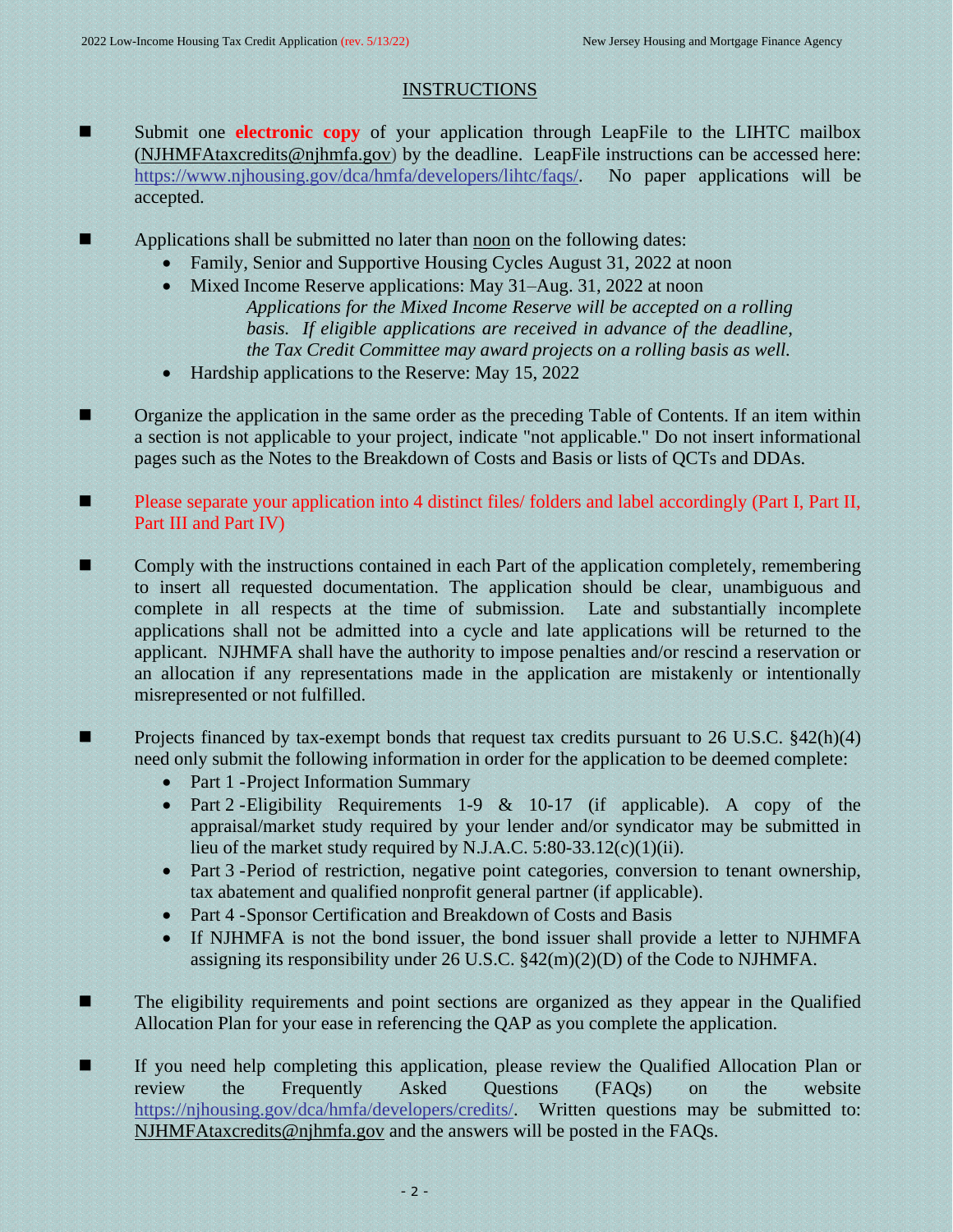# <span id="page-2-0"></span>**FEE SCHEDULE**

# Application Fees

| <b>Initial Application</b>                             | \$4,000                                                                                                                                                                                                                                |
|--------------------------------------------------------|----------------------------------------------------------------------------------------------------------------------------------------------------------------------------------------------------------------------------------------|
| <b>Re-Application Fee</b><br>(Same calendar year only) | \$100                                                                                                                                                                                                                                  |
| Hardship/Exchange Application Fee                      | \$100                                                                                                                                                                                                                                  |
| Allocation Fee (4% and 9% credits)                     |                                                                                                                                                                                                                                        |
| <b>NJHMFA Financed Project</b><br>Non-NJHMFA Project   | 2% of the ten-year tax credit amount<br>3% of the ten-year tax credit amount<br>One half of the fee is payable at determination<br>$\bullet$<br>Remainder (upwardly adjusted if necessary)<br>$\bullet$<br>payable at issuance of 8609 |
| <b>Extension Fee</b>                                   | <b>First Half Allocation Fee</b><br>\$1,000 for each week or part thereof that the<br>$\bullet$<br>owner is late in submitting the allocation fee.                                                                                     |

NOTE: Fees are non-refundable.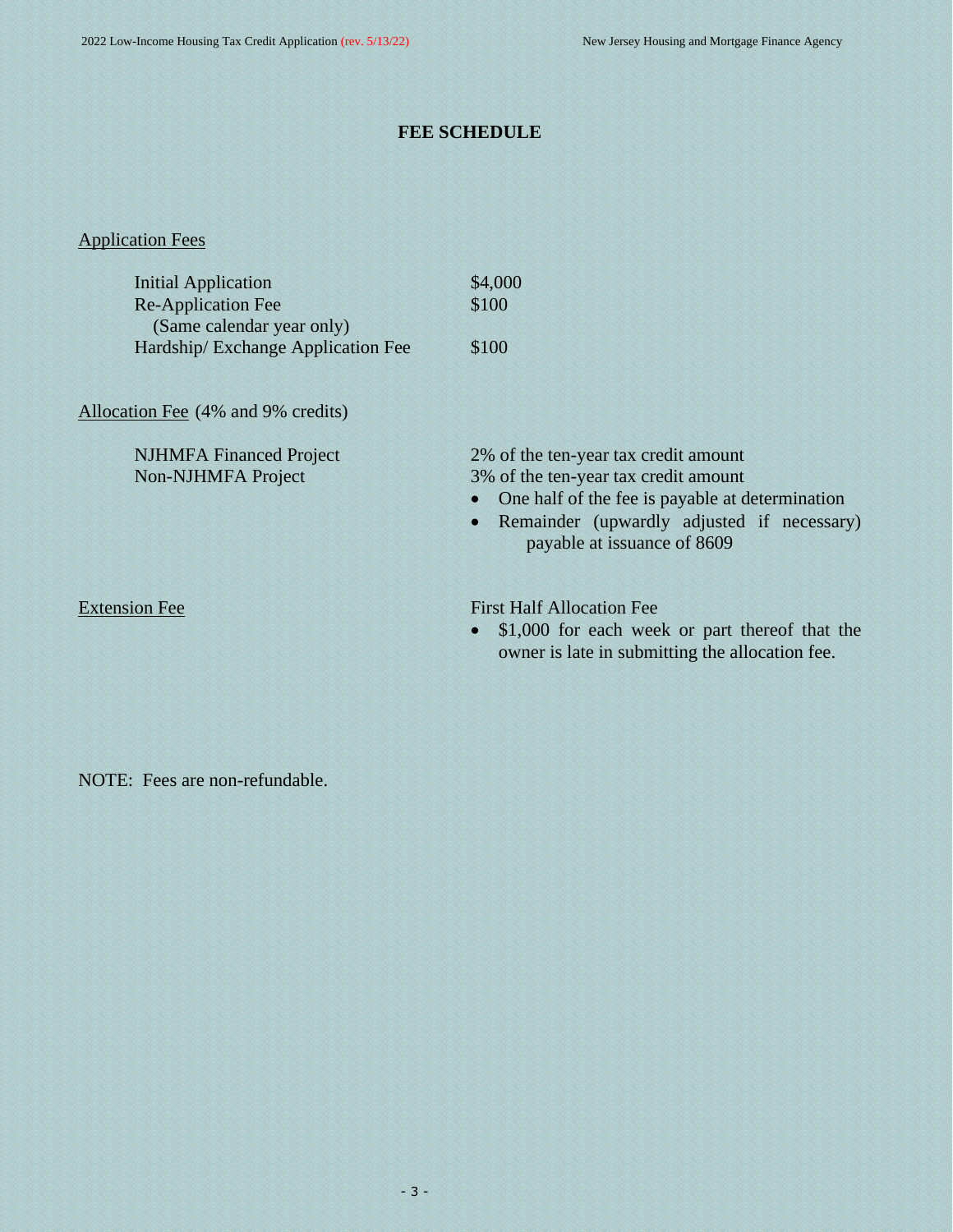# <span id="page-3-0"></span>**PART II -- ELIGIBILITY REQUIREMENTS**

- 1. Market Analysis
- 2. Site Control
- 3. Preliminary Site Plan Approval
- 4. Environmental Certification
- 5. Disclosure of All Financing Information
- 6. Financing Commitments
- 7. Financial Feasibility
- 8. Energy Star Homes Participation and Benchmarking

| 9.  | <b>Certified Property Manager</b>              | (check if applicable) |
|-----|------------------------------------------------|-----------------------|
| 10. | <b>Projects Requesting Acquisition Credits</b> |                       |
| 11. | CPA Certification of Step-in-the-Shoes Basis   |                       |
| 12. | <b>USDA Rural Development Letter</b>           |                       |
| 13. | <b>Rental Assistance</b>                       |                       |
| 14. | Projects with Supportive Housing Units         |                       |
| 15. | <b>Affirmative Fair Housing Marketing Plan</b> |                       |
| 16. | HOPE VI/Choice Neighborhood                    |                       |
| 17. | <b>High Concentration of LIHTC Units</b>       |                       |
| 18. | <b>Inclusionary Review and Determination</b>   |                       |

Please tab each section in this Part and insert the required documentation after the corresponding tab.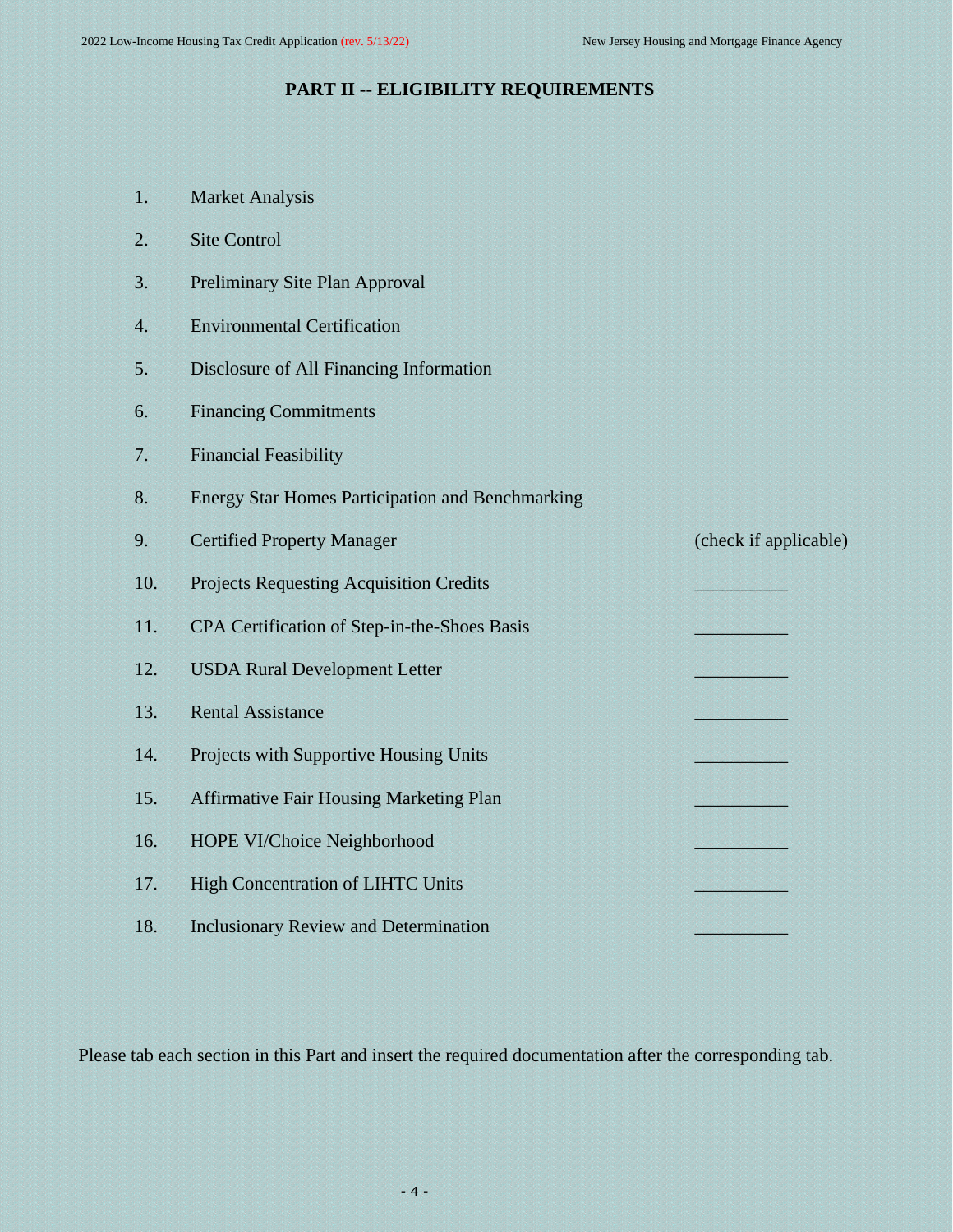# <span id="page-4-0"></span>**1. MARKET ANALYSIS**

Insert the following documentation in this section:

- a. Project Summary. At a minimum, describe the following:
	- Type of housing proposed
	- **Amenities**
	- **Community Space**
	- Need and demand for project
	- Impact on the neighborhood
	- Commercial Space
	- Photographs of site and existing structures from all significant perspectives
	- Photographs of all significant nearby land uses, including, but not limited to, those listed under the site selection point category (see Part III, Section C.11)
	- Preliminary drawings of the finished project including the site plan, floor plan, and elevations drawn to scale

If applicable, include a description of the following as well:

- Family Cycle and non-age restricted Final Cycle projects that do not meet the minimum bedroom distribution requirements (i.e. the combined number of efficiency and onebedroom tax credit units shall be no greater than 20 percent of the tax credit units; at least 30 percent of the tax credit units shall be two-bedroom units; and at least 20 percent of the tax credit units shall be three-bedroom units) shall demonstrate why it is either financially infeasible for the project to meet this requirement, or shall indicate in the market study why said bedroom distribution is inappropriate for the market area.
- Services being provided
- Plan for Conversion to Tenant Ownership
- Adaptive re-use of a non-residential building
- b. Market Study. The market study must be certified to both the Sponsor and NJHMFA, and shall have been performed within the past 6 months. The analyst shall state in the certification that all market study requirements have been fully addressed. If any relevant information cannot be obtained, the analyst shall explain why the information cannot be obtained. The study shall also identify any assumptions, estimates, projections and models used in the analysis. The assumptions used in the market study (for example, project rents, unit mix, amenities, etc.) must precisely reflect the information provided in the tax credit application. The data and analysis shall clearly indicate enough demand in the market to support the proposed development. Any additional information appropriate to the market area and the project should be submitted to demonstrate the demand for the proposed housing project. The report shall include, at a minimum;
	- 1. A brief executive summary that includes the appropriate vacancy rate, capture rate, absorption period, and the market advantage from comparable market rate properties given the rents projected by the applicant, as well as a detailed table of contents which clearly identifies the location of the items listed below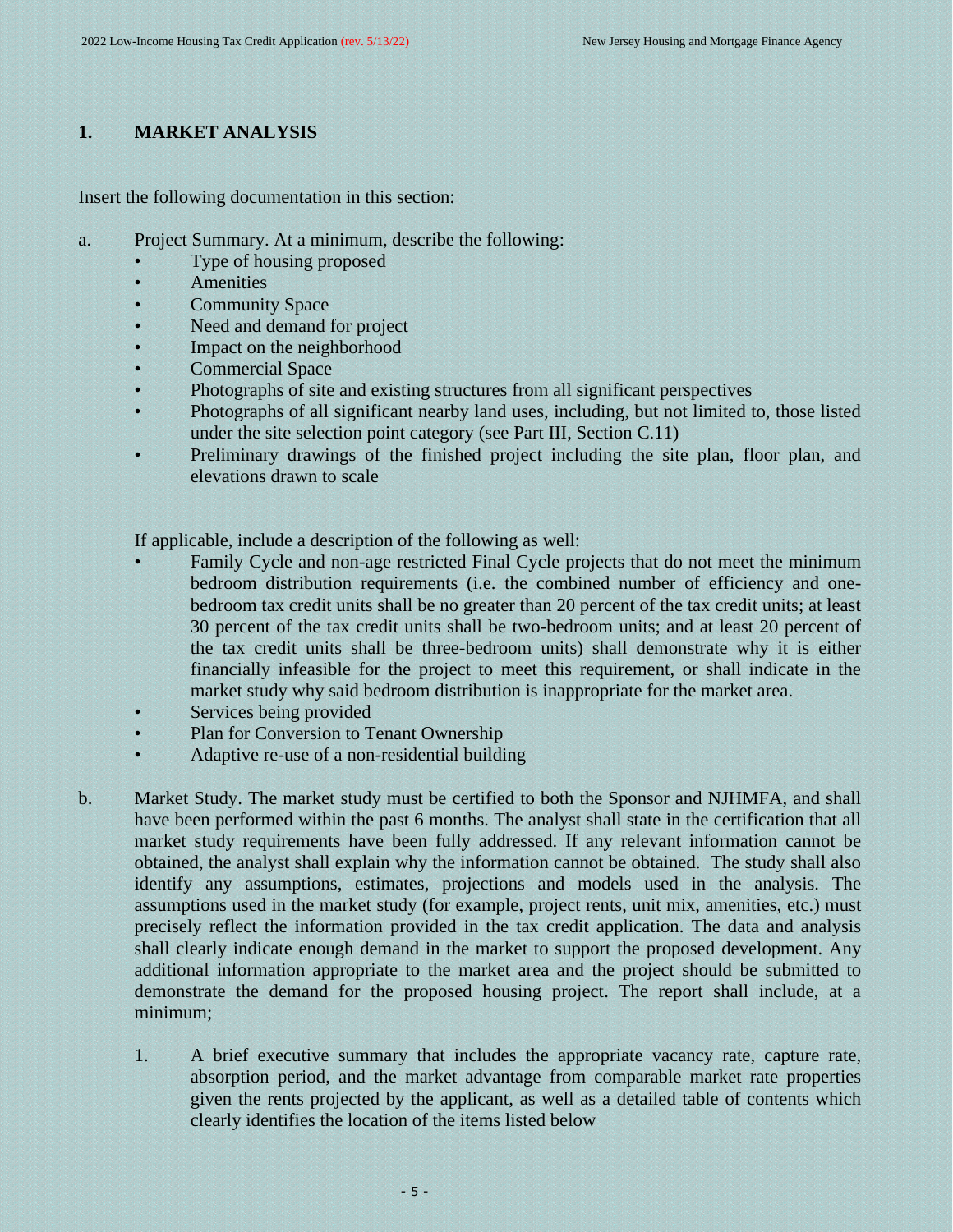- 2. A description of the proposed site, (including pictures of the site and existing structures, pictures of the immediate neighborhood, visibility/access/exposure, proximity to retail and employment, detailed neighborhood and market area maps showing all significant nearby land uses, block and lot numbers of each parcel, site acreage, available public services and public transportation, and existing infrastructure). A description of the proposed improvements (including unit mix, a commentary on the preliminary drawings including unit size and design, proposed project and unit amenities and any applicable tenant charges, tenant-paid utilities and project-paid utilities) shall be provided;
- 3. Geographic definition and analysis of the market area, including a comprehensive and reasonable rationale for the suggested market area with supporting evidence. For example, the market area may be defined as the area in which properties compete with the subject property for tenants, or the area immediately surrounding the project from which sixty to seventy percent of the residents are expected to be drawn, taking into account political and natural boundaries, socioeconomic characteristics, and the areas from which nearby rental developments draw new tenants. The market area shall be evaluated on the basis of employment and income levels and trends, the presence of local revitalization projects, the number of substandard units in the market and the number of cost burdened households in the market. As available, interviews shall be conducted with area apartment managers to establish mobility patterns in the area. Particular attention should be given to tax credit properties. The results of the interview shall be reported showing the percentage of residents by neighborhood/community. For cases in which the subject property is an existing rental development or later phase of an existing development, detailed tenure by prior residence must be shown. Additional explanation shall be provided for any market area with boundaries in excess of 3 miles (urban site) or 5 miles (rural site) of the site;
- 4. An Economic analysis that provides the reader context to better understand the household and rent trends in the market. Topics to be addressed should include:

A. Presentation of data and analysis pertaining to the trend in resident employment and unemployment;

B. Presentation of data and analysis pertaining to trends over the past five years in total at-place employment (that is, jobs) in the county in which the subject site is located;

C. Presentation of data and analysis pertaining to at-place employment by industry sector for the Primary Market Are ("PMA") or smallest available geographic area that includes the PMA and comparison to appropriate larger geographic area (that is, city, county, MSA, or labor market area);

D. List of major employers in the PMA or other appropriate small geographic area and announced changes in workforce (that is, expansions, contractions, and relocations), contractions in their workforces, as well as newly announced employers and their anticipated effect on the local economy; and

E. A map of major employers and employment centers in relation to the subject property.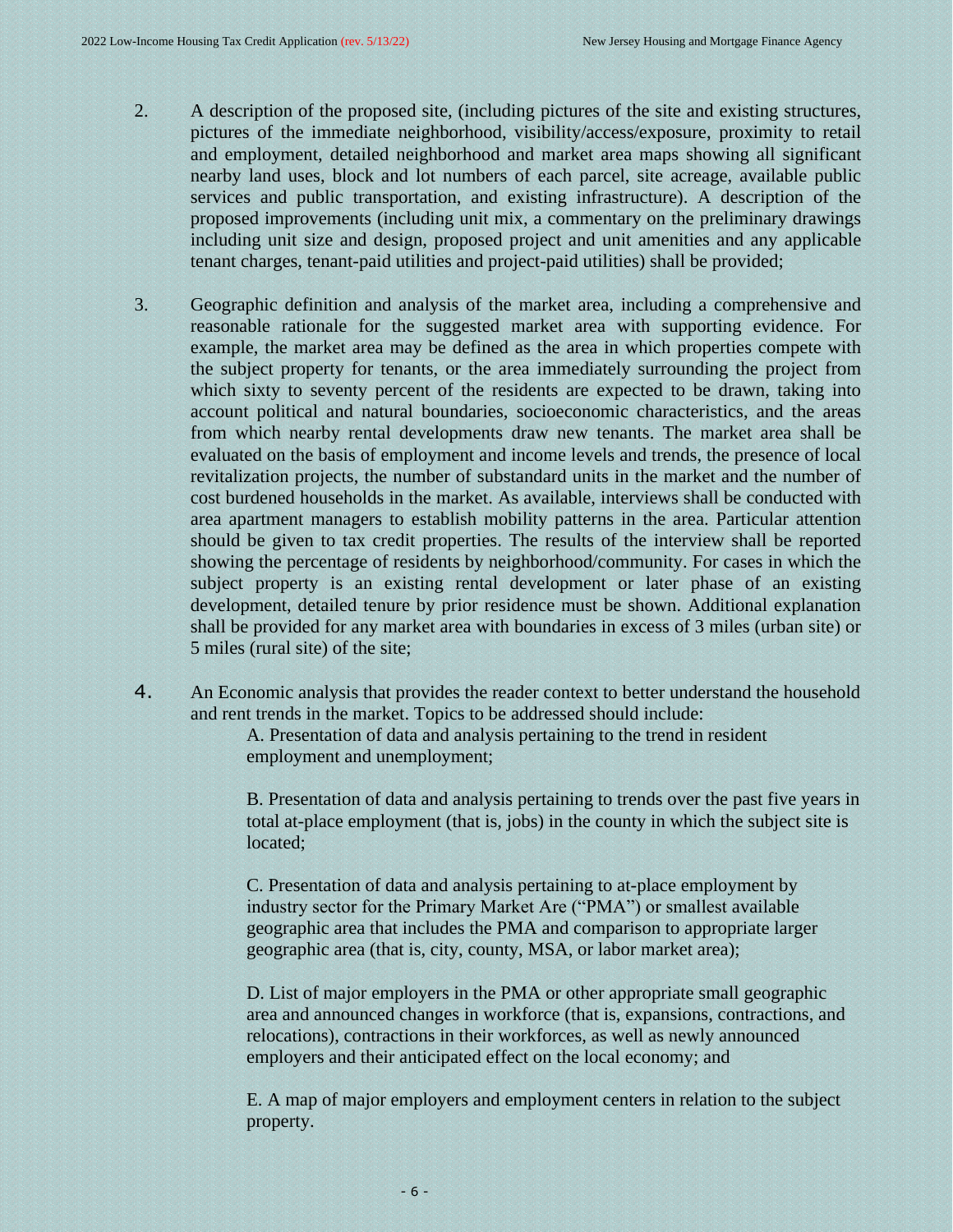- 5. A demographic analysis of the households in the market area in b(3) above which are income eligible and can afford to pay the rent (assuming potential households may spend up to 40 percent of their income on housing expenses). When appropriate, the eligible households shall also be analyzed by tenure (owner/renter), size of renter households, and age. Market studies submitted for projects applying to the Senior Cycle shall also include an evaluation of the market for the eligible population over 70 years old. Demographics from the last decennial census shall be updated to reflect current market conditions and shall be the basis for projected demographics. This research data shall be provided in the appendix and shall be from an organization such as Nielsen or a governmental source such as the American Community Survey, metropolitan planning organizations or local planning agencies. Supportive Housing projects shall also provide demographics on the special needs population in the project in order to substantiate need and demand at projected rent levels;
- 6. Rent, vacancy and amenity surveys by unit size of market rate, affordable and subsidized properties. The affordable property survey shall include all LIHTC properties in the market area. Include those projects that are currently under construction or have received preliminary site plan approval. A rent adjustment analysis of the most comparable properties to the subject should be presented to derive a market rent for each unit types. Data shall include, at a minimum, a grid analysis by unit size for rents, amenities, unit features, unit square footage, age, number of bathrooms, tenant-paid utilities, rent per square foot, location, physical condition and curb appeal. Rents shall be adjusted, especially for utility and amenity charges, so that appropriate comparisons can be made. The proposed rent should have at least a 10 percent rent advantage in relation to the estimate of market rent. Additional information concerning unit mix, vacancy and turnover rates, operating expenses, rent trends, rent concessions, rent control, waiting lists, absorption per month, design, contact and contact phone number shall be provided in a grid or narrative format when available. The market study shall contain a minimum of three rent comparables for each unit size. All comparable properties should be within the delineated market area when possible. In cases where a comparable project has to be chosen from outside the market area (for example, where there is not enough similar rental product in the market area), appropriate adjustments should be made for location differences. At least one picture of each comparable and a detailed street map which shows the location of each comparable shall be provided. In addition, if the building that is the subject of the tax credit application is currently occupied, rent rolls and current tenant incomes shall be provided and analyzed;
- 7. The capture rate, absorption period and the impact the proposed rental housing may have on existing inventory. The capture rate is the number of units in the project divided by the net demand for the project, where the net demand is the number of households that are income eligible and can afford to pay the rent minus the number of comparable affordable units in the market area. For purposes of the market study, the maximum annual household income for the tax credit units shall be equal to 50 or 60 or 80 percent of the area median income (depending on whether the applicant chose the 20% @ 50% or 40% @ 60% or Income Average Test Federal set-aside) of a household. The maximum income limit shall be based on an average household size of 1.5 persons per bedroom for the largest tax credit unit. For single room occupancy projects, assume one person per unit. Maximum income limits for all proposed senior projects shall be limited to a twoperson household. The minimum annual household income for the tax credit units shall be equal to the lowest tax credit gross rent multiplied by 30 (which assumes that potential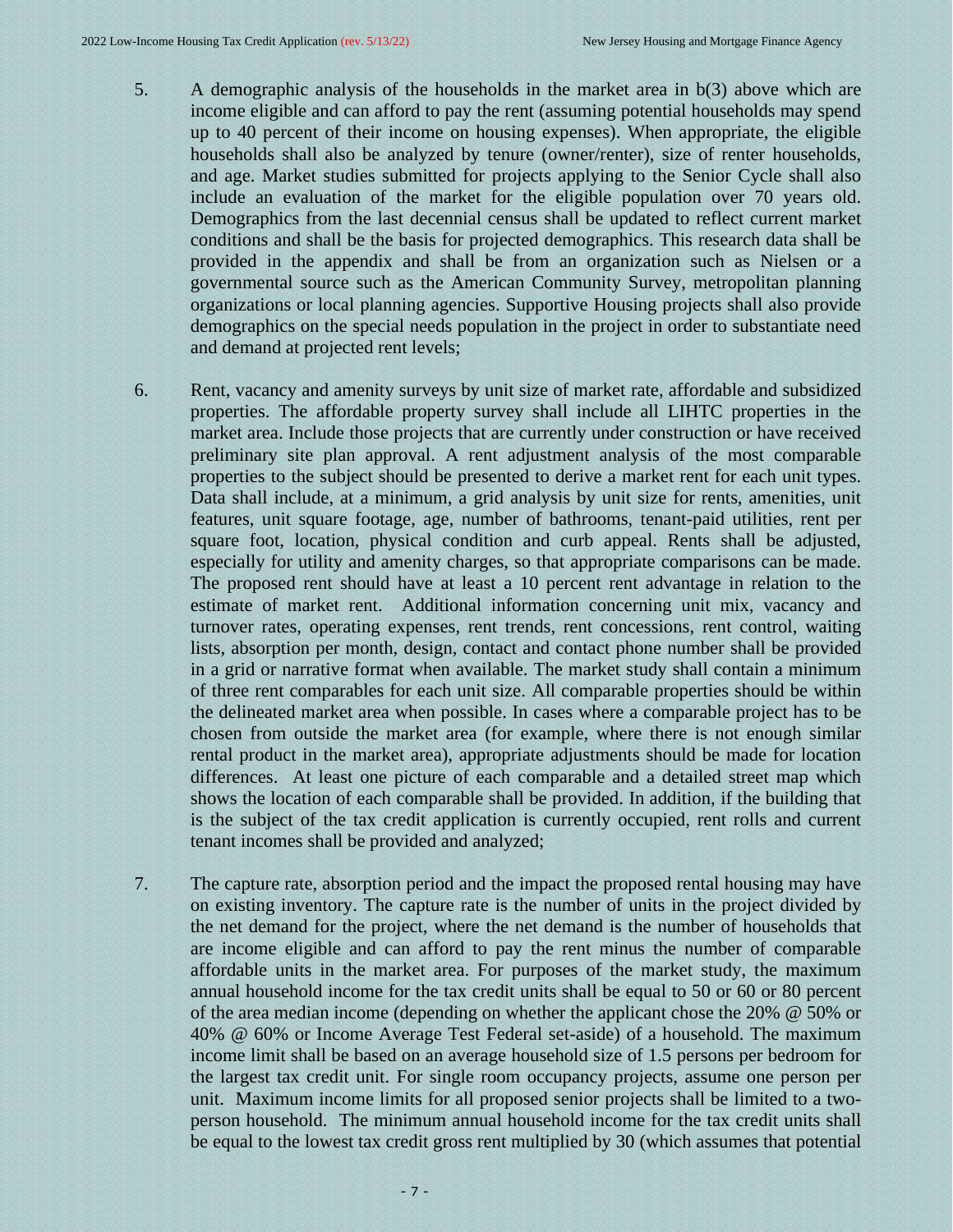households may spend up to 40 percent of their income on housing expenses on a monthly basis). The absorption period is a forecast of the number of months that will elapse from the completion of construction to stabilization (93 percent occupancy) of the project as a whole, taking into consideration a reasonable vacancy rate. Sample calculations of capture rate and absorption period shall be shown in the report, and NJHMFA shall be able to reconstruct the estimates using the data and methods in the market study. When additional analysis is appropriate, methods shall consider demographic trends, age of householders, the size of renter households, the unit mix of the project, the amount of home ownership in the target population, the cost of home ownership in the market area, approved projects not yet placed in service and any other significant factors. The impact of the subject project on existing housing in the market area shall also be addressed;

- 8. If applicable, the appropriate rent per square foot and vacancy factor based on market conditions for any commercial space in the project;
- 9. A conclusion forecast regarding the potential viability of the proposed project that states the strengths and weaknesses of the project, compatibility of surrounding land uses, appropriateness of project design and amenities, and the reasonableness of projected rents. In addition, the analyst shall state whether sufficient demand from targeted households exists for the development as proposed. Suggestions to make the project more marketable shall be provided if appropriate. All conclusions shall be based on data analyzed in the body of the report; and
- 10. A statement of the competency of the analyst conducting the study. The market analyst shall certify that: A) he or she is an independent, third party professional with no financial interest in the project other than in the practice of his or her profession (for example, his or her fee for preparing the report is not contingent upon project completion and/or an award of tax credits); B) he or she has the requisite knowledge to proceed with the study; C) he or she has personally inspected the subject property and the comparable properties analyzed in the report; and D) he or she has conducted the study in accordance with the Model Content Standards for Market Studies for Rental Housing of the National Council of Housing Market Analysts (NCHMA).
- 11. NOTE: During the market study review process, a reviewer contracted by NJHMFA may notify the independent, third party professional who completed the market study by telephone and, simultaneously, in writing by facsimile transmission about significant missing or unclear components of the market study. Failure of the independent, third party professional who completed the market study to provide a sufficient response within five business days about significant missing or unclear components of a market study shall result in an application being declared ineligible.
- c. The form of market analysis described below may be submitted in lieu of the market study requirements at b(1) to b(7) above for the following types of projects: Projects with 25 units or less and projects receiving project based rental assistance for 100% of the units.
	- 1. The 3rd party analyst shall provide a description of the proposed site and proposed improvements, a geographic definition and analysis of the market area, age and income demographics within the defined market area and rent, vacancy and amenity surveys by unit size of market rate, affordable and subsidized properties. In addition, a rent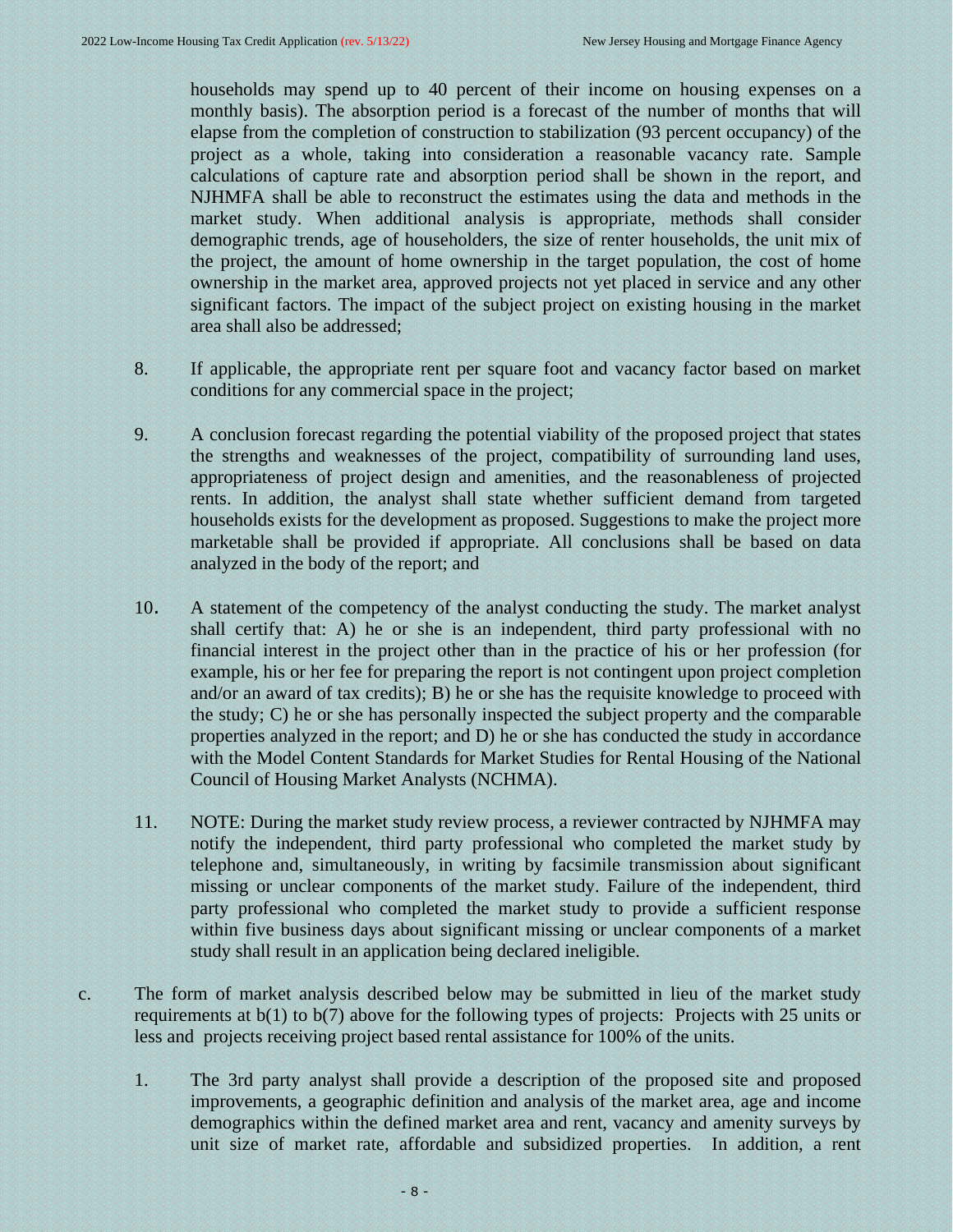adjustment analysis shall be provided of the properties most comparable to the subject property. For suggestions, see related subsections of part b above.

- 2. The requirements at  $b(8)$  through  $b(11)$  above.
- d. Updates of market studies more than six months old must reflect a recent site visit by the market analyst, updated information on the comparable properties and an analysis of any significant changes to the subject development. Only one update to the market study is permitted. Applicants shall submit both the original market study and any applicable update in the application submission.

#### **2. SITE CONTROL**

<span id="page-8-0"></span>Submit evidence of site control in this section via any one or a combination of the following: fee simple title; long-term leasehold interest; option to purchase or lease; executed land sales contract or other enforceable agreement for acquisition of the property; and/or an executed disposition and development agreement with a public agency that specifies the site to be acquired.

The acquisition price and basis shall be limited to the lesser of the purchase price or the "as is" appraised value of the building and/or land.

For all forms of site control, a copy of the current owner's recorded deed (or equivalent) for each parcel shall be submitted as supporting documentation.

| Purchase Contract,<br><b>Disposition and Development</b><br>Agreement, or Option: | Must not expire before anticipated construction start date. Disposition and<br>Development Agreement must specify the site(s) to be acquired.                                                                                                                                                                                                                                                                                                                                                                                                                                                                                                                                                                                                                                                                                                                                                                                                                                                                                                      |
|-----------------------------------------------------------------------------------|----------------------------------------------------------------------------------------------------------------------------------------------------------------------------------------------------------------------------------------------------------------------------------------------------------------------------------------------------------------------------------------------------------------------------------------------------------------------------------------------------------------------------------------------------------------------------------------------------------------------------------------------------------------------------------------------------------------------------------------------------------------------------------------------------------------------------------------------------------------------------------------------------------------------------------------------------------------------------------------------------------------------------------------------------|
| Long-term lease:                                                                  | Must be for a term of at least the full compliance period and extended use period<br>(i.e. if the compliance period is 30 years, the term of the lease cannot be less<br>than 45 years).                                                                                                                                                                                                                                                                                                                                                                                                                                                                                                                                                                                                                                                                                                                                                                                                                                                           |
| <b>Eminent Domain:</b>                                                            | If a site is/will be acquired by eminent domain/condemnation proceedings, the<br>condemnor shall be identified as such term is defined at N.J.S.A. 20:3-1 et seq.<br>or its successor. At a minimum, the applicant shall submit a copy of all written<br>offers, as described at N.J.S.A. 20:3-6 or its successor, executed by the<br>condemnor to the condemnee(s) with regard to all real property comprising the<br>project which are to be acquired by this means, which offers must be in effect<br>and valid at the time of submission to NJHMFA. If additional documents have<br>been executed and/or filed with regard to eminent domain at the time of<br>application deadline, the applicant shall append a copy of those documents with<br>its application and shall continue to supplement the application with such<br>documents as required by N.J.A.C. 5:80-33.31. The declaration of taking shall<br>be recorded within three months from the date of the Tax Credit Committee<br>meeting at which awards/decisions are announced. |
| Properties Obtained from<br>Municipality:                                         | If the municipality is contributing the site $(s)$ for nominal consideration, submit<br>the municipal resolution authorizing the land transfer and all applicable<br>agreements relating to the transfer of land.                                                                                                                                                                                                                                                                                                                                                                                                                                                                                                                                                                                                                                                                                                                                                                                                                                  |
| Re-Applications:                                                                  | Option or purchase contract must be updated to extend site control through<br>revised construction period.                                                                                                                                                                                                                                                                                                                                                                                                                                                                                                                                                                                                                                                                                                                                                                                                                                                                                                                                         |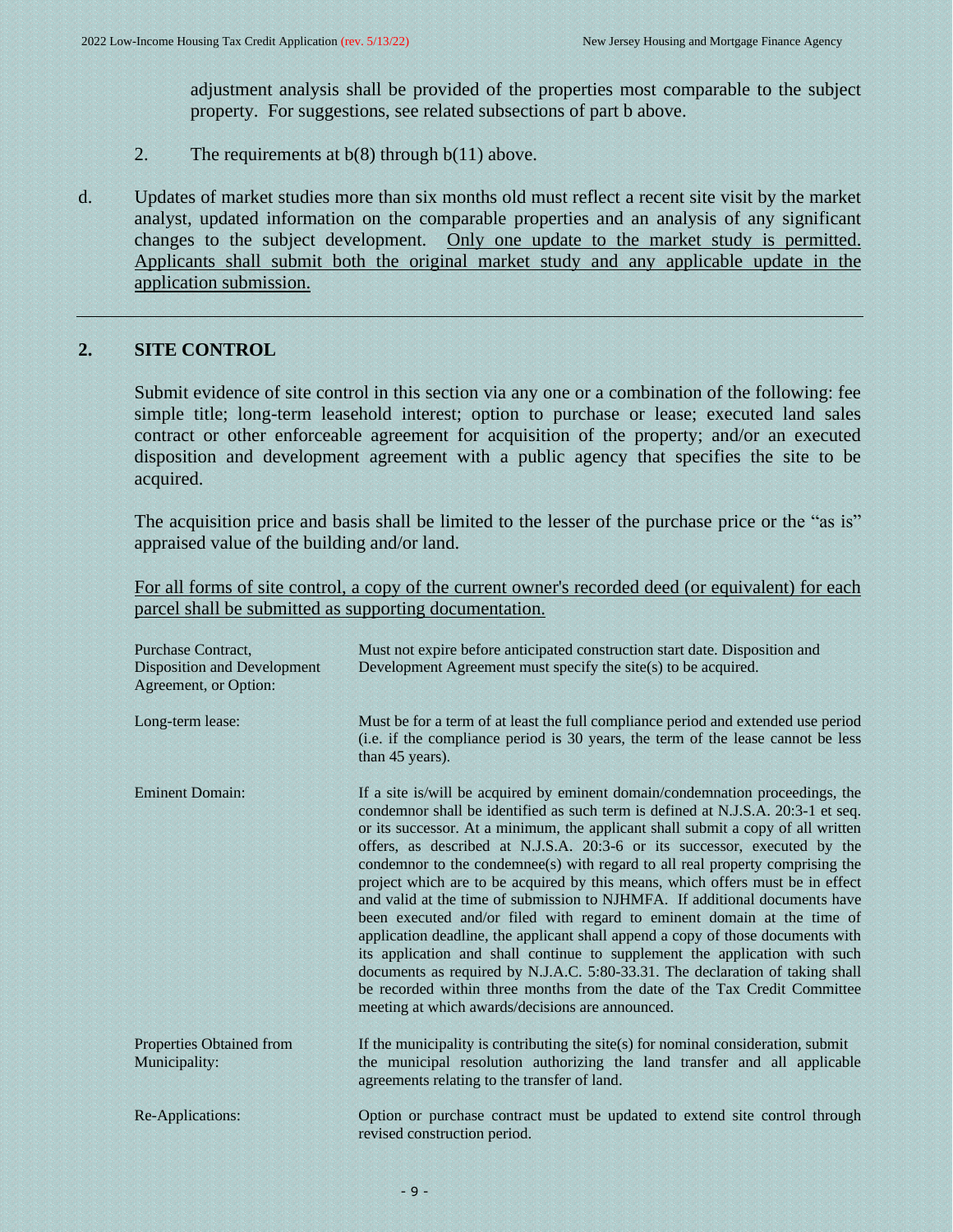#### **3. PRELIMINARY SITE PLAN APPROVAL**

<span id="page-9-0"></span>Submit a copy of the resolution approving preliminary or final site plan as well as all other local approvals. For rehabilitation projects with sites that are not required by the municipality to obtain site plan approval, the NJHMFA form letter must be submitted (see LIHTC Appendix).

It is the applicant's responsibility to ensure that the project complies with all applicable local land use and zoning ordinances and that nothing at the local or county level will interfere with the project obtaining all necessary permits.

#### **4. ENVIRONMENTAL CERTIFICATION**

#### a. Please complete the following:

<span id="page-9-1"></span>The following environmental conditions/constraints exist on the property that require remediation for the construction/rehabilitation & occupancy of the housing project and may impact development on the project site. Examples of such conditions include, but are not limited to, wetlands, stream encroachment, and steep slope grading. (If none exist, write "none")

| Remediation | <b>Included in Capital Budget</b><br>(circle one) |
|-------------|---------------------------------------------------|
|             | Y or N                                            |
|             | Y or N                                            |
|             | Y or N                                            |
|             | Y or N                                            |

All permits, approvals or clearances required under state or federal laws (e.g. ECRA, CAFRA, Wetlands Protection, Stream Encroachment, etc.) for the construction/ rehabilitation of this housing project have been obtained or applied for as listed below. (Also include the status of any pending applications.) If none are required, write "none".

 $\mu$  , and the state of the state of the state of the state of the state of the state of the state of the state of

 $\sim$  . The contribution of the contribution of the contribution of the contribution of the contribution of the contribution of the contribution of the contribution of the contribution of the contribution of the contributi

b. If a Phase I environmental study conducted in accordance with A.S.T.M. E1527-97, Standard and Poors Enhanced Protocol, has been completed for the project, the findings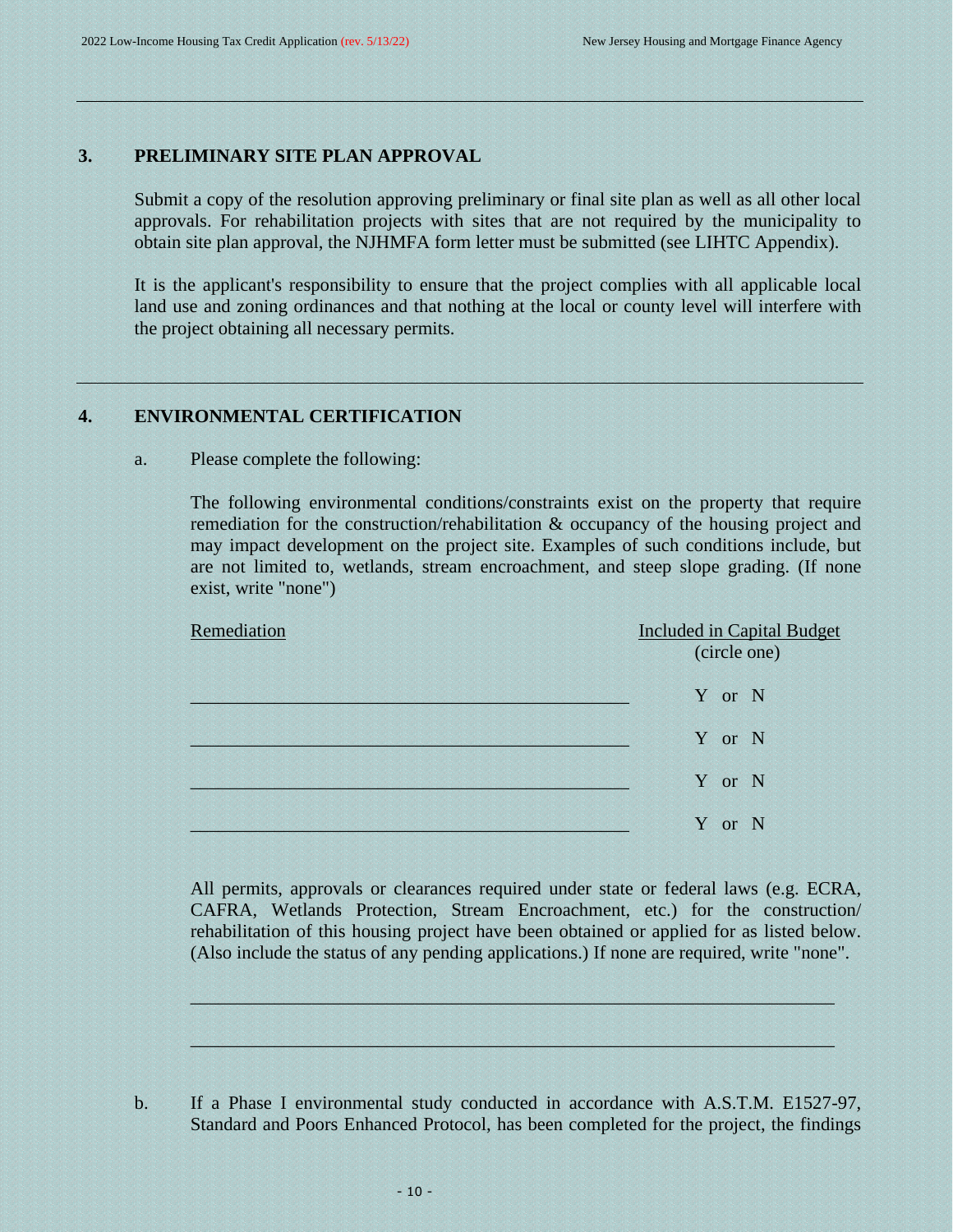(e.g. the executive summary) shall be submitted in this section.

<span id="page-10-0"></span>NOTE: A Phase I is not required; however, if a project is awarded credits and a Phase I conducted in accordance with A.S.T.M. E1527-97, Standard and Poors Enhanced Protocol was not submitted with the application, the project shall not be allowed to apply for Hardship credits for unforeseen environmental issues.

# **5. DISCLOSURE OF ALL FINANCING INFORMATION**

- a. Disclose all financing information. This includes information about letters of interest and other undertakings that the applicant does not identify as funding sources in this application.
- b. If a deferred developer fee of more than 50% is indicated as a temporary source on the Funding Sources Chart referenced in Section 6 below, identify in this section the anticipated funding source that will replace the deferral. Failure to secure said funding source and subsequently reduce the deferred developer fee to 50% of the total amount by carryover/binding agreement shall result in a cancellation of the tax credit reservation.
- c. Submit all syndication documents in existence at the time of application including, but not limited, to the prospectus (offering memorandum), limited partnership agreement, joint venture agreement, partnership administration services agreement, development agreement and any amendments to the aforementioned documents and any relevant agreement between and among the relevant parties setting forth the terms of the financial arrangements, commitment letters, if any (firm or otherwise) and mortgage documents. For all documents, include all exhibits and schedules. Include only the most recent documents. Do not include drafts if the final documents have been executed.

# **6. FINANCING COMMITMENTS**

<span id="page-10-1"></span>Complete the Construction and Permanent Funding Sources Charts in Part II and insert as the first two pages of this section. The total of all permanent funding sources must equal the total project development cost shown on the Breakdown of Cost and Basis. Insert in this section evidence of all funding amounts and terms applicable to the project. Expired commitments, letters of interest/intent and term sheets do not qualify as commitments. In all cases, funding approvals must come from the entity with final approval authority. Typical funding sources and the required documentation are listed below. Commitments shall be firm and contain only conditions that are under the control of the applicant (that is, commitments cannot be conditioned on the availability of funds). Where such letters call for it, commitment letters shall be countersigned/accepted by the applicant.

- a. Banks and Other Lending Institutions (construction and permanent):
	- ➢ Commitment letter must indicate the interest rate (or the basis on which the interest rate will be set), term of the loan (at least 15 years for permanent financing OR fully amortizing if less than 15 years) and all conditions. If the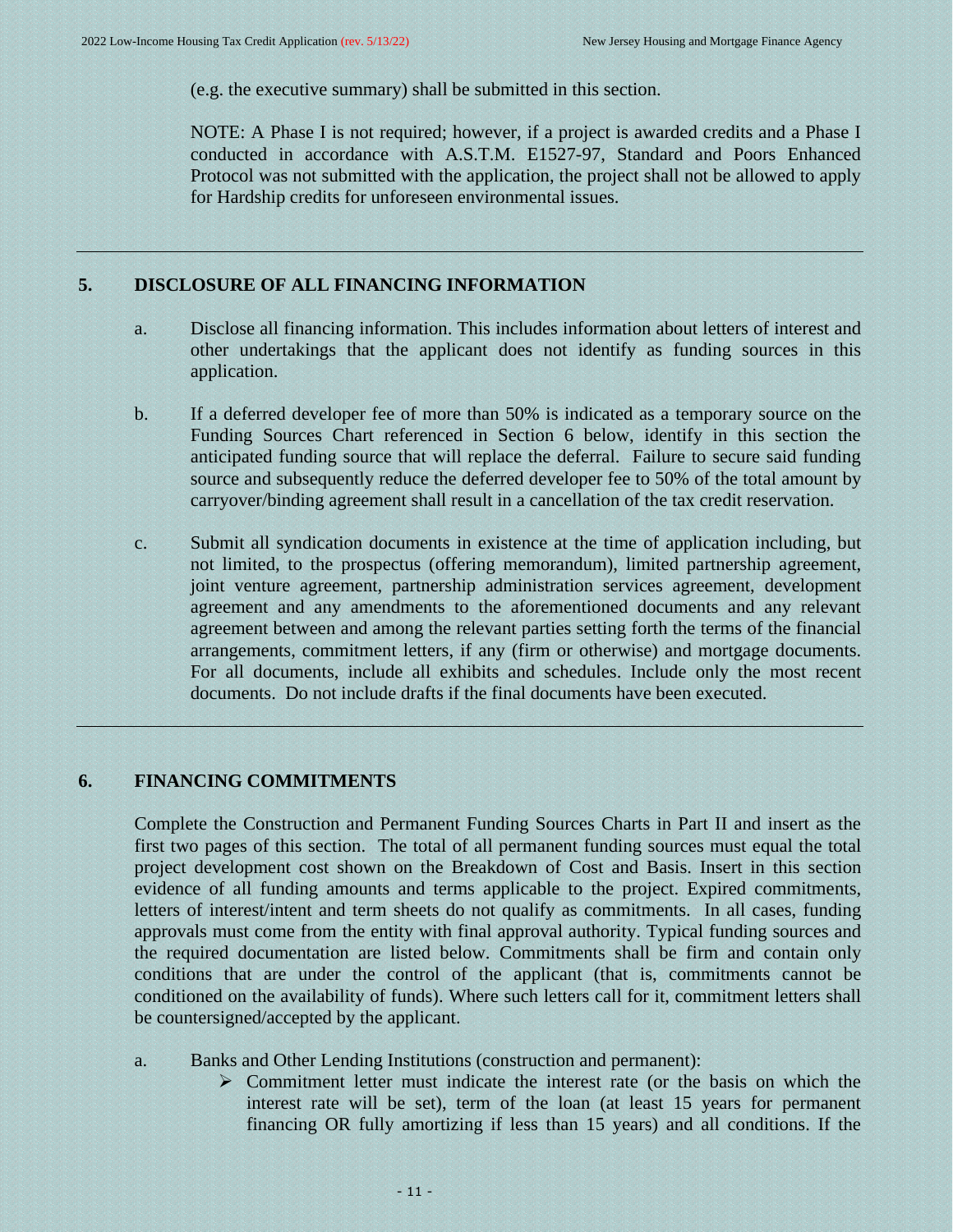interest rate is floating after permanent loan closing, a maximum interest rate shall be stated in the commitment letter.

- ➢ If financing is coming from a consortium of banks, the commitment letter must come from the consortium itself, not just the originating lender.
- $\triangleright$  The maximum mortgage supportable shall have been obtained.
- b. State of New Jersey Subsidy Balanced Housing, HOME, Home Express, Community Development Block Grant (CDBG) funds or other funding administered by the State
	- ➢ Indicate the interest rate, term of the loan and all conditions on the Funding Sources Chart.
	- ➢ The Department of Community Affairs shall inform NJHMFA of those projects that have submitted a complete application for Balanced Housing or HOME funds by the tax credit application deadline. Projects applying for both State Subsidy and tax credits shall comply with the rules of both such programs.
- c. Grants
- d. Municipal, County or PHA Grants or Loans
	- $\triangleright$  Submit a copy of the county/municipal resolution/ordinance approving funds for the project
	- $\triangleright$  For governmental entities where a county/municipal resolution is not the standard approval process, NJHMFA will accept one of three forms of commitments:
		- 1) For projects receiving HOME funds from participating jurisdictions (PJs), a copy of the HUD form 7015.15 "Request for Release of Funds & Certification" along with a copy of the PJ's cover letter transmitting it to HUD
		- 2) A copy of the PJ's Comprehensive Housing Affordability Strategy (CHAS) with the project and the funding amount specifically cited in the CHAS, along with a copy of the PJ's resolution approving the CHAS
		- 3) For counties or municipalities that have authorized staff to make final funding decisions, a commitment letter signed by the authorized signatory (i.e. the person having final approval authority) shall be sufficient so long as documentation delegating final approval authority to the signatory is also submitted.
- e. Owner Equity/Loans
	- ➢ Out-of-Pocket Cash Equity
		- For applicants "coming out-of-pocket" to fill an equity gap, submit supporting documentation (bank statements) and a letter from an independent CPA who certifies that the applicant has the specific amount of cash that is needed to fill the funding gap. Cash already expended by an applicant can be utilized as a source of funds if said expenditures are verified by an independent CPA and said cash is not an advance of other project funding sources.
	- ➢ Developer Fee
		- 1) Non-Deferred Fee -- The non-deferred portion of the developer fee shall not exceed eight percent (13 percent for the three types of housing referenced at i, ii and iii above) of total development cost excluding land,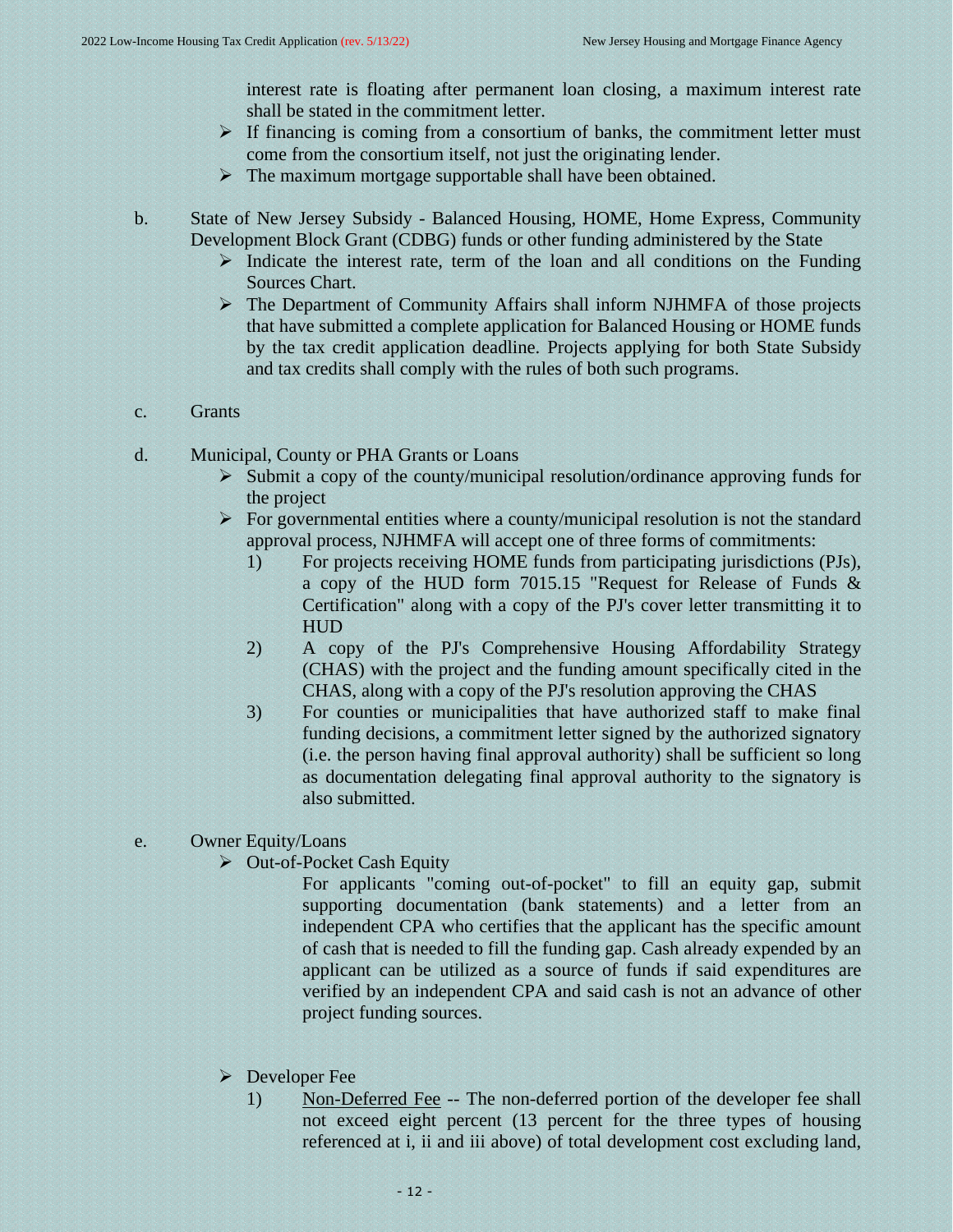working capital, marketing expenses, escrows, operating deficit reserves, step-in-the-shoes costs and costs associated with syndication.

- 2) Anticipated Deferred Fee -- At application submission, a maximum of 50% of the developer fee may be deferred as a permanent source of funds. Type this amount next to "Deferred Developer Fee" on the Funding Sources Chart. If the amount of the deferred developer fee exceeds 50%, the project will be declared infeasible UNLESS such use of the developer fee is on an interim basis. In such a case, the anticipated funding source to replace the deferred developer fee shall be identified in Section 5 above (Disclosure of All Financing Information), and the commitment of said funds shall be received no later than the issuance of the carryover allocation. Note: Failure to secure said funding source and subsequently reduce the deferred developer fee to 50% of the total amount by carryover shall result in a cancellation of the tax credit reservation.
- 3) Maximum Deferred Developer Fee -- Should NJHMFA determine through its underwriting process that a funding gap exists (e.g. applicant overestimates the amount of credits for which the project is eligible), a developer fee deferral or increase thereof will be needed to fill that funding gap to ensure financial feasibility. NJHMFA will not automatically assume that the developer fee will be deferred to cover the gap. Therefore, you must state up-front, in the application, how much of the developer fee you are willing to defer to fill an unanticipated funding gap. Type this amount next to "Maximum Deferral of Developer Fee" on the Funding Sources Chart. The amount listed under maximum deferred developer fee shall not exceed the amount of developer fee amount available to be deferred (i.e. if a portion of the developer fee has previously been committed, such as for the provision of social services, it is not available to be deferred), and shall be subject to the 50% limit as described in 1) above.
- 4) For any deferred developer fee, there must be a reasonable expectation of repayment, as evidenced by available cash flow and/or confirmation by the applicant's syndicator/investor or tax attorney.
- NOTE: Contractor Fees cannot be pledged. Applicant equity or pledges cannot subsequently be replaced by State HOME resources unless that application has been submitted by the tax credit application deadline.
- f. Investor Commitments
	- $\triangleright$  If an investor has been selected, insert in this section the commitment letter from your investor/syndicator that evidences pricing and capital contributions.
	- $\triangleright$  If an investor has not been selected or only an investor term sheet has been received, tax credit proceeds will be calculated at \$.90. (See Notes to Breakdown of Cost and Basis).
- g. All-Equity Projects
	- $\triangleright$  For projects where the applicant is financing the project and is taking the credits itself, comply with Item "e. Owner Equity/Loans" above.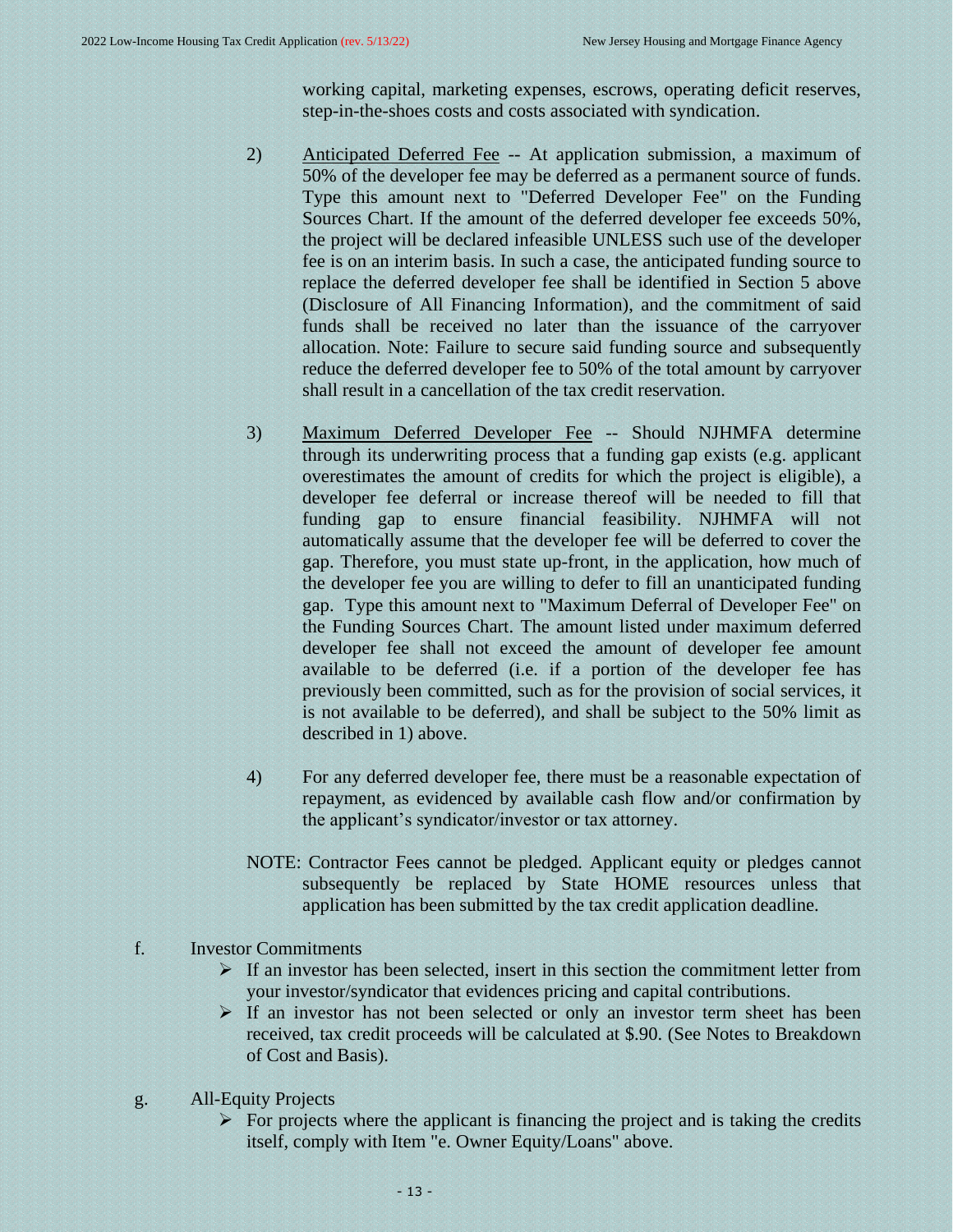$\triangleright$  For projects that are permanently financed solely on tax credit proceeds (i.e. no mortgage, grants, etc.), submit a fully executed investor commitment evidencing the pricing per credit dollar and total anticipated net proceeds shown in the application.

NOTE: If there is sufficient cash flow to amortize debt, the applicant must obtain a mortgage commitment for such debt.

- h. Federal Home Loan Bank (FHLB)
	- ➢ Applicants applying for tax credits and the FHLB Affordable Housing Program shall not be required to submit a commitment letter from FHLB by the application deadline. Note: If a project fails to receive FHLB funding, the project may be declared infeasible unless there is an alternate source of financing, such as a deferred developer fee, identified in the tax credit application and commitment of said alternate funding is received by issuance of carryover allocation/binding agreement.
- i. Regional Contribution Agreements (RCAs)

A copy of the municipal resolution/ordinance approving the funds for the project or the project plan amendment that includes the project and is approved by the receiving municipality is required to be submitted with the application.

j. Municipal Affordable Housing Trust Funds

<span id="page-13-0"></span>Submit a copy of the current spending plan listing the project that has been approved by the municipality and submitted to DCA or the courts by the application deadline.

# **7. FINANCIAL FEASIBILITY**

You must demonstrate project feasibility at a household median income percentage at or below the set-aside selected. \*\*Please note that projects seeking 9% tax credits may not elect the Average Income federal minimum (or Income Averaging) set-aside at application.\*\*

Insert the following documentation in this section:

a. Rent Qualification Chart (in Part IV)

Submit 1 of the following to evidence the utility allowance calculations in this section:

- DCA Utility Allowance charts
- Utility Company Estimates
- HUD Utility Schedule Model
- Energy Consumption Model
- b. Income Schedule (in Part IV);
- c. Expense Schedule (in Part IV); and
- d. 15 Year Operating Proforma (in Part IV) signed by first mortgage lender (or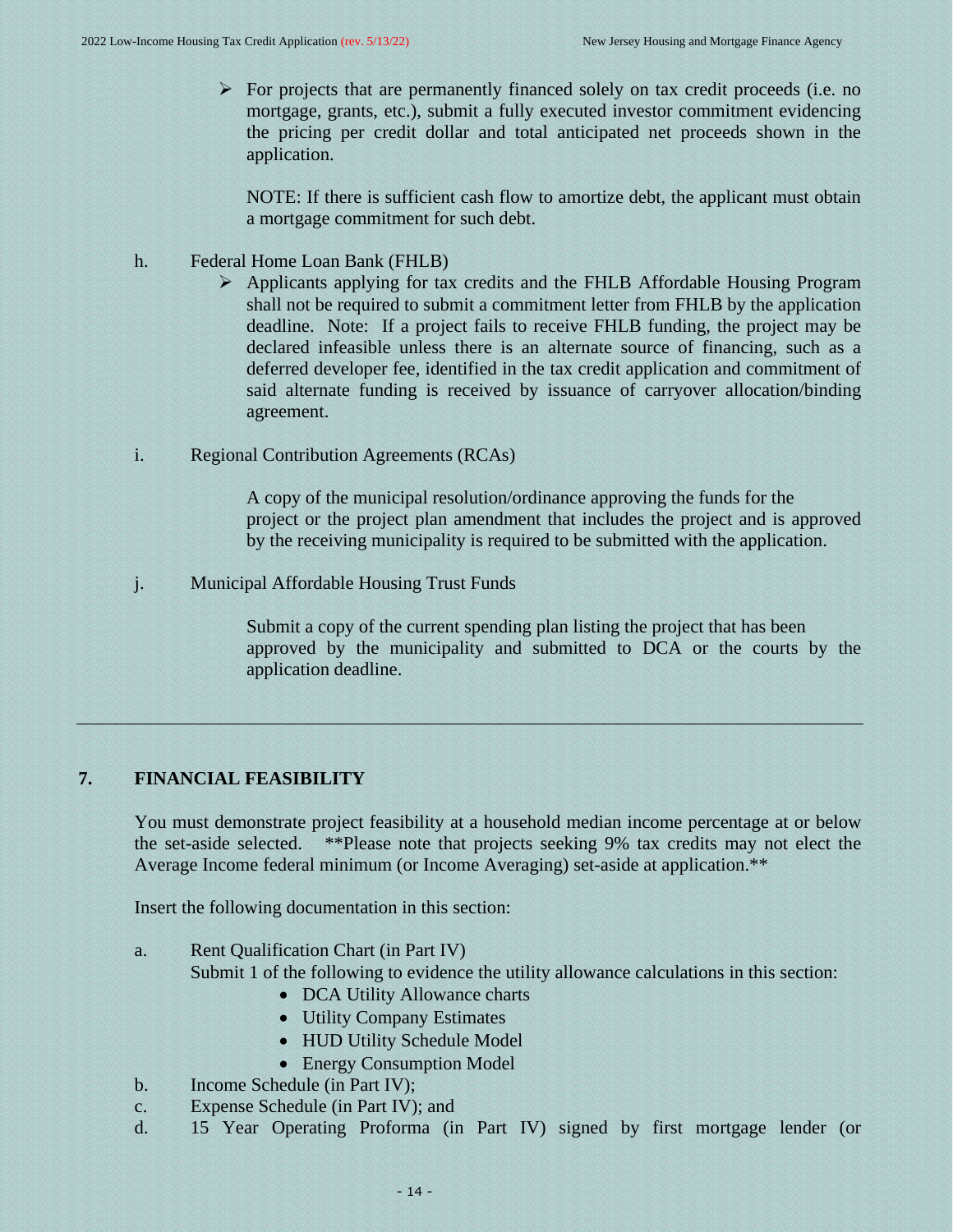syndicator/investor if there is no hard debt) which exclusively reflects the following language verbatim: "We acknowledge that this proforma substantially matches the assumptions used in our underwriting of the mortgage (equity investment)."

- ➢ It must precisely reflect the rent structure in the tax credit application, all lenders' (investor's) assumptions (e.g. principal and interest payments, non-rental income, operating expenses, required reserves, annual fees, etc.). The proforma must also reflect the other characteristics of the application that impact financial feasibility (e.g. cost of social services).
- ➢ Adequate on-site superintendent, maintenance, security and social service staff (if applicable) must be reflected in the project budget. It is the applicant's responsibility to demonstrate the adequacy of the on-site staffing levels based on project size. If your site will not have an on-site superintendent, you must provide an explanation.
- ➢ Year one of the proforma should reflect core operating expenses (administration, salaries, maintenance and repairs, maintenance contracts and insurance) between \$3,000 and \$4,000 per unit. If core operating expenses are less than \$3,000 or more than \$4,000 per unit, submit explanation supported by audited financial statements as to why the per unit operating expenses fall outside this recommended range.
- ➢ No family project shall have core operating expenses below \$3,000 per unit and no senior project shall have core operating expenses above \$4,000 per unit. Other operating expenses will be evaluated for reasonableness given the characteristics of the project.
- ➢ Year one of the proforma shall show stabilized operations. If the proforma reflects negative cash flow in any year, the application must demonstrate the funding and utilization of an Operating Deficit Escrow Account.
- $\triangleright$  The proforma may reflect rental assistance only if it is project based and is evidenced by the submission requirements described in N.J.A.C. 5:80-  $33.12(c)(12)$ . The subsidy may be illustrated only for the initial contractual term; that is, future renewals of project based subsidy contracts cannot be assumed. Upon the expiration of project based rental assistance, supportive housing units shall be underwritten at rents no more than 20 percent of area median income adjusted for family size. For non-supportive housing units, the rents shall be underwritten at levels that are appropriate for market conditions (and are thus supported by the market study required at N.J.A.C.  $5:80-33.12(c)(1)$ ; however, in no event shall rents exceed 50% of area median income adjusted for family size. The application must demonstrate the funding and utilization of an Operating Deficit Escrow Account to satisfy any negative cash flow following the expiration of the project based rental assistance.
- $\triangleright$  Executed leases for a minimum term of 5 years shall be required for projects that rely upon commercial income to demonstrate financial feasibility. Should the term of the executed lease end prior to the end of the compliance period, NJHMFA shall use a vacancy rate of 50 percent for the years not covered by the lease.
- e. Two forms of data supporting the operating expenses stated in the 15-year proforma (i.e. database information, audited financial statements for comparable projects that have maintained stabilized operations for at least 2 years, IREM statistics, portfolio operating date from a syndicator/investor etc.) OR a current HMFA Form 10 signed by the HMFA Property Management Division.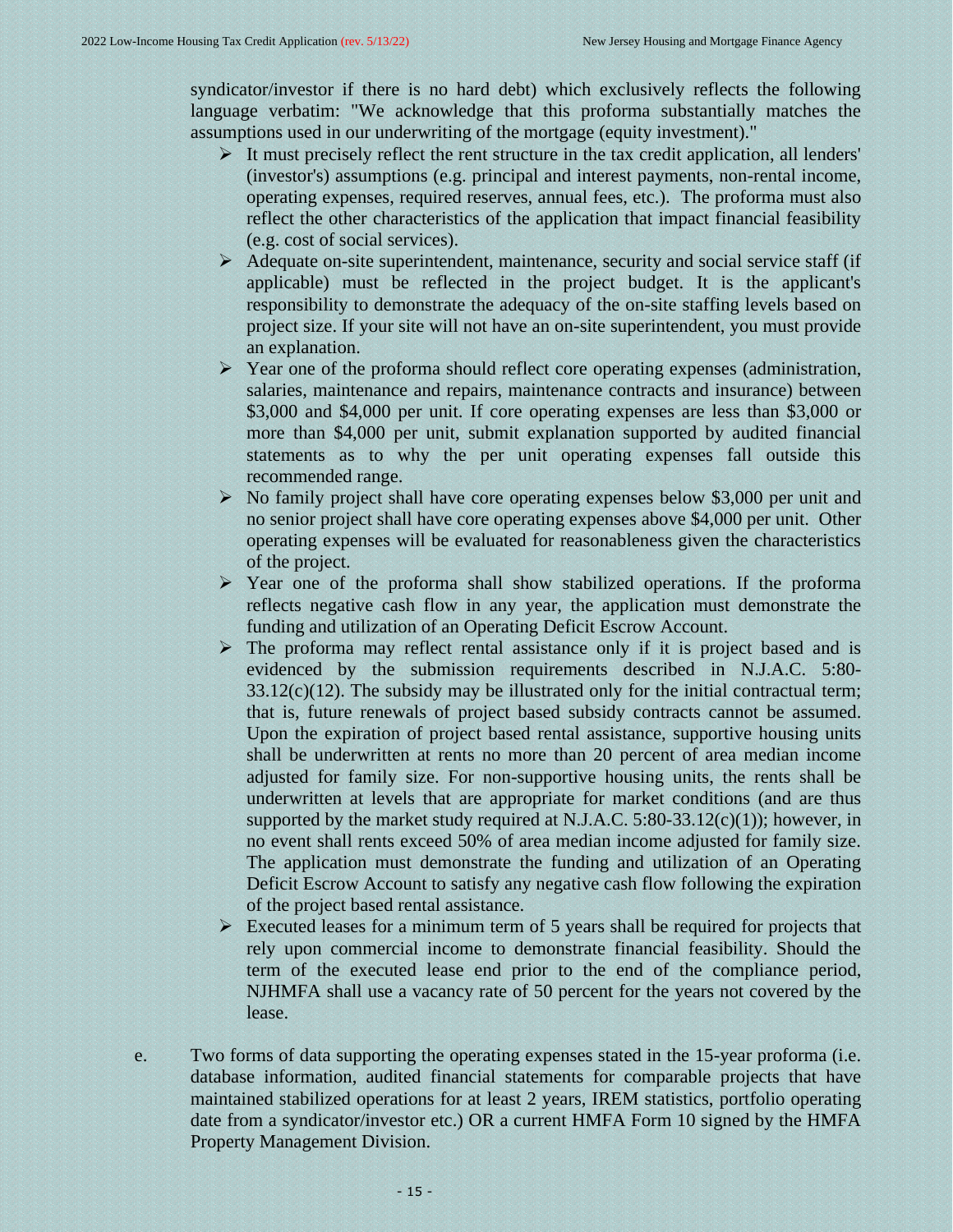Underwriting Guidelines: The underwriting guidelines listed below will be used as benchmarks by NJHMFA in evaluating your project. You will need to insert an explanation if your project falls below or exceeds these guidelines. In addition, underwriting assumptions must follow conclusions stated in your market study. Those projects whose operating budgets greatly fall below or exceed NJHMFA's operating cost database standards may be subject to adjustment.

Rent Affordability: Demonstrate feasibility at a household median income percentage that is at least 2.5% below the selected income designation (e.g. if selecting 50% AMI, must underwrite at 47.5%). Units underwritten at 20% and 30% AMI are excluded from this requirement.

Debt Coverage Ratio: 1.15 - 1.20 DCR (at least 1.20 for Supportive Housing)

Replacement Reserves: \$300/unit (for projects such as senior new construction) up to \$400/unit (for projects such as family rehabilitation). Proforma should reflect an annual trending of replacement reserves rising at the same rate as other operating expenses.

Income / Expense Annual Trending: 15 Year Proforma must, at a minimum, reflect an annual trending of income and expenses rising at 2% and 3% respectively.

Vacancy Rate: For income from tax credit units and "Other" income 7%. For market rate units in a mixed income project, the vacancy rate must be at least 10% for the market component.

# **8. NJ ENERGY STAR HOMES PROGRAM PARTICIPATION and ENERGY BENCHMARKING**

# <span id="page-15-0"></span>**Submit in this section the following for 9% applications:**

- a. A signed contract between the applicant and a Home Energy Rating System (HERS) rater to achieve certification through the NJCEP Energy Star Homes Version 3.1 Program or Energy Star Multifamily New Construction Program for new construction projects. Please contact the Technical Services Division regarding NJHMFA Energy Star Alternative Requirements for rehabilitation projects.
- b. The applicable signed Letter of Intent (see "2022 Green QAP Requirements" for form)
- c. Signed Energy Star Partnership Agreement
- d. Energy Benchmarking Letter of Intent (see "2022 Green QAP Requirements" for form)

#### **Submit in this section the following for 4% applications:**

- a. Green Homes Pre-Construction approval letter from Technical Services division
- b. Energy Benchmarking Letter of Intent (see "2022 Green QAP Requirements" for form)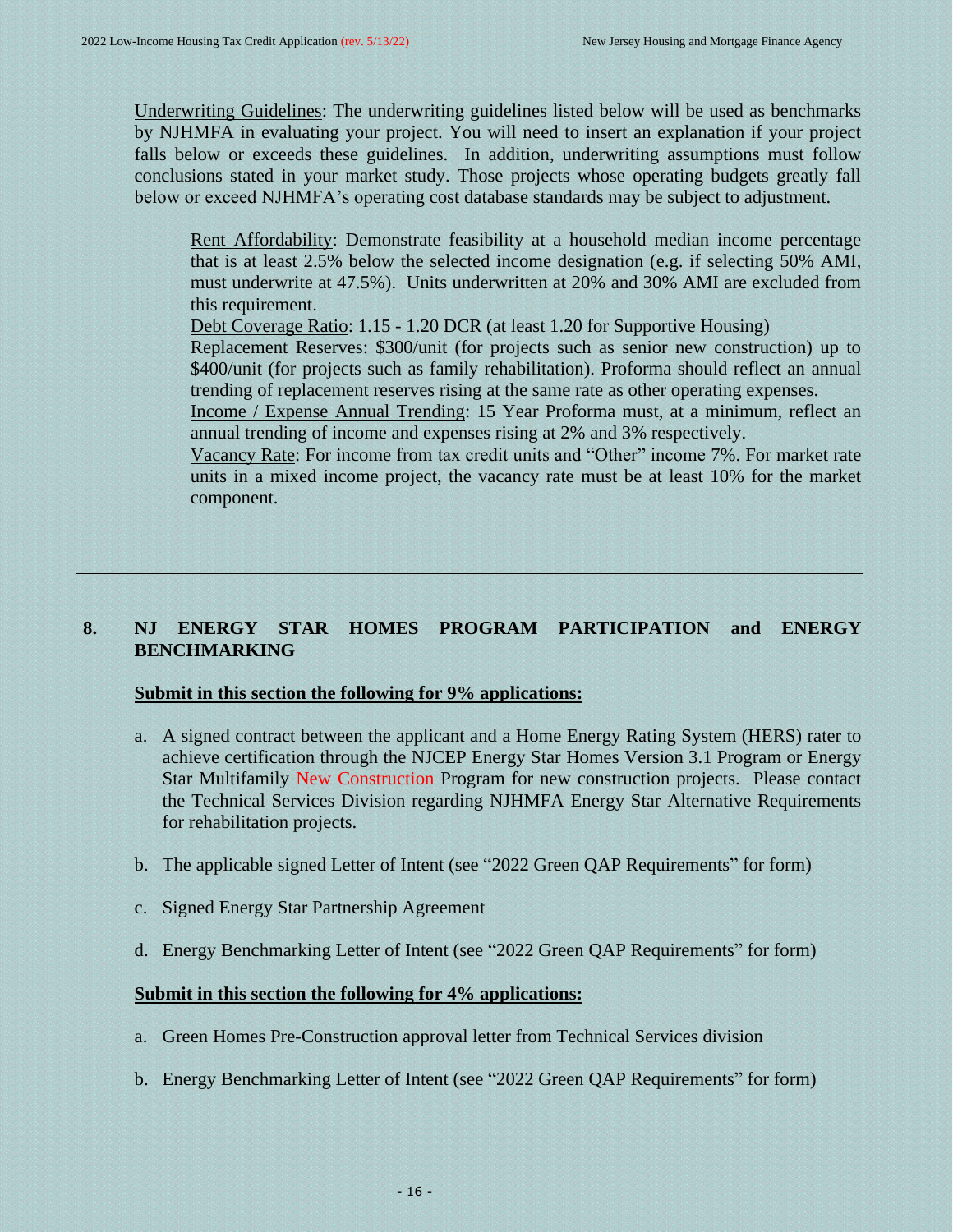#### **9. CERTIFIED PROPERTY MANAGER**

<span id="page-16-1"></span><span id="page-16-0"></span>By checking this section, applicant pledges that the staff person responsible for verification of tenant income will have successfully completed an NJHMFA approved tax credit certification program prior to the project being placed in service and will meet the continuing education requirement of at least 6 hours annually for the term of the compliance and extended use periods.

For the list of approved tax credit certification programs, please contact Division of Tax Credit Services at (609) 278-7629.

# **10. PROJECTS REQUESTING ACQUISITION CREDITS** (submit if applicable)

Insert the following items in this section if acquisition credits are requested:

- a. Attorney Opinion Letter regarding each building's eligibility for acquisition credits; and
- b. A recent appraisal, no older than 6 months, indicating the "as is" rent restricted value of the building and land, which is subject to NJHMFA review.

#### REMINDERS:

- $\triangleright$  Calculation of the developer fee for building acquisition costs shall be limited to 4% of the building amount and the non-deferred portion shall not exceed 2%.
- $\triangleright$  The acquisition value shall be the lesser of the appraised value or the purchase price or lease fee of the realty and any buildings and improvements thereon in the most recent arm's length transaction. The appraised value of the real estate may be considered if the arm's length transaction exceeds 10 years.
- <span id="page-16-2"></span>➢ NJHMFA reserves the right to require a capital needs assessment.

#### **11. C.P.A. CERTIFICATION OF STEP-IN-THE-SHOES BASIS** (submit if applicable)

Insert the following items in this section if this is a step-in-the-shoes project:

- a. Itemized breakdown of step-in-the-shoes costs
- <span id="page-16-3"></span>b. CPA certification that step-in-the-shoes costs have been spent and are accurately reflected in eligible basis.

# **12. USDA, RURAL DEVELOPMENT LETTER** (submit if applicable)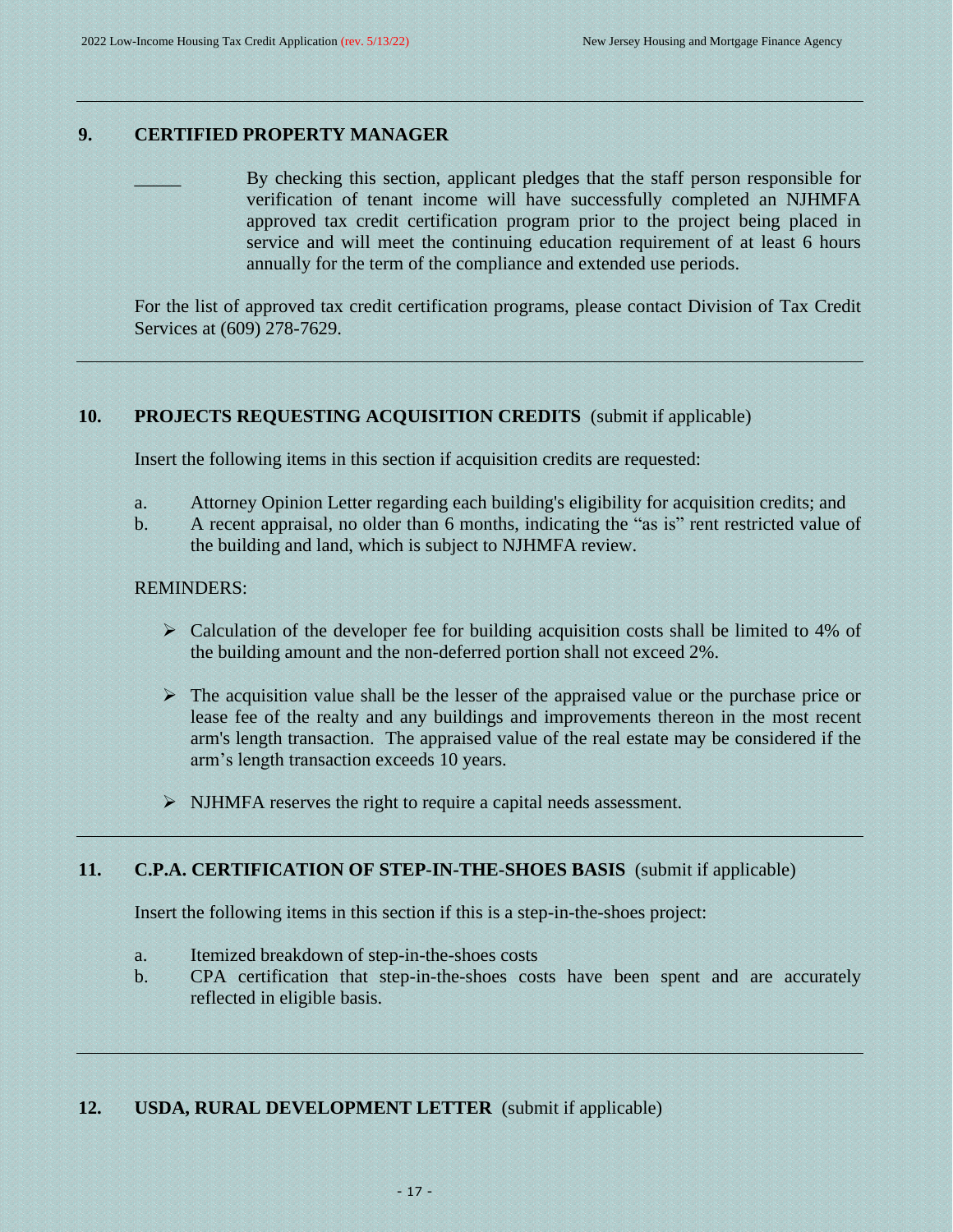If this project is receiving assistance from the USDA, Rural Development, please insert a letter from the State Director approving the loan and stating that the funds have been obligated.

NOTE: Since USDA does not fund a developer fee, the allocated credit amount may be limited to an amount sufficient to pay only the developer fee.

# **13. RENTAL ASSISTANCE** (submit if applicable)

Insert the following items if this project will receive rental assistance:

- <span id="page-17-0"></span>a. Section 8
	- ➢ Letter from PHA firmly approving the project for Section 8 Project Based Assistance subject to the completion of the subsidy layering review or a Commitment to enter into a Housing Assistance Payments Contract (CHAP) under the HUD Rental Assistance Demonstration (RAD).
- b. AFL-CIO Pension Fund Program
	- ➢ Preliminary Commitment from AFL-CIO
- c. Section 811
	- ➢ Commitment letter from the Asset Management division, may be conditioned upon award of LIHTC
- d. Other Types of (non-Section 8) Rental Assistance
	- ➢ Executed Rental Assistance Contract specifying the source and terms of the subsidy

Note: Project feasibility shall only be underwritten with rental assistance for the initial term of the contract. Upon the expiration of project based rental assistance, supportive housing units shall be underwritten at rents no more than 20 percent of area median income adjusted for family size. For non-supportive housing units, the rents shall be underwritten at levels that are appropriate for market conditions (and are thus supported by the market study required at N.J.A.C. 5:80-33.12(c)(1)); however, in no event shall rents exceed 50% of area median income adjusted for family size.

# **14. PROJECTS WITH SUPPORTIVE HOUSING UNITS** (submit if applicable)

<span id="page-17-1"></span>**Supportive Housing Cycle:** A minimum of 25 percent of the total project units must be rented for occupancy by one or more individuals with special needs in order to apply in this cycle.

# **OR**

**Family, Senior or Final Cycle:** A minimum of 5 units or 5 percent of the total project units, whichever is greater, must be rented for occupancy by one or more individuals who are homeless OR disabled and covered under the Olmstead Decision in order to receive the points. In the Family cycle, a proportionate unit mix is required (at a minimum, 2 two-bedroom units and 2 three-bedroom units shall be provided).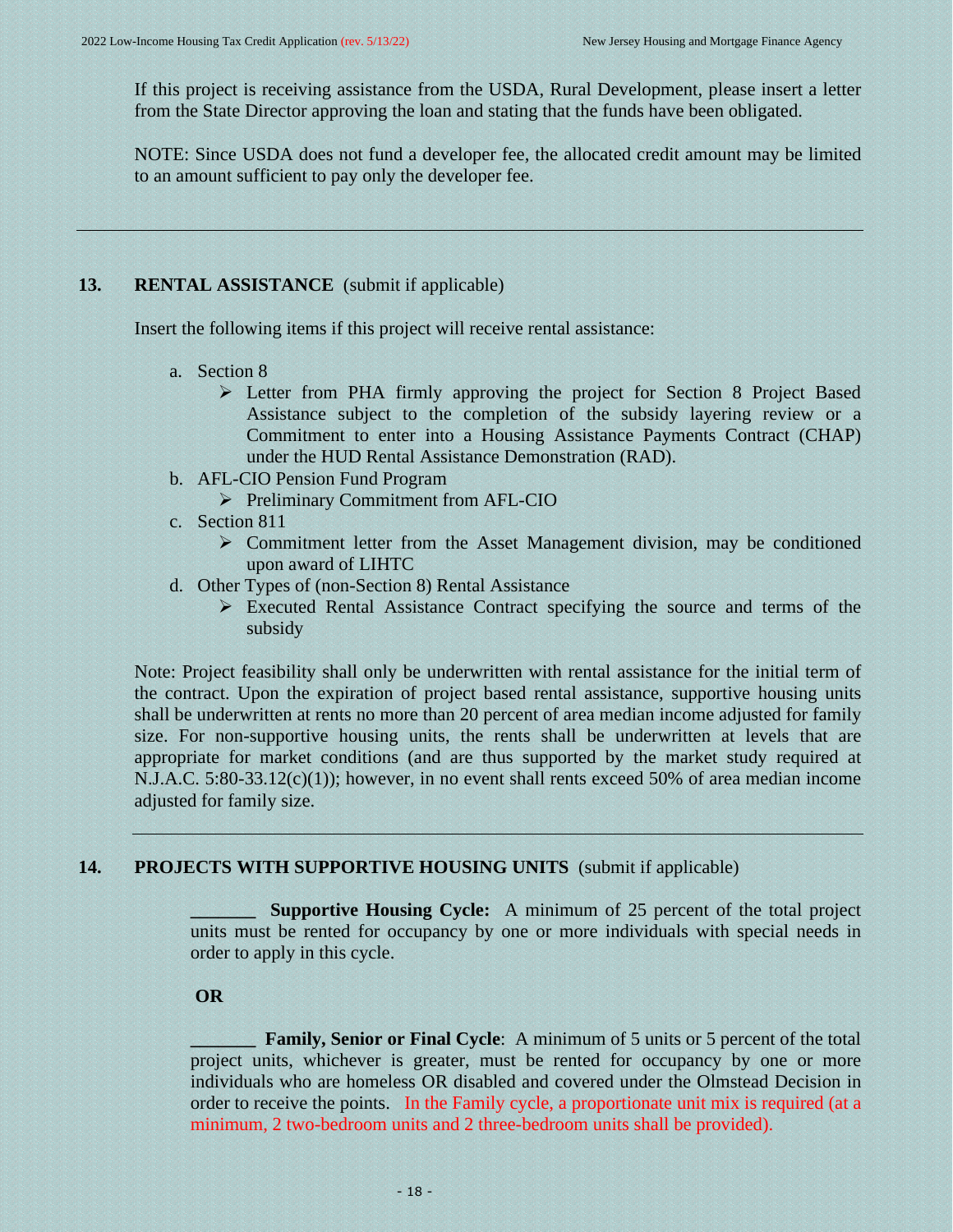| <b>Special Needs Population:</b>         |                        |
|------------------------------------------|------------------------|
| # of Supportive Housing Units:           |                        |
| # of Total Units:                        |                        |
| Unit %                                   | $\frac{0}{0}$          |
| <b>Permanent Housing</b>                 | YES or NO (circle one) |
| Mixed-Income/Mixed Special Needs Project | YES or NO (circle one) |

- $\triangleright$  The supportive housing population needs analysis is conducted by the applicant and/or social service provider. Feasibility and marketability must be examined separately since these units will only be open to persons with special needs. The analysis shall address the following:
	- 1. The scope of the current and 15-year projected need of the target population(s) for supportive housing;
	- 2. Define the market area, including sources of referrals for supportive housing;
	- 3. Current and estimated population needs assessment for the defined market area. Applicants can obtain this information from federal, state and local agencies and sources;
	- 4. The estimated time it will take to fill the units;
	- 5. The estimated income and sources of income for the target population(s);
	- 6. Identification of supportive housing and other types of designated housing serving the target population(s) in the defined market area.
- $\triangleright$  Supportive housing marketing plan. The plan must identify the organizations that will be used for referrals and evidence, such as a letter of support, must be provided attesting that such organizations have experience serving the target population and can be a source for referrals.

For projects that will be serving homeless individuals and/or families, a resolution indicating that referrals will be provided or a letter of support from the local/county Continuum of Care (CoC) is recommended. It is also recommended that housing sponsors contact the local/county CoC well in advance of the deadline for submission of tax credit applications to discuss the project.

For projects that will be supported with housing subsidies, operating costs or service funding from the Department of Human Services (DHS) or from the Department of Health (DOH), the project must obtain a letter of support from DHS or DOH, as appropriate. The letter of support will include information on commitment of DHS or DOH subsidies (if applicable), typical services provided with DHS or DOH funds, and the process by which DHS qualifies or selects service providers. Please note that projects that receive this letter of support from either entity are **NOT** required to include an executed supportive services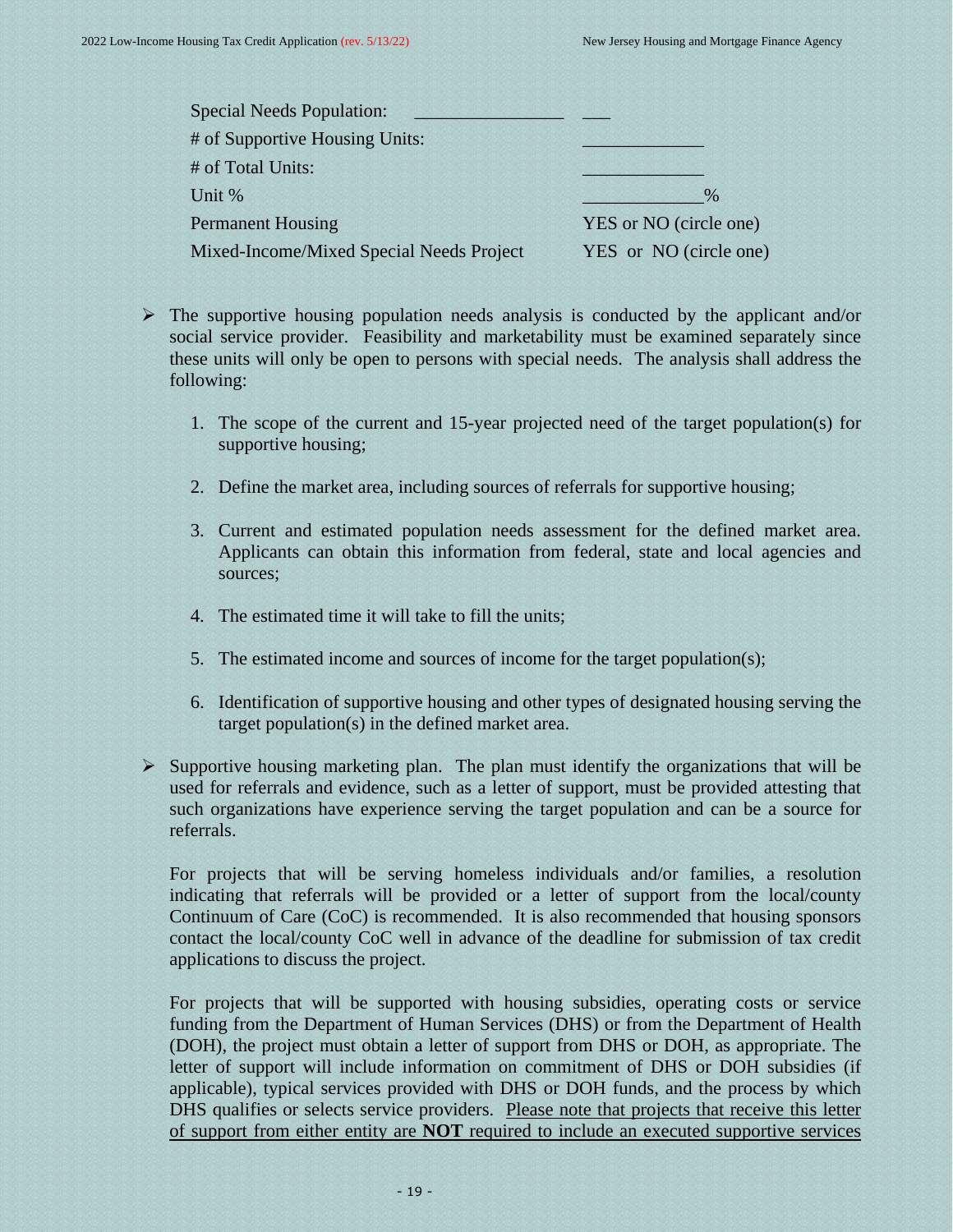agreement between sponsor and service provider. However, a social services plan must be submitted that will address items 4, 5, and 6 below (see below for more information on the social services plan).

In order to obtain a letter of support from DHS or DOH, housing sponsors must contact the appropriate state entity well in advance of the deadline for submission of tax credit applications to discuss the project.

- ➢ Resume of the owner entity, property management entity and social service provider who will be providing the property management and/or supportive services to the residents or other evidence of their supportive housing development, management and supportive services experience;
- ➢ Sources of funding and a Social Services Plan that describes the scope of services to be provided for supportive housing projects, including a staffing plan and how the services will be delivered and funded. The services must be affordable and appropriate to the target population to the satisfaction of NJHMFA, available and accessible to the project's tenants and the social service provider must have the capacity to perform such services. The social services plan must address the target population's(s') support service needs and may include a range of services across a wide continuum of care and intensity appropriate to the target population(s). Appropriate and needed services must be supported by evidence-based practice, research and/or direct practice experience. The description must acknowledge each special needs tenant does not have to utilize all of the services provided by the project; however, the services must be available. The social services plan shall address, but is not limited to, the following items:
	- 1. Hiring a full-time social service coordinator. If a social service coordinator is being provided through a third party, then a signed agreement between the two parties is required, and the coordinator must be dedicated to the tax credit project for at least 20 hours a week for supportive housing cycle projects or 5 hours a week for projects that have set aside 5% or 5 supportive housing units.
	- 2. The social service provider(s) must demonstrate three or more years of experience in providing social services to the target population(s) or to related special needs population;
	- 3. A description of the proposed services that will benefit the targeted population including location of services (that is, on-site or in the community) and documentation to support how these services will be funded and how measures to evaluate service outcomes will be addressed, such as quality of life and consumer satisfaction;
	- 4. A description of how the service provider will facilitate tenant/landlord relationships, including detailed eligibility and ineligibility criteria for tenant selection and screening, as well as a plan for problem resolution to minimize evictions for supportive housing tenants;
	- 5. Provision of at least one of the following services:
		- (i) 24-hr, seven-day a week on-call crisis response capability;
		- (ii) Financial management training from a qualified provider and ongoing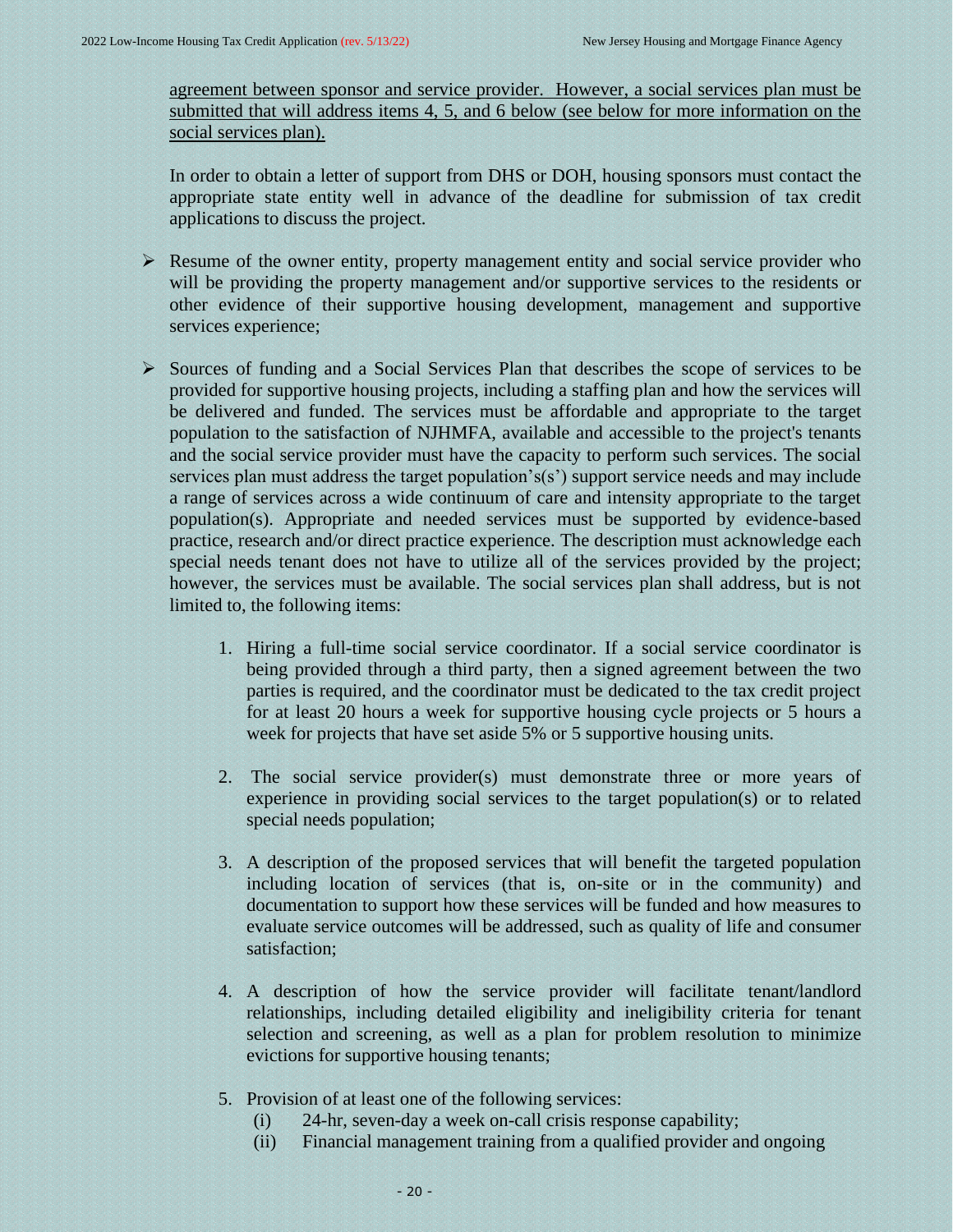budgeting support; and

- (iii) Linkage and ongoing follow-up services to health care, including dental care, and physical health care and primary health care prevention services; and
- 6. Mandatory staff training for all on-site personnel at least annually on matters specific to the special needs population
- $\triangleright$  Evidence of receipt of rental assistance or operating subsidy commitment(s) for special needs populations below 30 percent of area median income and/or evidence that the supportive housing units are affordable to the target population. If there is no rental assistance or operating subsidy, rental income shall underwritten at 20 percent of area median income.
- ➢ Executed supportive services agreement with service providers for services. The executed services agreement should provide, at a minimum, the scope, frequency, and term of the services to be provided. Please note that projects that receive a letter of support from DHS or DOH are not required to include an executed supportive services agreement with service providers for services.
- ➢ Evidence of the capacity and specific activities to address bi-lingual needs, cultural competency and other special needs accommodations;
- $\triangleright$  Evidence of funding sources or documentation of how and by whom the services will be paid to qualify for points in this category. For projects targeting people who are at 30 percent of median income or below, all services included in the social services plan must be provided at no charge to the tenants.
- ➢ Evidence of on-site healthy lifestyles education and programming with funding commitments and/or signed agreement with service providers that specifically identify scope and term for provisions of these services. (point purposes only)
- ➢ Rental assistance funding commitments from the HUD McKinney-Vento Programs or other government source(s) of project based or sponsor-based rental assistance for all the special needs units. (point purposes only)
- $\triangleright$  Identify which of the following, if any, apply:
	- a. Each bedroom measures not less than 100 square feet;
	- b. Unrelated residents have their own bedroom;
	- c. No more than four unrelated adults share a bathroom; and
	- d. Residents have access to a full kitchen for meal preparation.

# **15. AFFIRMATIVE FAIR HOUSING MARKETING PLAN** (submit if over 25 units)

<span id="page-20-0"></span>Insert your Affirmative Fair Housing Marketing Plan using a HUD, COAH or NJHMFA form (see LIHTC Appendix).

NOTE: At the time the units are placed in service, the owner/developer and the rental agent must certify that the project was affirmatively marketed.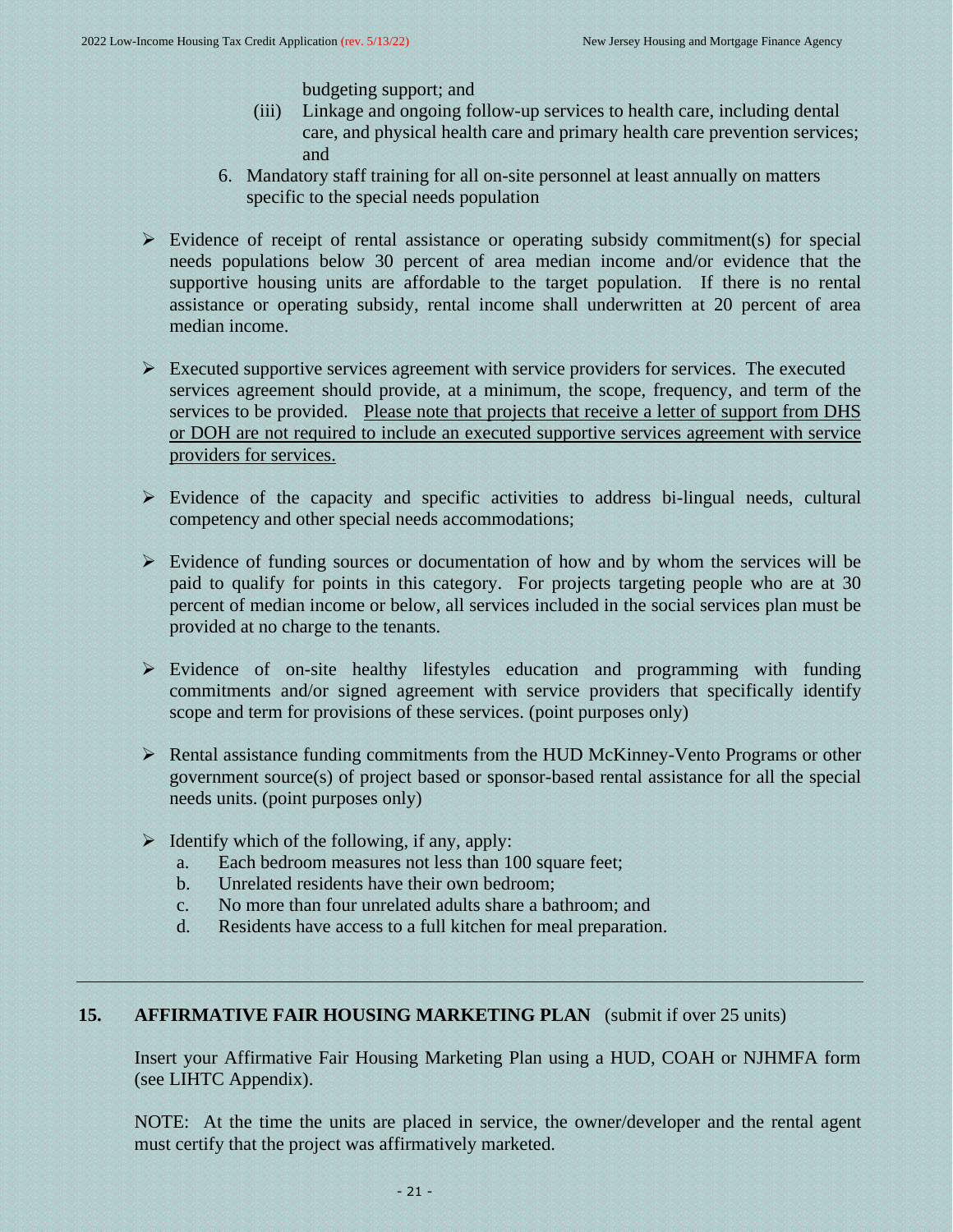# **16. HOPE VI/CHOICE NEIGHBORHOOD/REPLACEMENT HOUSING PROJECTS**

Applicants with HOPE VI/Choice Neighborhood/Replacement Housing funding shall submit the following:

- <span id="page-21-0"></span> $\triangleright$  A copy of the commitment letter from HUD awarding funds to the public housing authority. Applicant shall disclose the terms and conditions of the HOPE VI/Choice Neighborhood/Replacement Housing grant to the public housing authority that funds the project, as well the terms and conditions of the funding arrangements between the public housing authority and the applicant.
- ➢ An opinion of tax counsel in support of the dollar amount of the eligible basis for the project set forth in the application. Attached to this opinion, and incorporated therein, must be an analysis, conducted by an independent auditor, of anticipated project cash flow and residual value demonstrating a reasonable prospect of repayment of all loans funded by the proceeds of the HOPE VI/Choice Neighborhood/Replacement Housing grant and all debt.
	- **This analysis must incorporate the same assumptions utilized in the 15-year** operating proforma submitted pursuant to N.J.A.C. 5:80-33.12(c)(7)(ii).

NOTE: It is the responsibility of the applicant to demonstrate that any HOPE VI/Choice Neighborhood/Replacement Housing Factor funds used to establish eligible basis at any time during the credit period are received under contractual financing provisions that, when viewed in the context of reasonably anticipated project cash flow and residual value, constitute lawful basis under the Code and applicable law. See IRC Section  $42(d)(5)(A)$ .

# **17. HIGH CONCENTRATION OF LIHTC UNITS**

Non-preservation projects located in census tracts where 30% or more of the existing housing units are low-income housing tax credit units shall not be eligible for funding unless the following criteria are met:

- <span id="page-21-1"></span> $\triangleright$  The project must be part of a community revitalization plan;
- $\triangleright$  The project does not add more low-income units to the census tract;
- $\triangleright$  The project plan includes relocation options to higher opportunity areas and mobility counseling assistance for existing residents; and
- $\triangleright$  The application includes a municipal resolution that references this rule and supports the allocation of housing tax credits for the development.

Please refer to the LIHTC Resources and FAQs webpage for the list of Census Tracts for which this applies. <https://www.njhousing.gov/dca/hmfa/developers/lihtc/faqs/>

# <span id="page-21-2"></span>**18. INCLUSIONARY REVIEW AND DETERMINATION - STEP #1**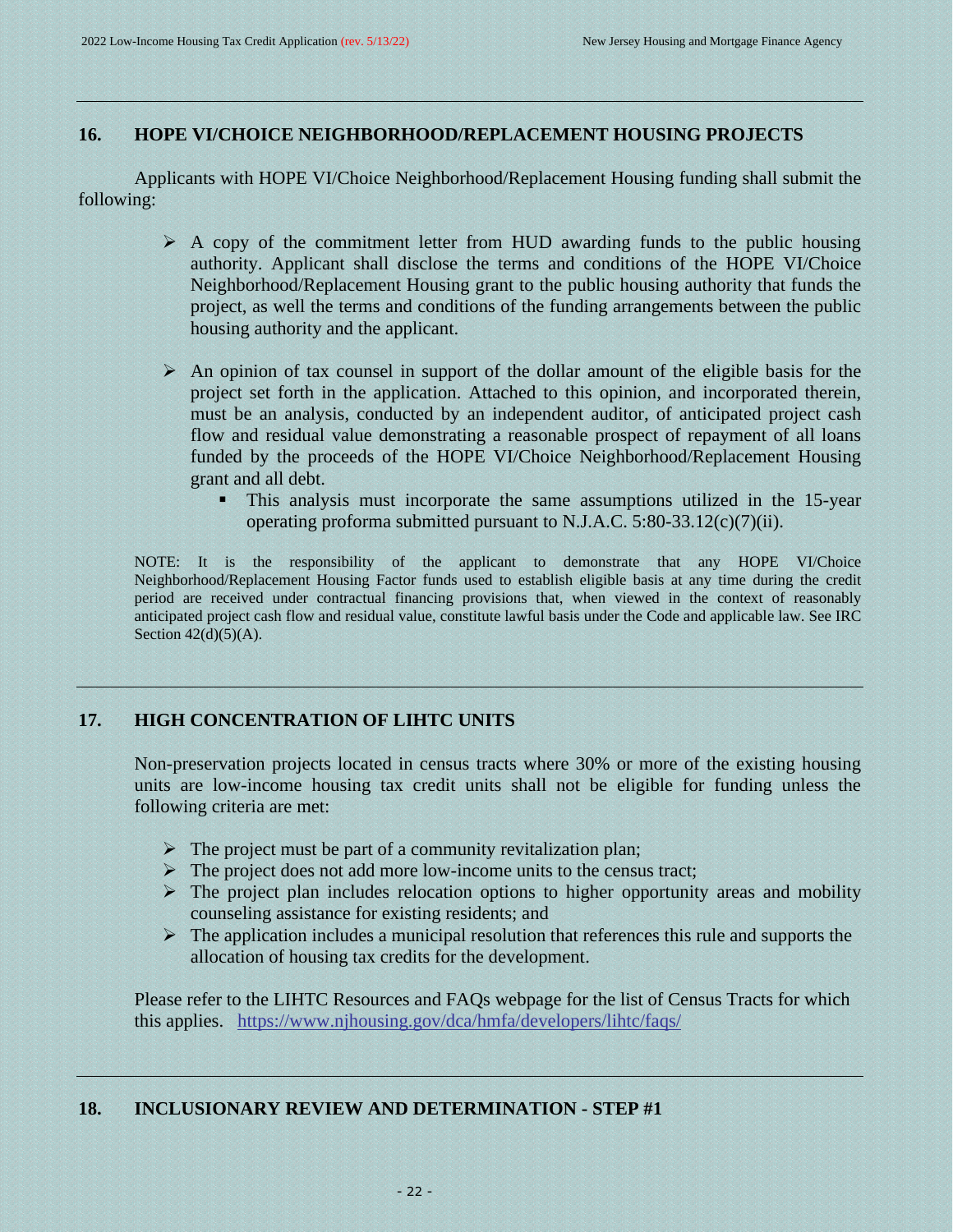All 4% and 9% LIHTC applications involving the development of new affordable units, including 100% affordable, mixed-income and mixed-use development, must undergo an Inclusionary Review. Applicants are strongly encouraged to complete Step #1 in advance of submitting an application for either Agency financing and/or LIHTC. In the event Step #1 is not completed prior to submission, the information below must be submitted in the application and the Inclusionary Review will be completed as part of the application review. It is the responsibility of the applicant to ensure that all applicable steps are completed. Failure to complete the necessary steps in a timely fashion may result in an extended delay or an application being declared incomplete.

Applicants must submit the following information (as applicable) to the Tax Credit Division via the LIHTC mailbox: [NJHMFAtaxcredits@njhmfa.gov](mailto:NJHMFAtaxcredits@njhmfa.gov) either as a separate submission in advance of the application or as part of the electronic submission of the application. No hard copies of the material are required. Please note this is not an exhaustive list and additional information may be required.

Basic development information, including but not limited to:

- Project Narrative, including a listing of all existing and future/proposed projects located in the same municipality by the same developer;
- Site plan(s) for affordable and market-rate components;
- Information on any associated market-rate components linked to the affordable component;
- Description and documentation of any business arrangement(s) relevant to additional components of any associated market-rate development;
- Description and documentation of financial ties or subsidies between affordable and market-rate components (e.g., sale or transfer of land, shared infrastructure improvements, financing, etc.);
- A listing of all locally assigned names for the site (e.g Smith Tract, Horse Farm Site);
- Block and lot numbers for all parcels associated with the development including both affordable, market-rate and non-residential components;
- A written description and map showing any subdivision, re-subdivision, lot merger or lot consolidation of any parcels listed above;
- A copy of the Municipal Fair Share Plan and/or Judgment of Repose or Compliance;
- Copies of all municipal planning board, zoning board of adjustment, or land use approvals for the affordable units and any associated market-rate or commercial units;
- The current municipal Master Plan Housing Element, most recent Master Plan Reexamination Report, any applicable Area in Need of Redevelopment designations, any applicable Redevelopment Plans and any applicable Redevelopment Agreements;
- Current zoning applicable to all property associated with the development; and
- If current zoning on the property was adopted specifically to create a realistic opportunity for the construction of affordable housing, a copy of the zoning ordinance that was in effect prior to the adoption of current zoning.

As a result of the Inclusionary Review, the Agency will make a determination as to the project's inclusionary status and/ or existence of a density bonus, as further defined below: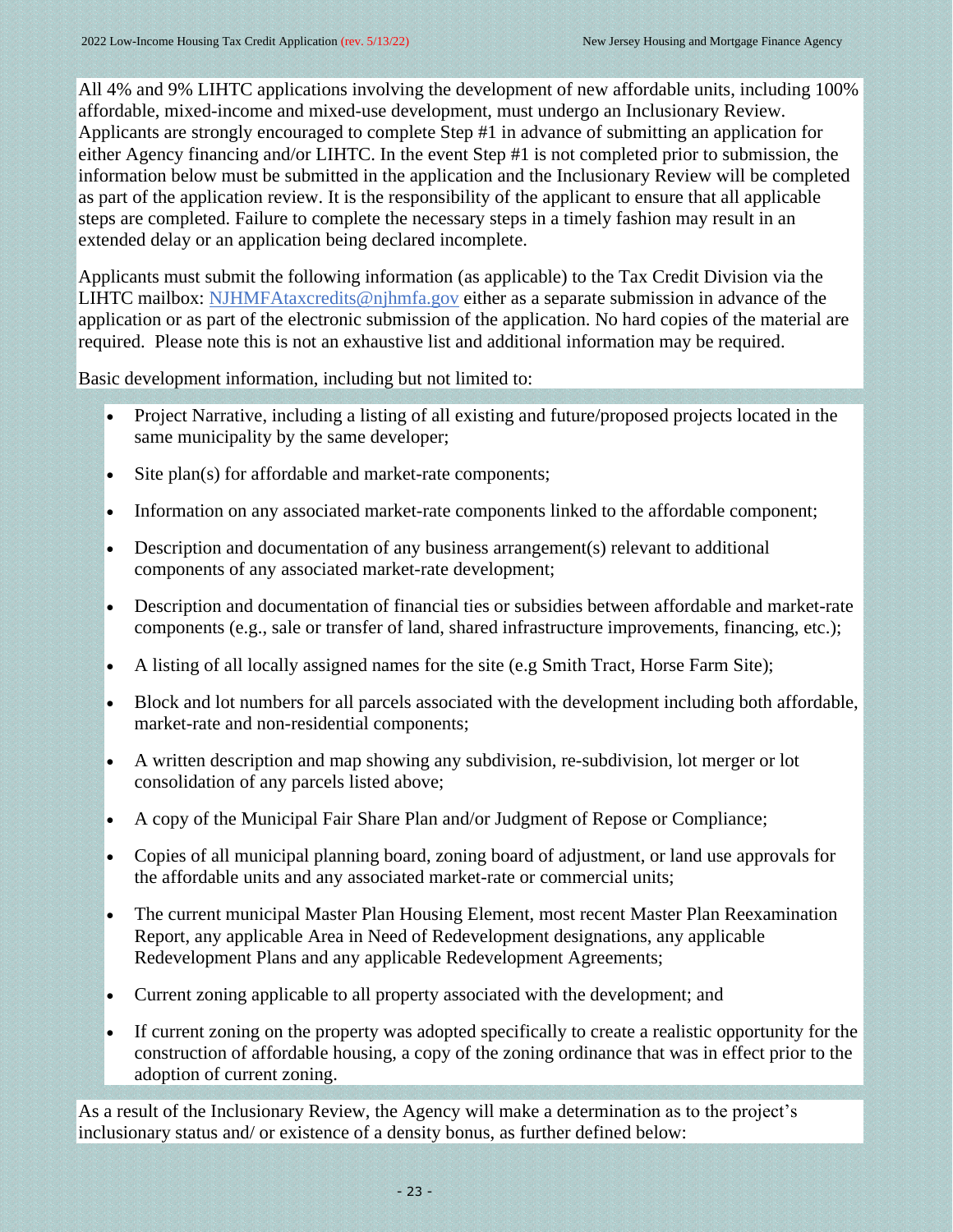- A determination as to whether a project contains or is part of a project that contains both affordable residential units and market-rate residential units or non-residential uses. This includes, but is not necessarily limited to new construction, the conversion of a non-residential structure to residential or mixed-use and the creation of new residential units through the reconstruction of a vacant residential structure ("inclusionary status"); and A determination as to whether a zoning or other land use change was implemented to create a realistic opportunity for the construction of affordable housing by enhancing permitted uses, increasing permitted density and/or increasing intensity of use ("density bonus").
- Upon completion of the review, the Agency will advise the Applicant as to whether it has determined that the project is inclusionary or not. In the event the project is determined to be inclusionary, the applicant will be required to complete a feasibility analysis in order to conclusively demonstrate that the market-rate residential or commercial components are unable to internally subsidize the affordable units.

A project deemed not to be inclusionary will have no further obligation, provided there is (are) NO substantive change(s) to the project.

Please note that applicants should proceed at their own risk and should determine how far in advance of the LIHTC application to seek the inclusionary determination, taking into consideration that the determination is based on the information provided. If there are substantive changes to any of the project attributes, a new Inclusionary Review will be required by the Agency.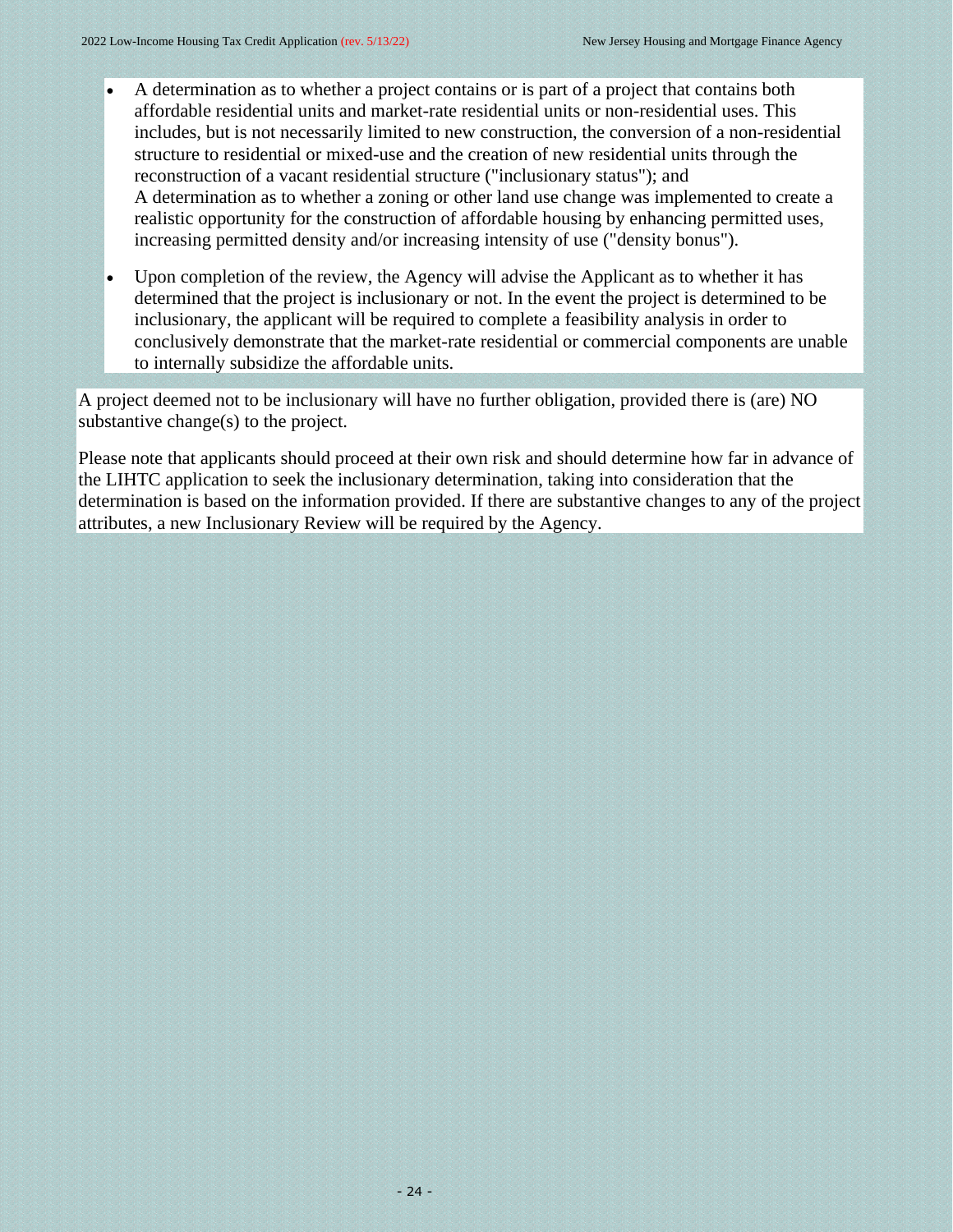# <span id="page-24-0"></span>**PART III -- POINT SYSTEM AND SET-ASIDES**

| A.             |                  | Point Worksheets (see Part III)                      | (check only one)       |
|----------------|------------------|------------------------------------------------------|------------------------|
|                | $\mathbf{1}$     | <b>Family Cycle</b>                                  |                        |
|                | 2.               | Senior Cycle                                         |                        |
|                | 3.               | <b>Supportive Housing Cycle</b>                      |                        |
|                | $\overline{4}$ . | <b>Final Cycle</b>                                   |                        |
| B <sub>1</sub> |                  | <b>Set-Aside Documentation</b>                       | (check all that apply) |
|                | 1                | Mixed Income Set-Aside                               |                        |
|                | 2.               | <b>Preservation Set-Aside</b>                        |                        |
| C.             |                  | <b>Point System Documentation</b>                    | (check all that apply) |
|                | 1a.              | Increase in Compliance Period                        |                        |
|                | $1b$ .           | <b>Targeted Urban Municipality</b>                   |                        |
|                | 1c.              | <b>Conversion to Home Ownership</b>                  |                        |
|                | 2.               | Affordability                                        |                        |
|                | 3.               | <b>Public Housing Waiting Lists</b>                  |                        |
|                | $\overline{4}$ . | <b>Municipal Support</b>                             |                        |
|                | 5.               | <b>Social Services</b>                               |                        |
|                | 6.               | <b>Certified M/WBE Business Enterprises</b>          |                        |
|                | 7.               | <b>Ready to Grow</b>                                 |                        |
|                | 8.               | <b>Unit Amenities</b>                                |                        |
|                | 9.               | <b>Project Amenities</b>                             |                        |
|                | 10.              | <b>Community Policing/Public Safety Enhancements</b> |                        |
|                | 11.              | <b>Site Selection</b>                                |                        |
|                | 12.              | <b>Project Location</b>                              |                        |
|                | 13.              | Green Building and Energy Benchmarking               |                        |
|                | 14.              | <b>Successful Development Experience</b>             |                        |
|                | 15.              | <b>Age Friendly Senior Housing</b>                   |                        |
|                | 16.              | <b>Qualified Nonprofit Sponsor</b>                   |                        |
|                | 17.              | <b>Negative Point Categories</b>                     |                        |

NOTE: The items listed above do not comprise all of the Point Categories or Set-Asides. Rather, in an effort to avoid repeating the same information in various parts of the application, they are the remaining criteria that are not found elsewhere in the application.

Important! No points will be given to a project without the required backup documentation. Refer to the Qualified Allocation Plan for a detailed description of each of the items that receive points.

REMINDER: Unless the QAP specifies otherwise, all units in the project must qualify for a point category in order to receive the points.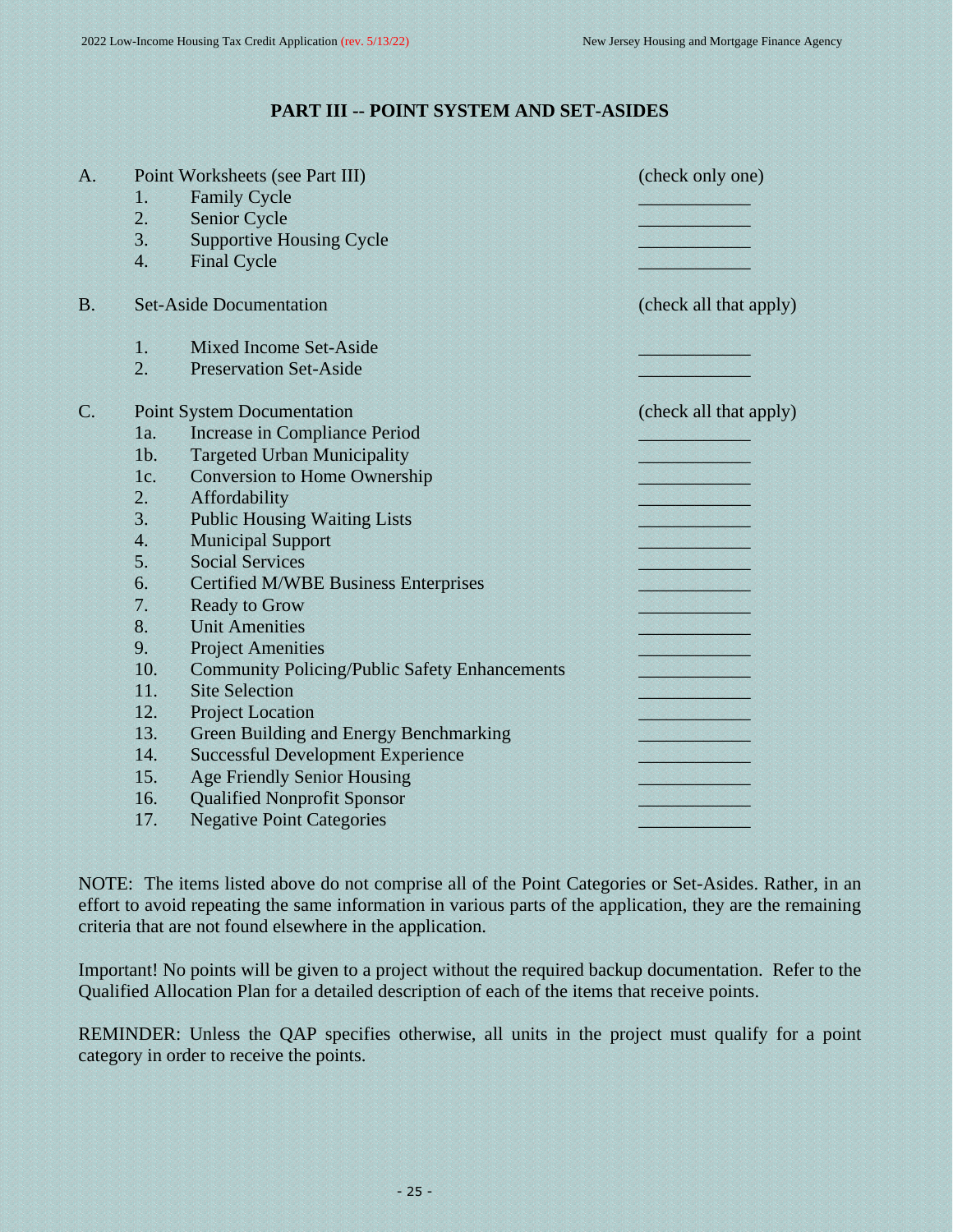# <span id="page-25-0"></span>Section A. POINT WORKSHEETS (see Part III)

Insert applicable Self Score point sheet (Part III Points) in this section.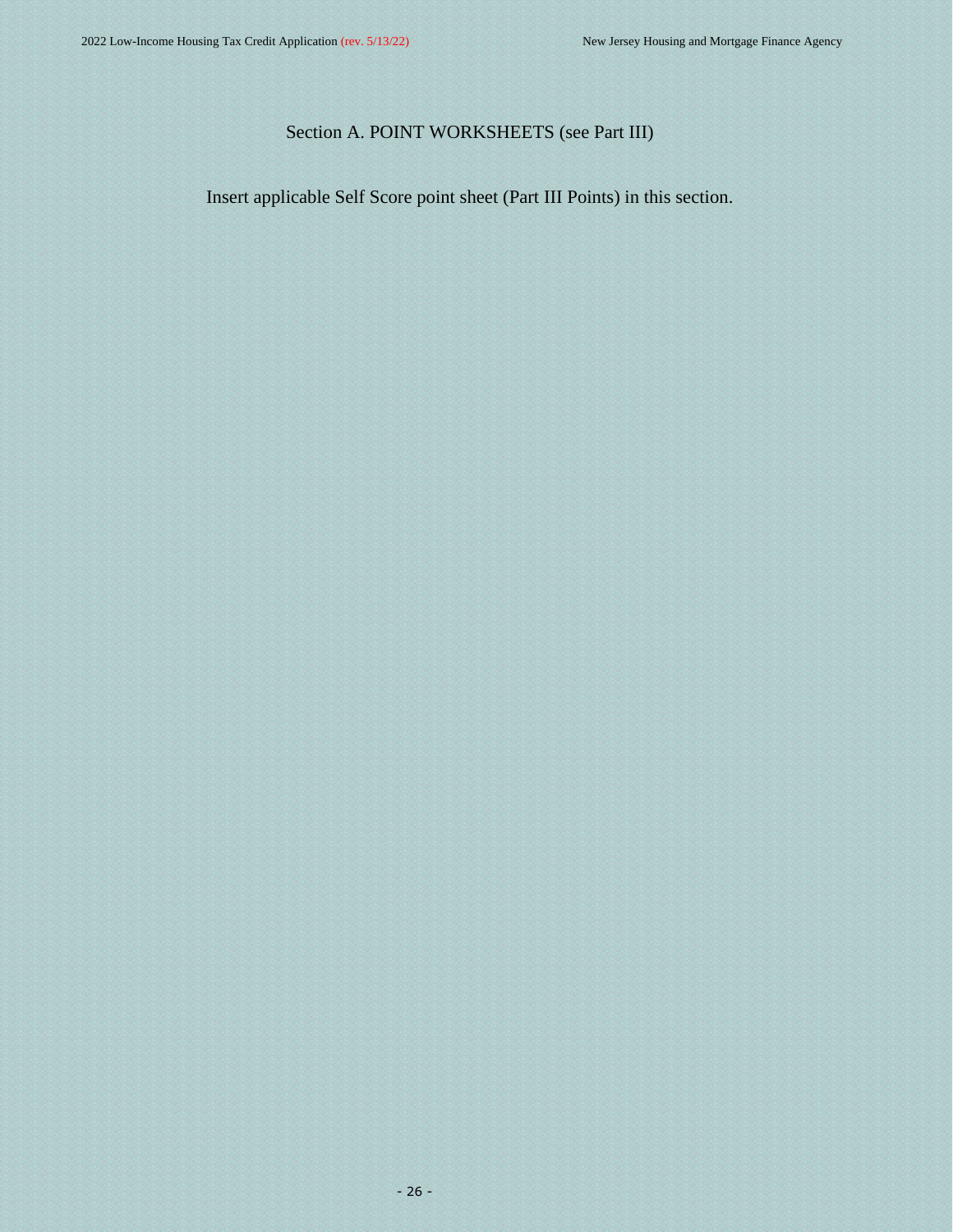#### <span id="page-26-1"></span><span id="page-26-0"></span>Section B. SET-ASIDE DOCUMENTATION

#### **1. MIXED INCOME SET-ASIDE**

Eligible projects must adhere to the following requirements:

- i. Located outside of TUM
- ii. Up to 55% affordable
- iii. Maximum allocation per project \$1,750,000
- iv. Maximum allocation per tax credit unit \$30,000
- v. Rents for LIHTC units have a minimum 20% market advantage compared to market rate units
- vi. Minimum of 65% of the Family Cycle points (60 points) including maximum points required for:
	- a. Site selection (6 points)
	- b. Public transportation (2 points)
	- c. High performing schools (3 points)
- vii. Cost caps do not apply
- viii. Project is awarded based on lowest tie-breaker (least amount of tax credits per tax credit unit)

# **2. PRESERVATION SET-ASIDE**

Insert the following documents in this section:

- i. Evidence the project is at risk of losing its affordability controls:
	- a. A copy of all deed restrictions on the property to evidence proof of imminent expiration (w/in 5 years);
	- b. Documentation that project based assistance expires within 5 years; or
	- c. Documentation of condemnation or foreclosure

#### <span id="page-26-2"></span> $-$  OR  $-$

- ii. Evidence the project is at risk of losing its affordability level
	- Note: If the current owner or a related party of the current owner shall retain an ownership interest in the project post-rehabilitation, the owner must demonstrate it did not materially contribute to the decline of the property that created the high operating expenses or capital repair needs.
- iii. Agreement precluding the involuntary displacement of any existing resident (other than for good cause) and for scattered site projects, a copy of the relocation plan for overincome residents;
- iv. Current rent roll which indicates the project is at least 50 percent occupied. The rent roll shall be compared to the Rent Qualification Chart to ensure rents remain at or near existing levels;
- v. Explanation of the applicable fraction utilized (if different than the applicable fraction based on existing residents);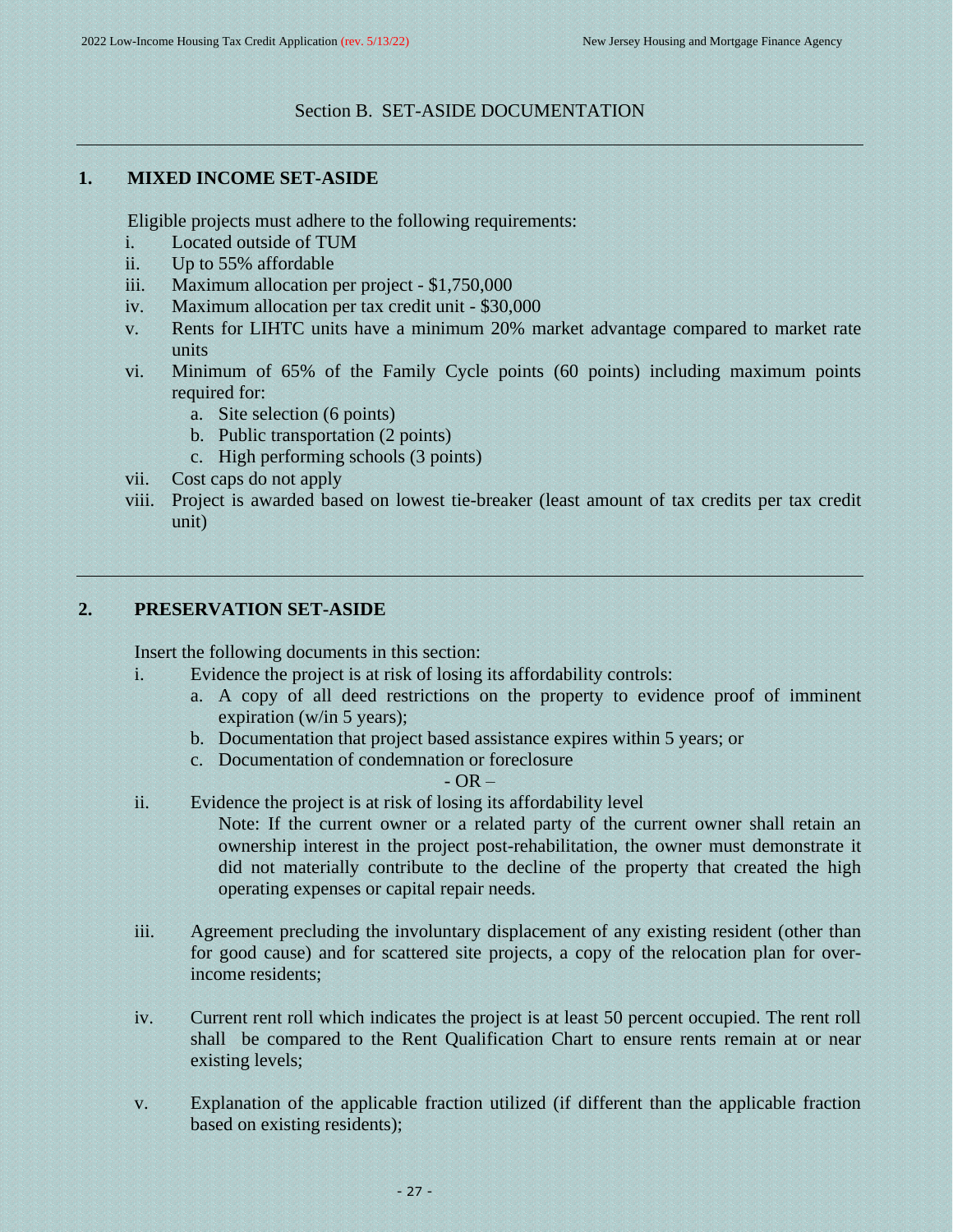- vi. Owner certification that the proposal is for rehabilitation of at least 75 percent of the affordable units and there is no new construction of units;
- vii. Capital Needs Assessment certified by the project architect which illustrates that the proposed rehabilitation meets identified critical repair items and 12-month physical needs; and

NOTE: Minimum rehabilitation projects, as defined in the QAP, may only apply to the Supportive Housing and Final Cycles.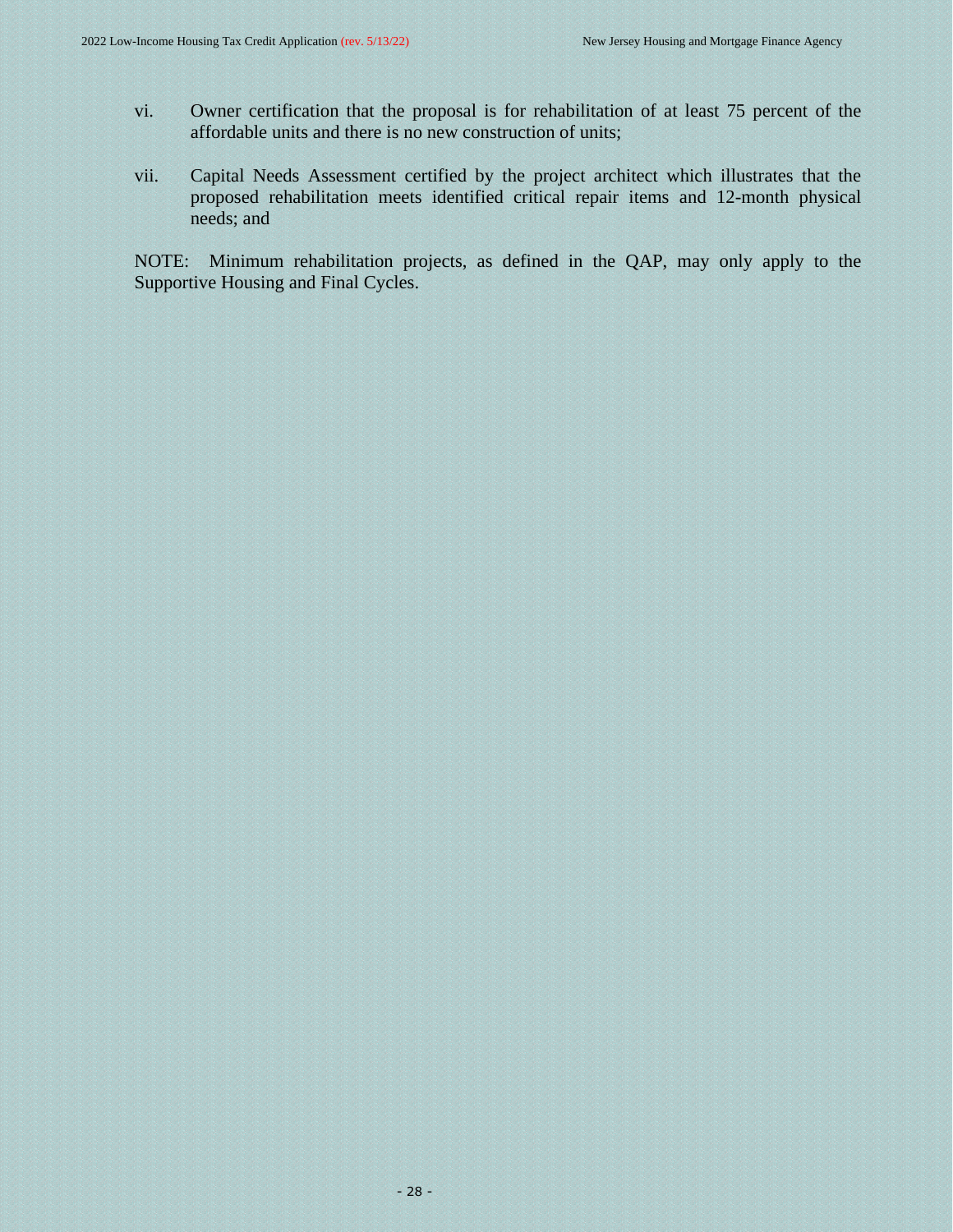# <span id="page-28-0"></span>Section C. POINTS DOCUMENTATION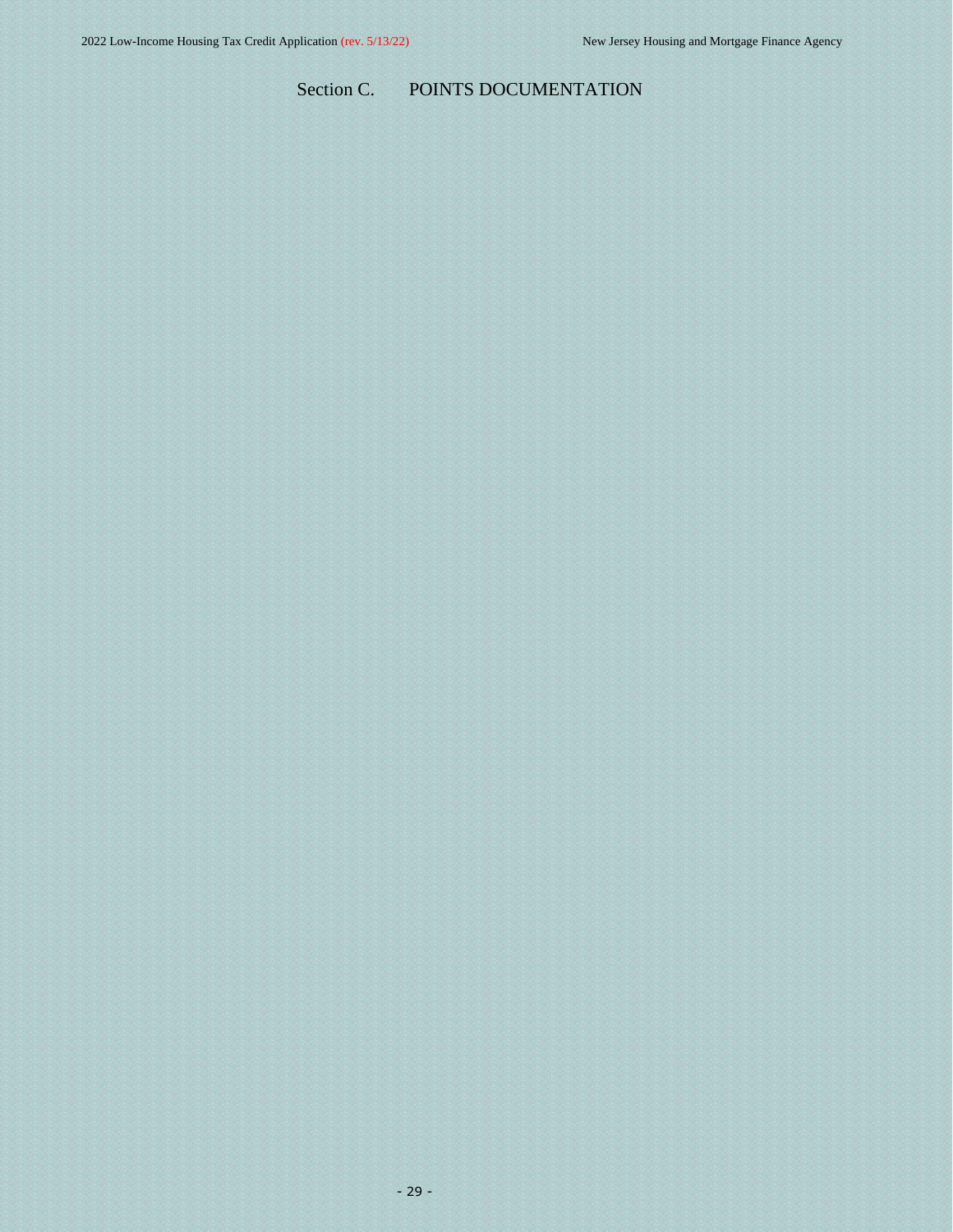# **1a. INCREASE IN COMPLIANCE PERIOD (non-TUM projects only)**

<span id="page-29-0"></span>The minimum term of the low-income occupancy commitment required by Code is 30 years: a 15-year compliance period plus a 15-year extended use period. This restriction will be enforceable by NJHMFA and future tenants via a Deed of Easement and Restrictive Covenant which will be recorded by NJHMFA pursuant to State law.

The point system provides 20 points for projects with a majority of the units located outside of a Targeted Urban Municipality (TUM) and which extend their compliance period for an additional 15 years. A sponsor electing to extend the compliance period for 15 years will be restricting its property for 45 years -- a 30-year compliance period and a 15-year extended use period.

NOTE: Extension of the compliance period bars the utilization of section  $42(h)(6)(I)$  of the Code until the beginning of the last year of the extended compliance period (i.e. until year 30 in the preceding example).

| <b>COMPLIANCE PERIOD</b> (minimum of 15 years)<br>plus: EXTENDED USE PERIOD |  | Years<br>Years |
|-----------------------------------------------------------------------------|--|----------------|
| TOTAL TERM OF LOW-INCOME OCCUPANCY                                          |  |                |

<span id="page-29-1"></span>OR

=

# **1b. TARGETED URBAN MUNICIPALITY (TUM)**

Refer to the 2022 Targeted Urban Municipalities (TUM) list for municipalities that are eligible for 15 points.

<span id="page-29-2"></span>OR

# **1c. CONVERSION TO TENANT OWNERSHIP** (single family/duplex housing only)

10 points are awarded to single family and duplex projects which are structured to convert to home ownership at the expiration of the compliance period. The anticipated conversion must be reflected in the syndication documents.

The Deed of Easement and Restrictive Covenant filed by NJHMFA shall reflect a right of first refusal by the owner to the tenants.

# **2. AFFORDABILITY**

<span id="page-29-3"></span>Project elects the 20% at 50% federal set aside

Project elects to restrict 10% of tax credit units to households earning less than 30% of Area Median Income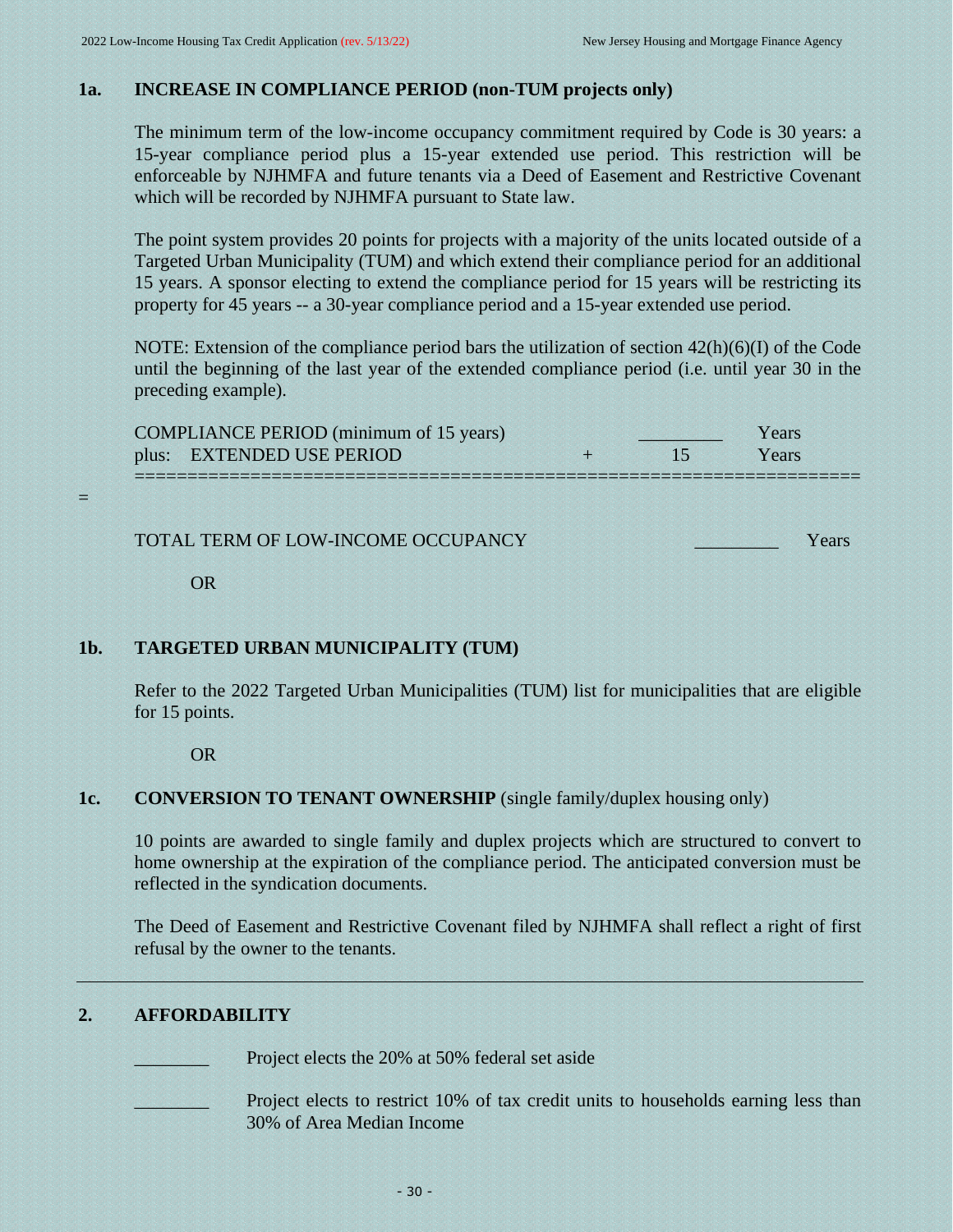# **3. PUBLIC HOUSING WAITING LISTS**

<span id="page-30-0"></span>If your project will be utilizing public housing waiting lists, insert a letter from the local Public Housing Authority ("PHA") stating that prospective tenants will be referred to the project or that the PHA will notify its waiting list of vacancies in the subject development for 2 points.

# **4. LEVERAGING**

# **Letter of Municipal Support (if available)**

<span id="page-30-1"></span>➢ Although not required for point purposes, if available, submit in this section a letter of municipal support (form available in the LIHTC Appendix).

In order to receive points in this category, submit documentation for the applicable section(s) below:

# **Tax Abatement**

- ➢ Submit a copy of the municipal resolution or ordinance authorizing the tax abatement. NOTE: In order to receive points in this category, the resolution/ordinance must cite the proper statutory authority, and all steps necessary to make the resolution/ordinance legally binding shall have been completed.
- ➢ If available, submit the financial agreement to the tax abatement.
- ➢ For tax abatements granted under NJHMFA regulation at N.J.S.A. 55:14K-37(b):

Term of the Fixed Portion of Tax Abatement vears\*

➢ For tax abatements granted pursuant to the New Jersey Long Term Tax Exemption Law, N.J.S.A. 40A:20-1 et seq.:

Term of the first stage of the exemption period vears<sup>\*</sup>

➢ Fixed rate on residential component \_\_\_\_\_\_\_\_\_\_\_ %\*

\* MUST equal or exceed 15 years with a rate on the residential component of no more than 6.28% (inclusive of all annual fees) in order to qualify for the maximum 5 points.

- ➢ Projects that do not receive tax abatement shall capitalize an escrow in an amount equal to two years' worth of taxes.
- $\triangleright$  For application purposes, the amount of the capitalized tax escrow indicated on the Breakdown of Costs and Basis shall equal the 2-year tax estimate indicated on the 15 year operating proforma.
- ➢ The 15-year operating proforma shall reflect 1.20 debt coverage ratio with a minimum of \$3,000 per unit core operating expenses.
- ➢ Documentation of the tax escrow shall be submitted to NJHMFA prior to issuance of the IRS Form 8609.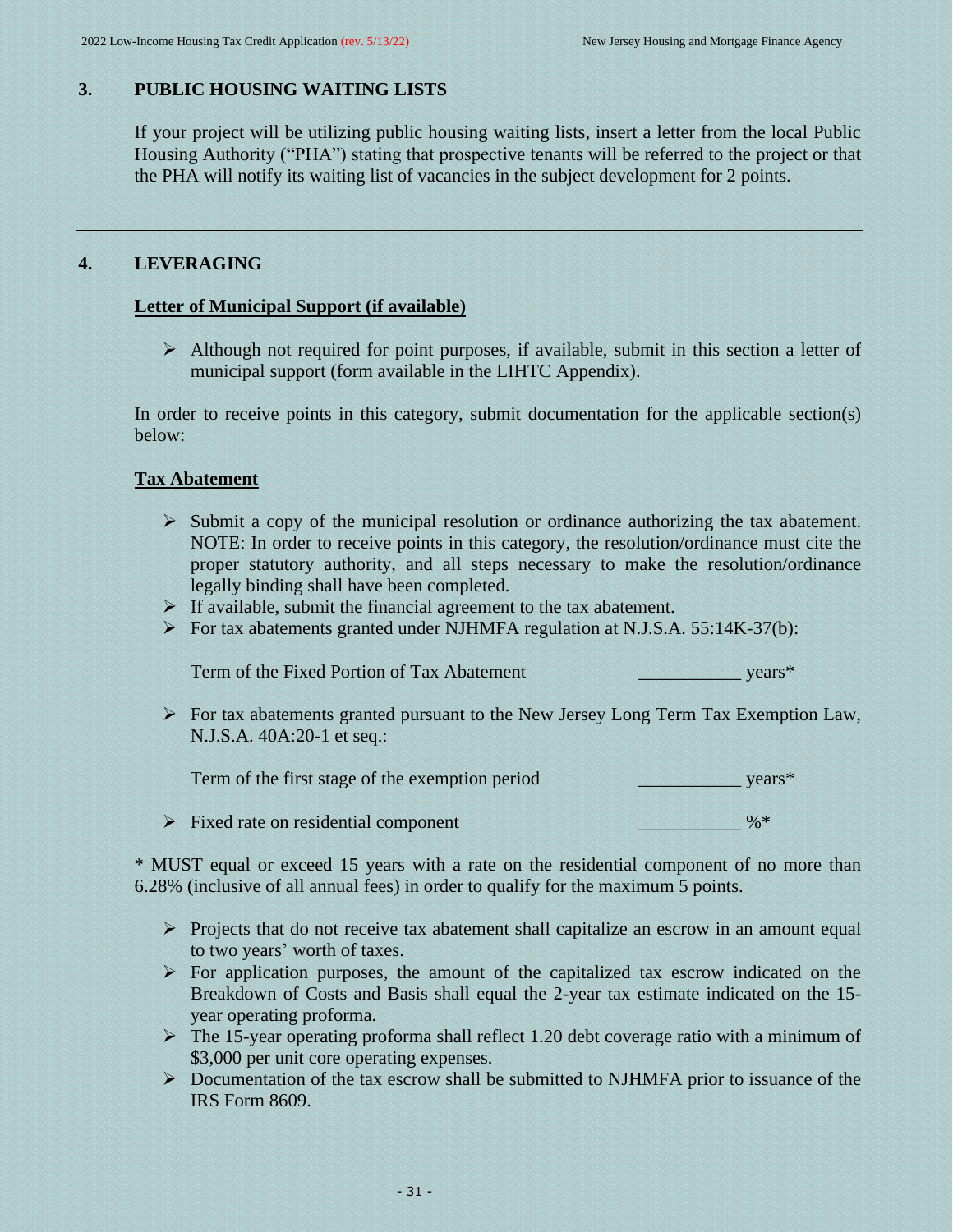#### **5. SOCIAL SERVICES**

<span id="page-31-0"></span>Applicants who propose to offer social services in their project for the term of at least the compliance period shall submit the following:

- a. Completed Social Services Summary Worksheet which summarizes those points more fully described in the firm agreement required below;
- b. Evidence of funding sources or documentation of how or by whom the services will be paid, as well as documentation of how the costs of the services were determined;
- c. Evidence of experience of the service provider for both provision of social services and fulfillment of prior private or governmental contracts;
- d. Firm agreements with service providers for the services; and
- e. Evidence of availability, appropriateness, accessibility and affordability to tenants.
- f. If a social service coordinator is being provided as one of the social services, the coordinator must be dedicated to the tax credit project for a minimum of 20 hours a week. A social service coordinator, case manager, and linkages coordinator/provider are not counted as separate and distinct services. NJHMFA shall view these services as all being part of the same service.

NOTE: Services provided free of charge to all residents/seniors of a county or municipality based solely on residency status shall not qualify for points in this category.

 $\mathcal{L}_\mathcal{L}$  , and the set of the set of the set of the set of the set of the set of the set of the set of the set of the set of the set of the set of the set of the set of the set of the set of the set of the set of th

#### **6. CERTIFIED MINORITY AND WOMEN BUSINESS ENTERPRISES**

By checking this section, the applicant pledges to expend a sum equaling at least 15% of the construction cost (unadjusted for change orders) on services performed by contractors, subcontractors and material suppliers which are certified as minority business enterprises (MBE) and/or woman business enterprises (WBE) by the NJ Department of Treasury, Division of Minority and Woman Business Development ("certified").

<span id="page-31-1"></span>When the project is placed in service, the applicant will certify that he/she has expended a sum equaling at least 15% of the construction cost on certified minority and women business enterprises. This certification will require confirmation by a CPA in the cost certification (Schedule H).

Note: Utilization of minority and women business enterprises is not a requirement of the Qualified Allocation Plan, but rather an optional, irrevocable election made by the applicant at the time of application.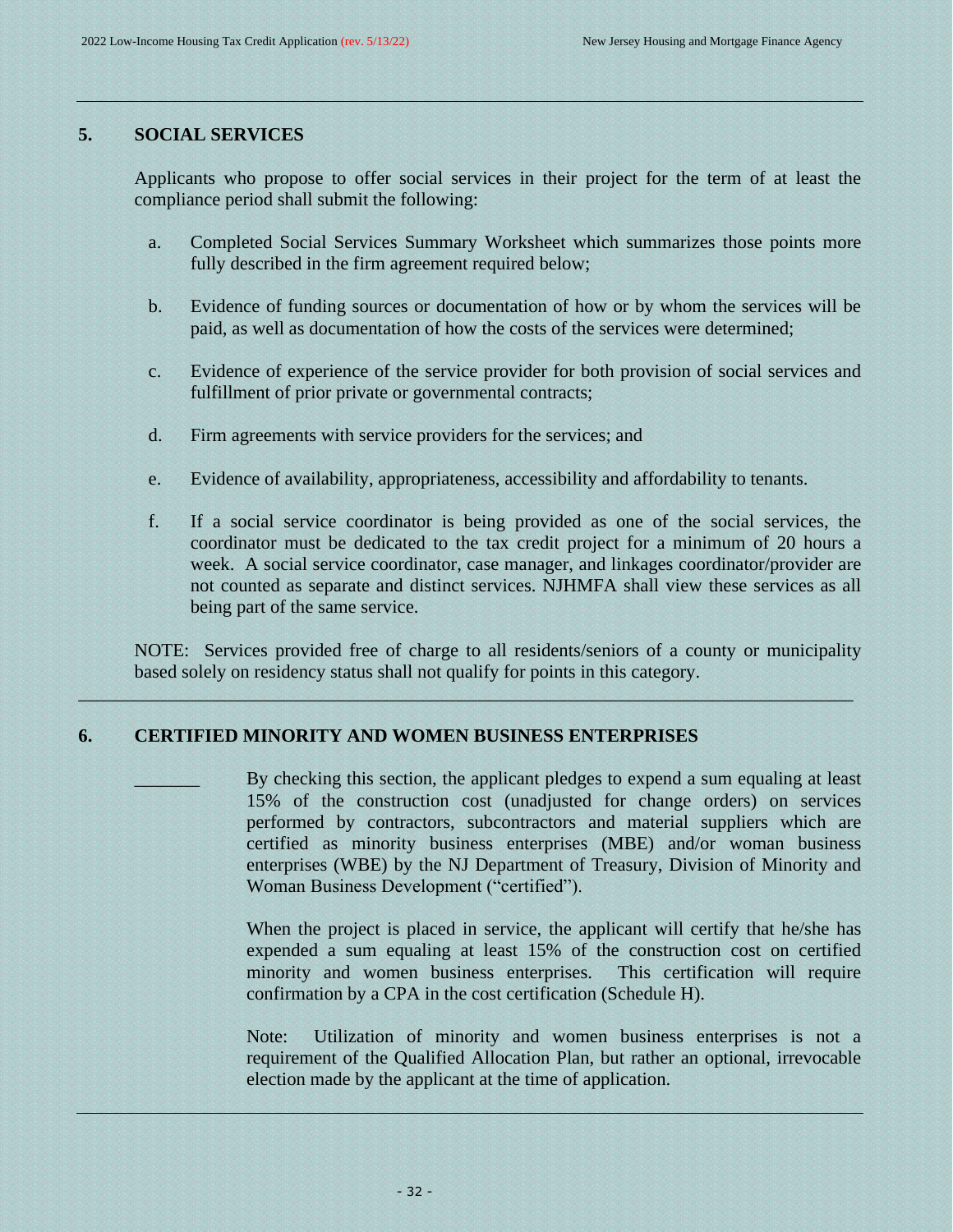# **7. READY TO GROW**

<span id="page-32-0"></span>To be eligible for the Ready to Grow Area priority points, your project must be located within at least one of the areas designated in 1 or 2 below. The instructions below identify how to demonstrate that your project is located within one of these areas. Submit documentation for section 1 or 2 below to evidence the project's location within a Ready To Grow Area:

1. Smart growth area: Using the web-based tool, DCA's Community Asset Map, provide a printout of the result of an address search of your property. Access the Community Asset Map online at:

<https://www.arcgis.com/apps/webappviewer/index.html?id=96ec274c50a34890b23263f101e4ad9b>

- 2. An area that has the water and wastewater capacity and infrastructure to serve the project: Provide the following:
	- To demonstrate water capacity and infrastructure, provide a letter from the water purveyor indicating that they have adequate capacity and allocation to accommodate your project at full build-out. If your project is not in a water purveyor service area, provide an Engineer Survey Map of the nearest Water Mains and a State Plan X/Y Coordinate of the nearest Water Main connection point in relationship to the project site regarding the franchise area in which your project is located, as well as a Safe Drinking Water main extension permit.
	- If your project is seeking a new groundwater allocation, provide copies of necessary well, allocation and safe drinking water permits.
	- To demonstrate wastewater capacity and infrastructure, provide a letter from the MUA regarding the name of the sewer service area in which your project is located and whether wastewater pipes currently extend to the project location. If wastewater pipes do not exist, provide an Engineer Survey Map of the nearest Water Mains and a State Plan X/Y Coordinate of the nearest Water Main connection point in relationship to the project site.

To qualify for the Ready to Grow Area points using #2, you must also document that your project has at least one of the features listed in (i) through (vi) below:

- i. Is located within an area in need of redevelopment or an area in need of
	- rehabilitation as defined at N.J.S.A. 40A:12A-3: The project must be located within the boundary of an area in need of redevelopment or an area in need of rehabilitation. The project must be consistent with the adopted redevelopment plan, and the redevelopment plan must be approved by the municipal governing body no later than the application deadline. Provide a copy of the municipal resolution designating the area in need of redevelopment or area in need of rehabilitation, a copy of the adopted redevelopment plan, a parcel map showing the boundary of the Area in Need of Redevelopment or Area in Need of rehabilitation and identification of your project within the boundary, including block and lot information, and a letter from the municipality stating that the project is consistent with and further the goals and objectives of the adopted redevelopment plan.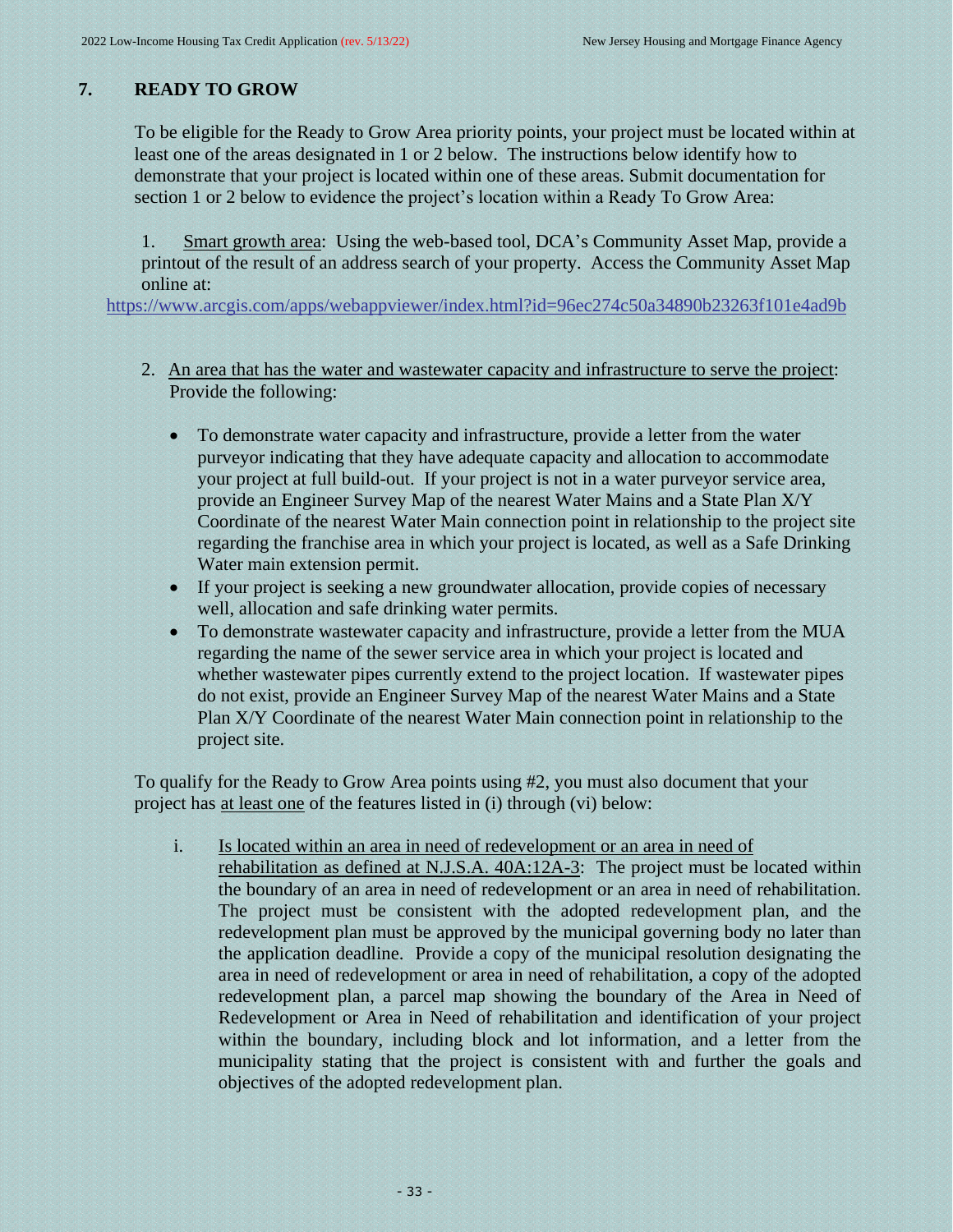- ii. Is located within a previously Designated Center. Contact the Office for Planning Advocacy for confirmation.
- iii. Is located within a municipality whose master plan has received Plan Endorsement from the State Planning Commission and the project is consistent with the housing element within the endorsed master plan. Contact the Office for Planning Advocacy for confirmation.
- iv. Contains an existing building footprint within which the project will be built: Provide a survey of existing conditions and an approved site plan.
- v. Is located within a designated Highlands Redevelopment Area, a Designated Highlands Center, or a Highlands Development Credit Receiving Area. Provide a letter from the Executive Director of the Highlands Council to this regard.
- vi. Is located within an area identified for development and/or redevelopment within the "Land Use Map and Map of the Meadowlands District Master Plan" and the "Hackensack Meadowlands District Official Zoning Map" as amended and supplemented by the Meadowlands Commission. Provide a letter from the NJ Meadowlands Commission to this regard.

# **8. UNIT AMENITIES**

<span id="page-33-0"></span>By completing this section, applicant pledges to provide the following unit amenities in all of the residential units of the project. Two points will be awarded per amenity offered, up to a maximum of 6 points. The costs of the amenities must be shown in the capital and/or operating budgets, as appropriate. Amenities must be appropriate to the proposed tenant population. Please check all that apply:

- security alarm
- an ENERGY STAR-labeled washer/dryer

\_\_\_\_\_\_\_ patios

- \_\_\_\_\_\_\_ an ENERGY STAR-labeled dishwasher
- \_\_\_\_\_\_\_ garages
- \_\_\_\_\_\_\_ through the wall individual dwelling unit air conditioning
- \_\_\_\_\_\_\_ outside storage lockers
- washer  $&$  dryer hook-up with drip pan/floor drain
- high speed internet access
- minimum bedroom size of 100 sq. ft.
- an ENERGY STAR-labeled frost-free refrigerator (14 cubic ft. for efficiencies
	- and 1BRs, 16 cubic ft. for 2BRs, 18 cubic ft. for 3BRs and 20 cubic ft. for 4BRs)
	- minimum kitchen cabinets of 14 linear ft (up to 2 BR) and 16 linear ft (3BR or more)
		- minimum closet space (14 linear feet for efficiencies and 1BR, 24 linear feet for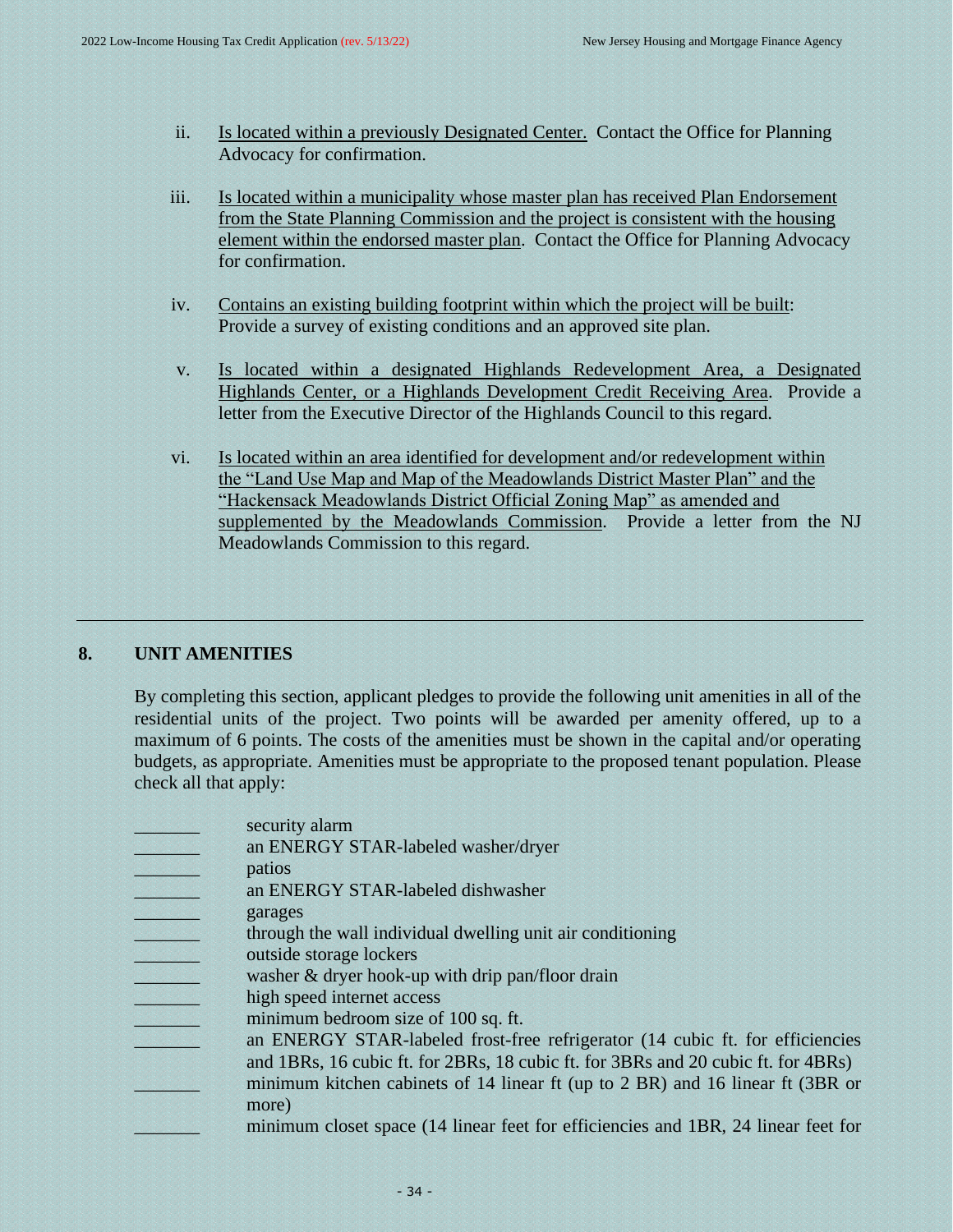| Housing projects only |
|-----------------------|
| Other:                |

Note: Substitutions are not permitted without prior approval from NJHMFA; however, it is incumbent upon the applicant to demonstrate how each substitute amenity provides a comparable benefit to the tenants as those amenities listed above. If substitute amenities are provided, attach a separate page which explains how said proposal provides a comparable benefit to the tenants of the project.

# **9. PROJECT AMENITIES**

<span id="page-34-0"></span>By completing this section, applicant pledges to provide the following project amenities in the project. Two points will be awarded per amenity provided, up to a maximum of 4 points. The costs of the amenities must be shown in the capital and/or operating budgets, as appropriate. Amenities must be appropriate to the proposed tenant population. Please check all that apply:

- community gardens
- on-site laundry facilities using ENERGY STAR-labeled commercial equipment
- playground (family projects only)
- community room/building (minimum 1600 s.f.)
- average interior unit sizes (550 s.f. for efficiencies, 650 s.f. for 1BRs, 875 s.f. for 2BRs, 1150 s.f. for 3BRs, 1250 s.f. for 4BRs)
- 1.0 parking spaces per unit (off-street: garage, parking lot, pad or driveway; or on-street: designated/permit)
- Healthy Food Delivery Program (at least twice a month)
- \_\_\_\_\_\_\_ Smoke Free Community
- Other:

\_\_\_\_\_\_\_ \_\_\_\_\_\_\_\_\_\_\_\_\_\_\_\_\_\_\_\_\_\_\_\_\_\_\_\_\_\_\_\_\_\_\_\_\_\_\_\_\_\_\_ \_\_\_\_\_\_\_ \_\_\_\_\_\_\_\_\_\_\_\_\_\_\_\_\_\_\_\_\_\_\_\_\_\_\_\_\_\_\_\_\_\_\_\_\_\_\_\_\_\_\_

Note: Substitutions are not permitted without prior approval from NJHMFA; however, it is incumbent upon the applicant to demonstrate how each substitute amenity provides a comparable benefit to the tenants as those amenities listed above. If substitute amenities are provided, attach a separate page which explains how said proposal provides a comparable benefit to the tenants of the project.

# **10. COMMUNITY POLICING/PUBLIC SAFETY ENHANCEMENTS**

<span id="page-34-1"></span>By completing this section, applicant pledges to provide the following community policing or public safety enhancements in the project. Projects which demonstrate at least one of the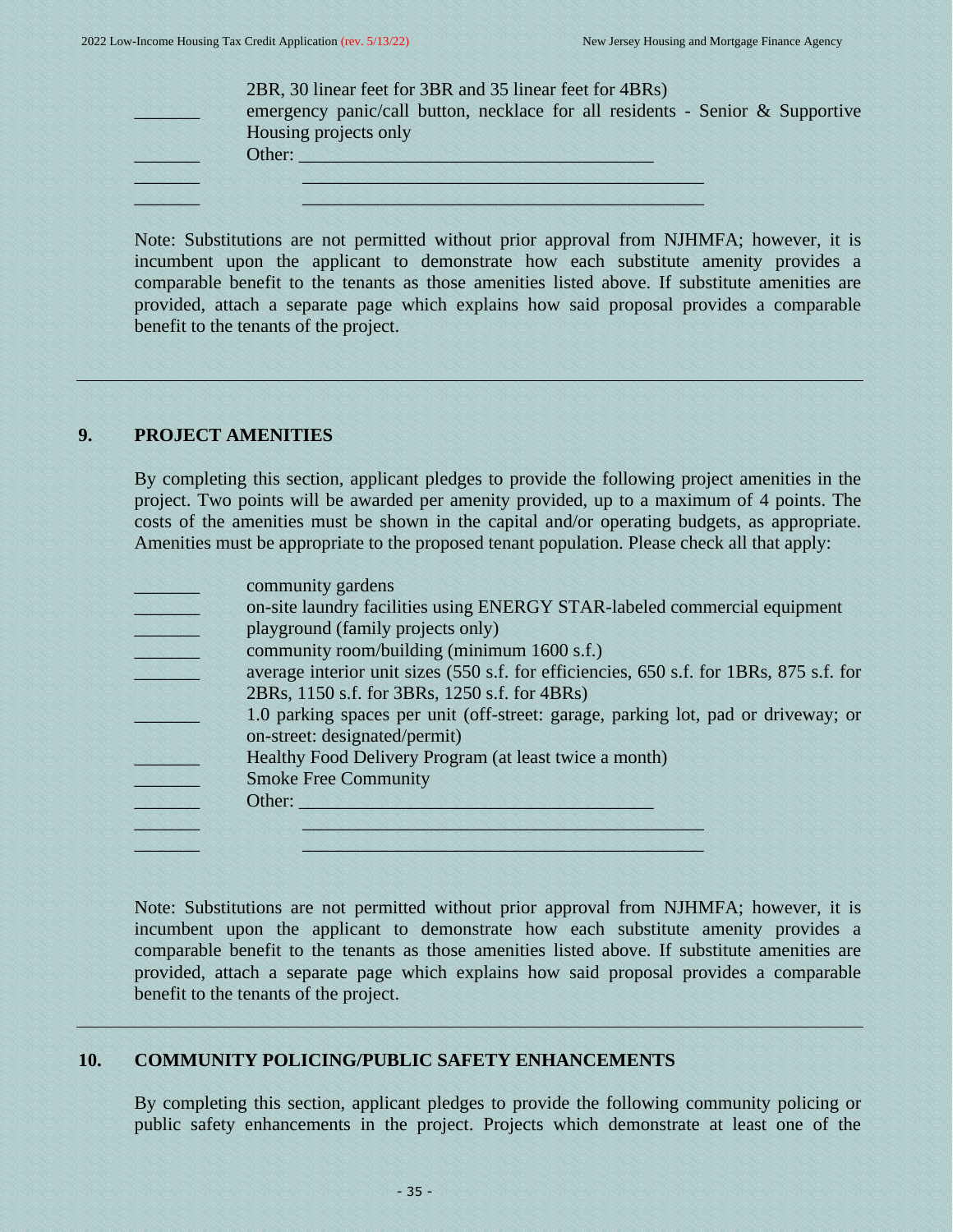following enhancements shall be awarded 2 points. The costs of the enhancements must be shown in the capital and/or operating budgets, as appropriate. Please check all that apply:

Evening hour security guard

On-site community policing station

Camera/security system in each building

- Coordination/training for community policing groups and/or property manager by law enforcement officers
- Incorporation of Community Policing Through Environmental Design (CPTED) characteristics in the design, layout and construction of buildings and on-site facilities
- Partnerships or agreements which increase on-site police and security patrols on the development site (i.e, leveraging partnerships with other funding sources for police salaries such as State Urban Enterprise Zones, Special Improvement Districts, Community Oriented Policing grants, etc.)
- Innovative approaches which increase the number of community policing volunteers as residents of the development (including rent reductions or subsidies where allowable)
- Using operating funds or alternative funding sources such as Urban Enterprise Zone funds or HUD grants to purchase or subsidize the purchase of take-home police vehicles for law enforcement officers in the development. \_\_\_\_\_\_\_ Other: \_\_\_\_\_\_\_\_\_\_\_\_\_\_\_\_\_\_\_\_\_\_\_\_\_\_\_\_\_\_\_\_\_\_\_\_\_\_

 $\mathcal{L}_\text{L}$  , and the state of the state of the state of the state of the state of the state of the state of the state of  $\mathcal{L}_\mathcal{A}$  , and the set of the set of the set of the set of the set of the set of the set of the set of the set

Note: Substitutions are not permitted without prior approval from NJHMFA; however, it is incumbent upon the applicant to demonstrate how the proposed substitution provides a comparable benefit to the tenants as those items listed above.

# **11. SITE SELECTION**

<span id="page-35-0"></span>The project site is proximate to the following positive and negative land uses. Remember, in order to receive points in this category, proximity to the following sites must be confirmed in the market analysis as required at N.J.A.C. 5:80-33.12(c)(1).

# **CIRCLE ALL THAT APPLY**

**Family Cycle - Maximum of 6 points** Positive Land Uses Within ½ mile - 2 points

- (1) Full-service grocery store or supermarket (minimum 15,000 sq ft)
- (2) Hospital/medical clinic
- (3) Public Schools
- (4) Licensed day care services
- (5) Family Success Center, a list of which can be found here: <https://www.nj.gov/dcf/families/support/success/>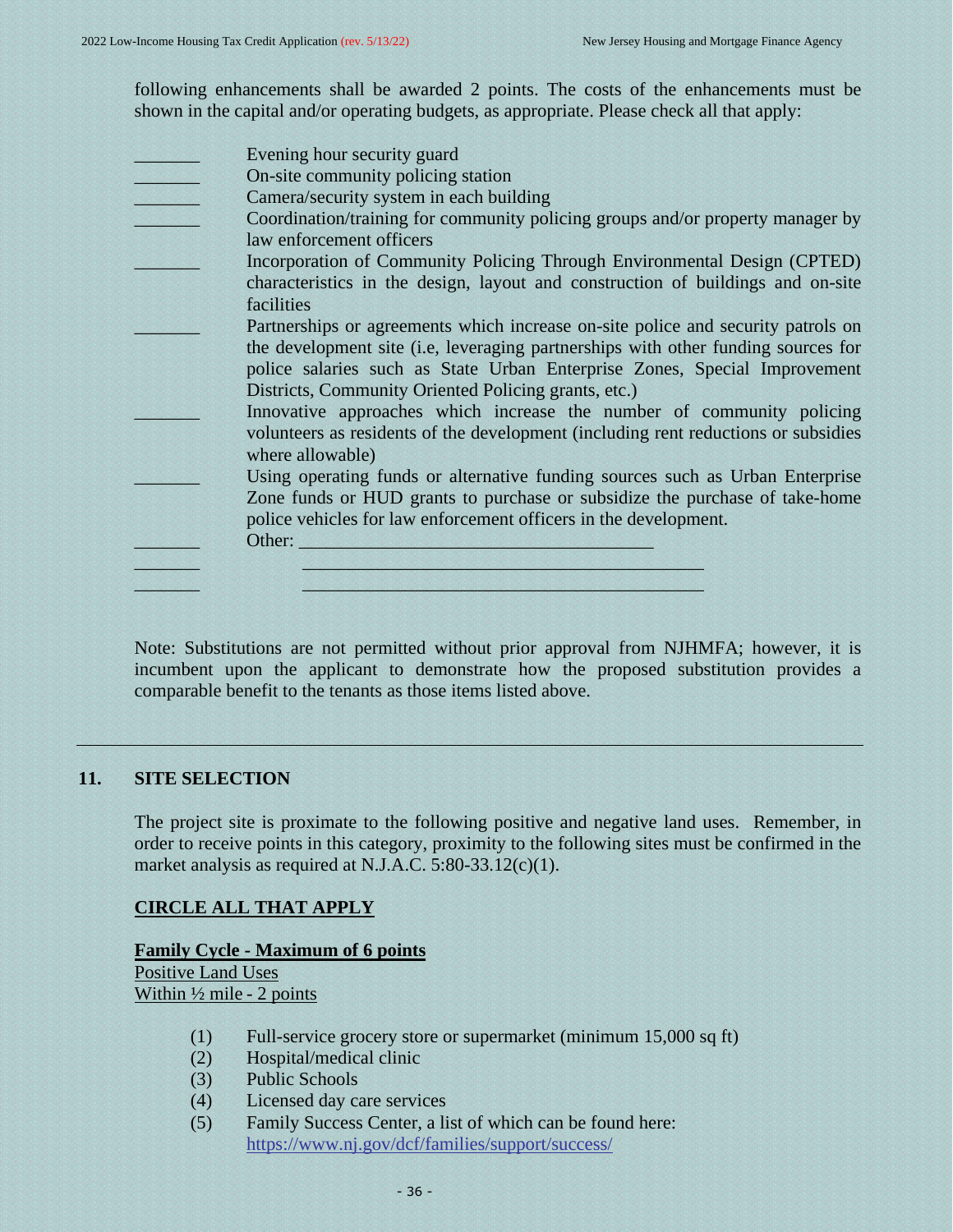(6) One Stop Career Center, a list of which can be found here: [https://careerconnections.nj.gov/careerconnections/plan/support/njccsites/one\\_sto](https://careerconnections.nj.gov/careerconnections/plan/support/njccsites/one_stop_career_centers.shtml) [p\\_career\\_centers.shtml](https://careerconnections.nj.gov/careerconnections/plan/support/njccsites/one_stop_career_centers.shtml)

# Positive Land Uses

# Within 3 miles - 1 point

- (1) Full-service grocery store or supermarket (minimum 15,000 sq ft)
- (2) Hospital/medical clinic
- (3) Public Schools
- (4) Licensed day care services
- (5) Family Success Center, a list of which can be found here: <https://www.nj.gov/dcf/families/support/success/>
- (6) One Stop Career Center, a list of which can be found here: [https://careerconnections.nj.gov/careerconnections/plan/support/njccsites/one\\_sto](https://careerconnections.nj.gov/careerconnections/plan/support/njccsites/one_stop_career_centers.shtml) [p\\_career\\_centers.shtml](https://careerconnections.nj.gov/careerconnections/plan/support/njccsites/one_stop_career_centers.shtml)
- (7) Pharmacy
- (8) Department or retail merchandise store
- (9) Bank/credit union
- (10) Restaurant, exclusive of fast-food restaurants
- (11) Indoor public recreation facilities, such as civic centers, community centers, libraries
- (12) Outdoor public recreation facilities; such as parks and swimming pools
- (13) Medical offices
- (14) Religious institution
- (15) Post office, city hall, county courthouse
- (16) Fire/police station

# **Senior Cycle - Maximum of 6 points**

Positive Land Uses

Within  $\frac{1}{2}$  mile - 2 points

- (1) Full-service grocery store or supermarket (minimum 15,000 sq ft)
- (2) Hospital/medical clinic
- (3) Senior Center

# Positive Land Uses Within 1 mile - 1 point

- (1) Full-service grocery store or supermarket (minimum 15,000 sq ft)
- (2) Hospital/medical clinic
- (3) Senior Center
- (4) Pharmacy
- (5) Department or retail merchandise store
- (6) Bank/credit union
- (7) Restaurant, exclusive of fast-food restaurants
- (8) Indoor public recreation facilities, such as civic centers, community centers, and libraries
- (9) Outdoor public recreation facilities; such as parks and swimming pools
- (10) Medical Day Care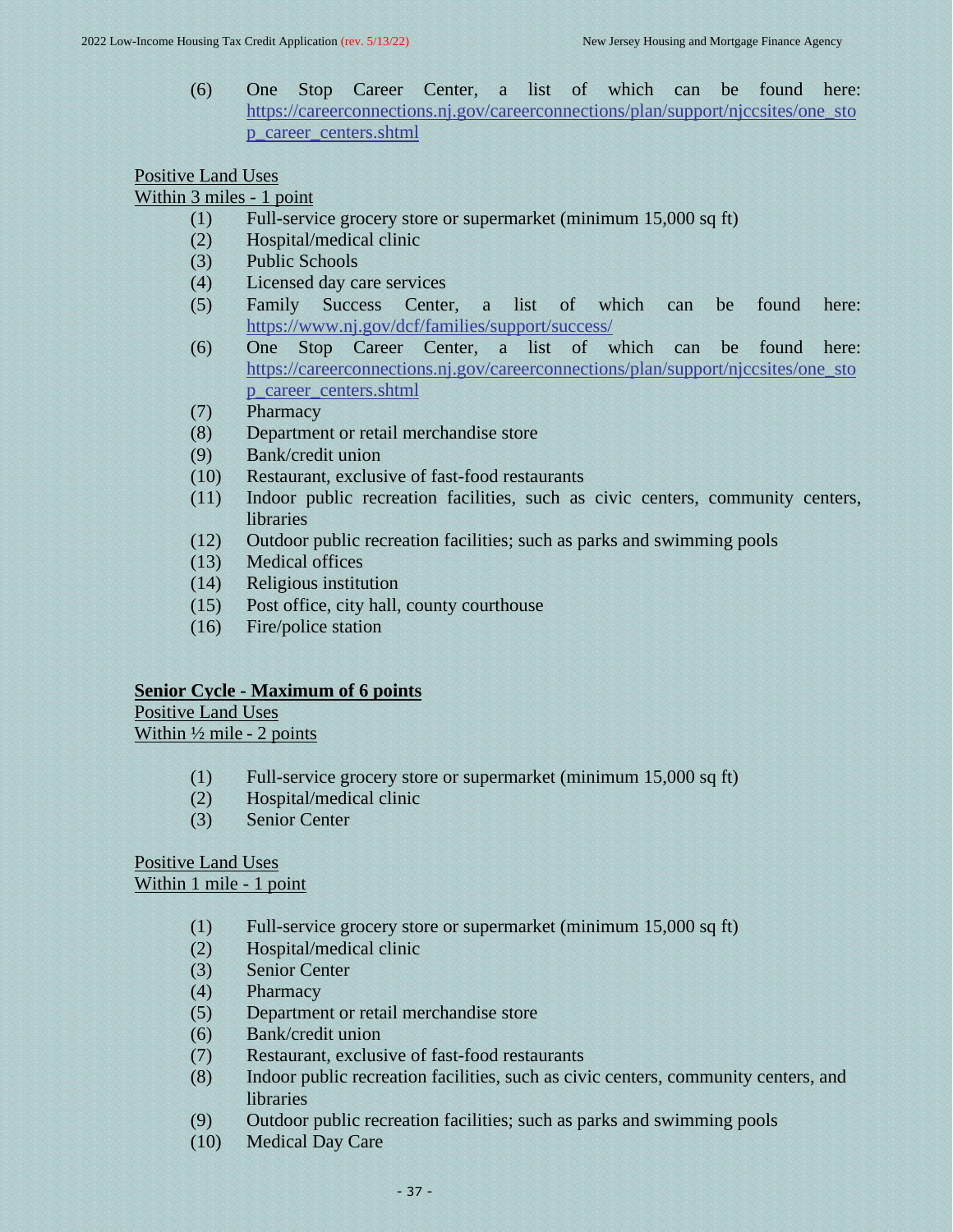- (11) Medical offices
- (12) Religious institution
- (13) Post office, city hall, county courthouse
- (14) Fire/police station

# **Supportive Housing Cycle - Maximum of 6 points**

Positive Land Uses

Within  $\frac{1}{2}$  mile - 2 points

- (1) Full-service grocery store or supermarket (minimum 15,000 sq ft)
- (2) Hospital/medical clinic
- (3) Public Schools
- (4) Licensed day care services
- (5) Family Success Center, a list of which can be found here: <https://www.nj.gov/dcf/families/support/success/>
- (6) One Stop Career Center, a list of which can be found here: [https://careerconnections.nj.gov/careerconnections/plan/support/njccsites/one\\_sto](https://careerconnections.nj.gov/careerconnections/plan/support/njccsites/one_stop_career_centers.shtml) [p\\_career\\_centers.shtml](https://careerconnections.nj.gov/careerconnections/plan/support/njccsites/one_stop_career_centers.shtml)
- (7) Community mental health center/counseling center

# Positive Land Uses Within 1 mile - 1 point

- (1) Full-service grocery store or supermarket (minimum 15,000 sq ft)
- (2) Hospital/medical clinic
- (3) Public Schools
- (4) Licensed day care services
- (5) Family Success Center, a list of which can be found here: <https://www.nj.gov/dcf/families/support/success/>
- (6) One Stop Career Center, a list of which can be found here: [https://careerconnections.nj.gov/careerconnections/plan/support/njccsites/one\\_sto](https://careerconnections.nj.gov/careerconnections/plan/support/njccsites/one_stop_career_centers.shtml) [p\\_career\\_centers.shtml](https://careerconnections.nj.gov/careerconnections/plan/support/njccsites/one_stop_career_centers.shtml)
- (7) Pharmacy
- (8) Department or retail merchandise store
- (9) Bank/credit union
- (10) Restaurant, exclusive of fast-food restaurants
- (11) Indoor public recreation facilities, such as civic centers, community centers, libraries
- (12) Outdoor public recreation facilities; such as parks and swimming pools
- (13) Medical offices
- (14) Religious institution
- (15) Post office, city hall, county courthouse
- (16) Fire/police station
- (17) Community mental health center/counseling center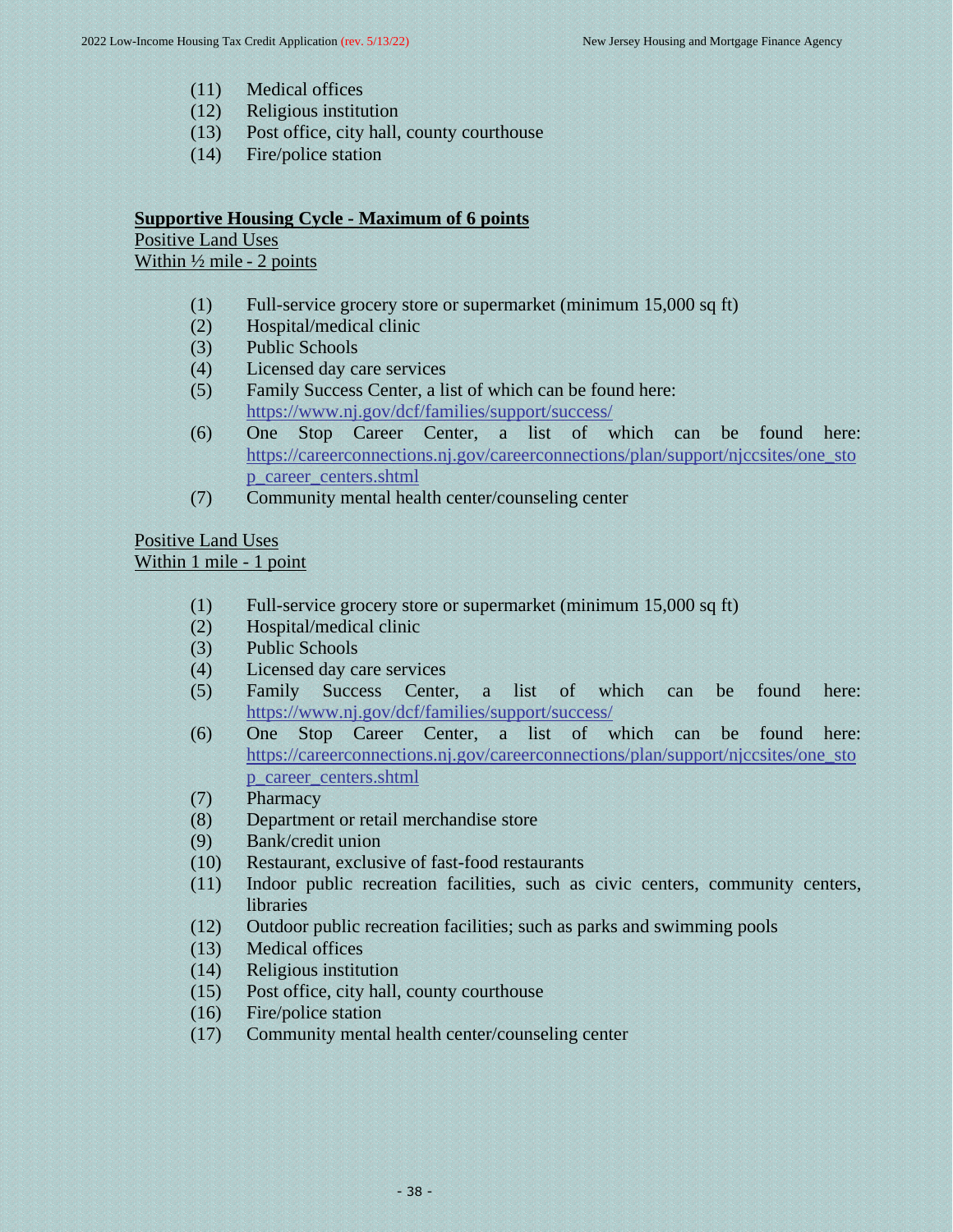# **ALL CYCLES**

Negative Land Uses

Projects located within one mile of the following negative land uses (1) through (8) or within the same census tract for (9) below shall have three points deducted from the total project score.

- (1) Land fill
- (2) Garbage dump
- (3) Trash incinerator
- (4) Nuclear power plant
- (5) Oil/chemical refinery
- (6) Unremediated Superfund or toxic waste site as identified by the Environmental Protection Agency
- (7) Jail/ Prison
- (8) Wastewater treatment facility
- (9) Nine-percent tax credit award(s) in the same census tract in the same cycle in the previous round

Example: Family Cycle project is located proximate to: Licensed daycare within  $\frac{1}{2}$  mile – 2 points Public School within  $\frac{1}{2}$  mile – 2 points Hospital within 3 miles – 1 point Pharmacy within 3 miles – 1 point Department or retail merchandise store within 3 miles – 1 point Bank/credit union within 3 miles – 1 point Religious institution within 3 miles – 1 point Restaurant, exclusive of fast-food restaurants – 1 point Jail/ Prison within 1 mile – negative 3 points 7 net total points MAXIMUM POINTS – 6 points

# **12. HIGH OPPORTUNITY AREAS**

#### <span id="page-38-0"></span>Opportunity Zones

A list of the 169 census tracts designated as Opportunity Zones can be found here: [https://www.state.nj.us/dca/divisions/lps/opp\\_zones.html](https://www.state.nj.us/dca/divisions/lps/opp_zones.html)

DCA Municipal Revitalization Index (MRI) The MRI list can be found here: <https://www.nj.gov/dca/home/MuniRevitIndex.html>

# Redevelopment project

The project is located within an area in need of redevelopment or an area in need of rehabilitation as defined at N.J.S.A. 40A:12A-3: The project must be located within the boundary of an area in need of redevelopment or an area in need of rehabilitation. The project must be consistent with the adopted redevelopment plan, and the redevelopment plan must be approved by the municipal governing body no later than the application deadline.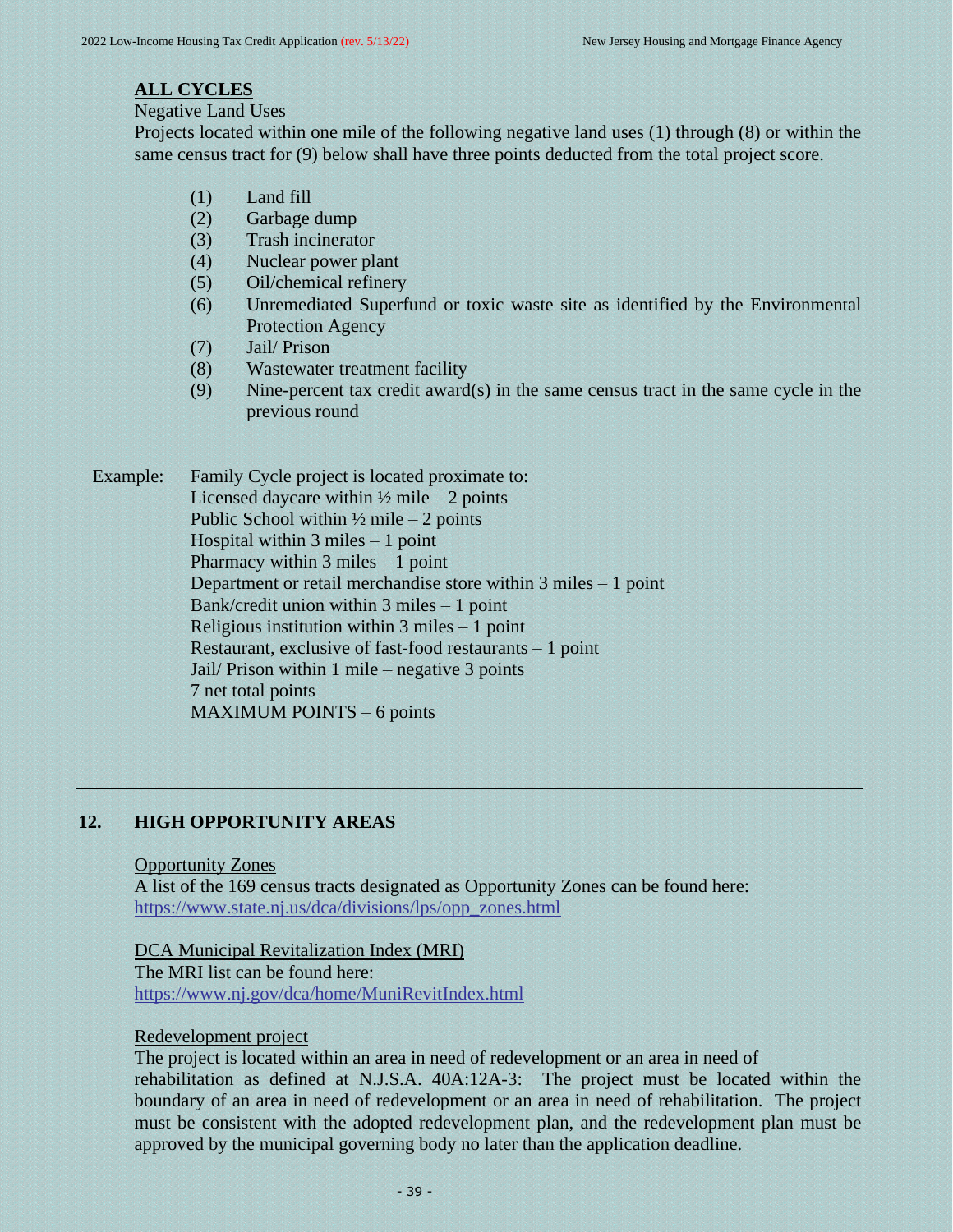Submit the following documents in the application:

- A copy of the resolution designating the area an Area in Need of Redevelopment or Area in Need of Rehabilitation;
- A copy of the adopted Redevelopment Plan, approved by the municipal governing body or a copy of the Neighborhood Revitalization Plan, approved by the Commissioner of DCA.
- A parcel map that delineates the redevelopment plan boundaries and locates the subject LIHTC project within the boundaries; and provides block and lot information for the project; and
- A letter from the municipality stating that the project is consistent with and further the goals and objectives of the adopted redevelopment plan.

# Historic building

In order to be eligible for the point, 40% of the units or more shall be located within the historic building. Submit one of the following in the application as evidence:

- Confirmation that the building(s) is listed on the New Jersey or National Registers of Historic Places either individually or as a contributing building to a historic district
- Determination of Eligibility issued to the building(s) by the Keeper of the National Register of Historic Places
- Certification by the Keeper of the National Register that the building(s) identified as a contributing building to Local Historic Districts substantially meet the National Register Criteria
- State Historic Preservation Officer Opinion or Certification that the property is eligible to be listed on the National Register of Historic Places either individually

# Adaptive Reuse

In order to be eligible for the point, 40% of the units or more shall be located within a building being adaptively re-used.

# Public Transportation

The project must be fully located within a  $\frac{1}{2}$  mile of public transportation. The proximity shall be confirmed in the project's market analysis and the public transportation service (proximity to the project and frequency during commuting hours) will be independently verified by staff during application review. If the public transportation is not in service at the time of application, an ordinance which firmly commits the public transportation to the project must be included and all steps necessary to make the ordinance legally binding must be completed by the application deadline. Form 8609(s) shall be subject to evidence of fully operational public transportation, as defined in the QAP.

# Proficient School District

40% or more of the students are either meeting expectations (Level 4) or exceeding expectations (Level 5) on the Grade 4 Partnership for Assessment of Readiness for College and Careers (PARCC) assessment in both math and language arts during either the most current calendar year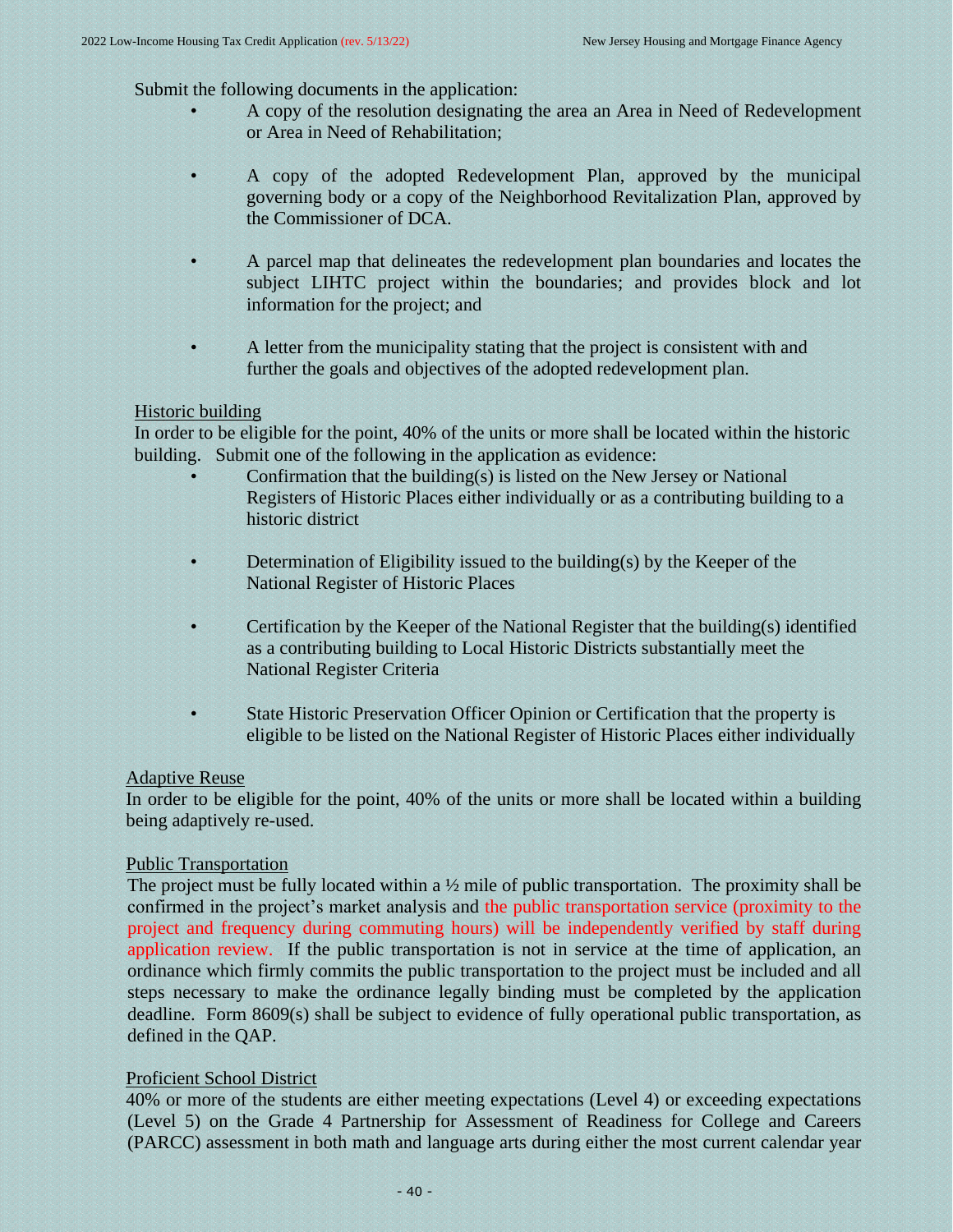available or the preceding year. Please refer to the LIHTC Resources and FAQs page <https://www.njhousing.gov/dca/hmfa/developers/lihtc/faqs/> for the lists of eligible school districts. NJHMFA shall rely upon the data effective in the calendar year of the application deadline as well as in the preceding year.

#### Court-Approved Municipal Fair Share Development Plan

Submit the fair share housing development plan listing the project and/ or evidence of court approval in the application.

#### Seniors

Municipalities with 25% or more residents that are 55 and older Go to US Census American Fact Finder website: <https://data.census.gov/cedsci/> Topic or table name = DP05 (ACS Demographic and Housing Estimates) State, county or place (optional) = municipality name (be sure to select name that includes the county - Trenton city, Mercer County, New Jersey) American Community Survey Five-Year Estimates

NJHMFA shall rely upon the data effective in the calendar year of the application deadline as well as in the preceding year.

# **13. GREEN BUILDING**

Please refer to "2022 Green QAP Requirements" for forms and submission requirements.

Submit in this section the following for 9% applications:

- <span id="page-40-0"></span>a. A signed contract with the appropriate professional
- b. Signed Letter of Intent (see "2022 Green QAP Requirements" for form)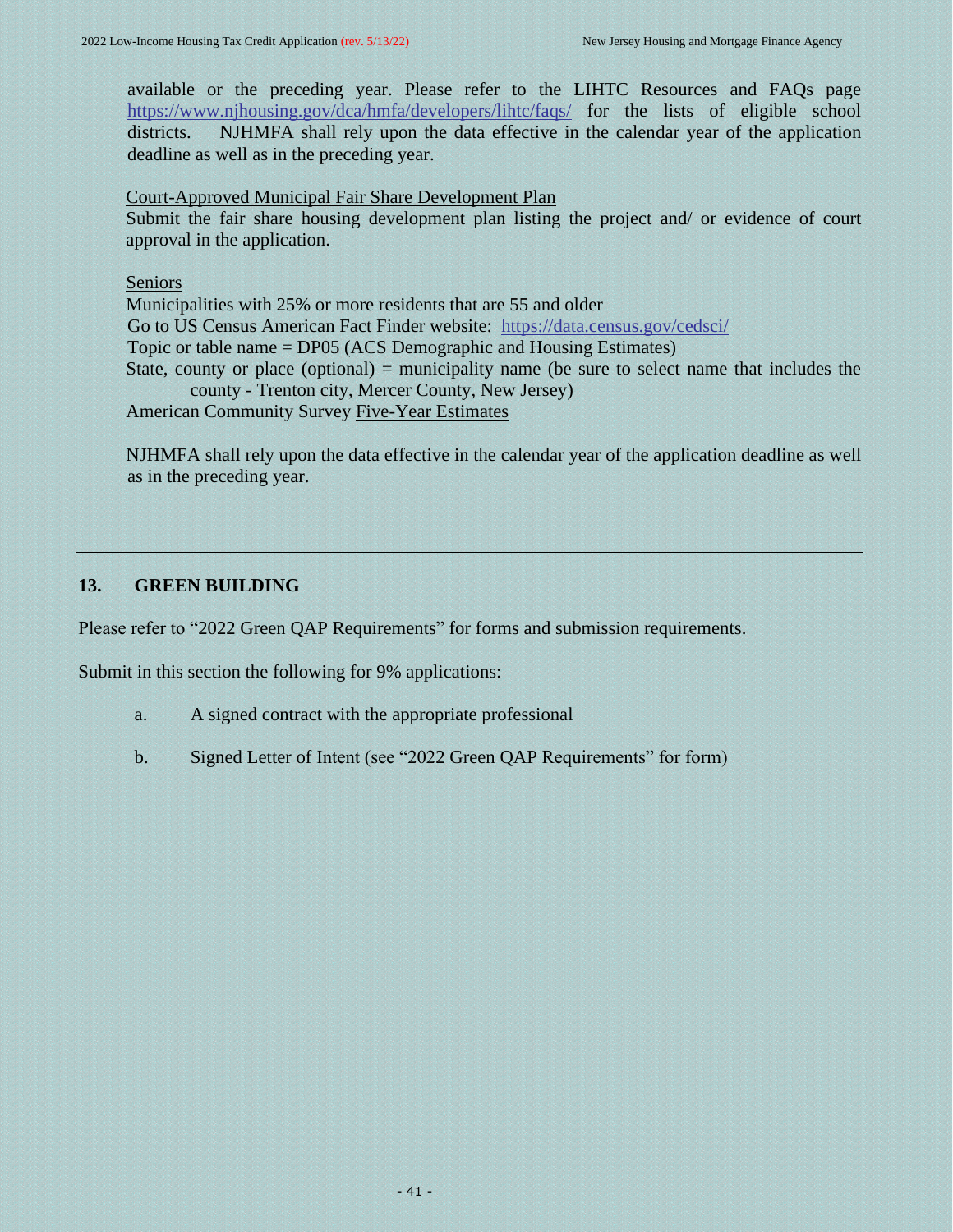

# **3 Point options Participation in one of the following programs\*:**

- **1.) Enterprise Green Communities Mandatory criteria**
- **2.) LEED v4.0 Certified**
- **3.) ICC/ASHRAE 700 - NGBS 2015 (National Green Building Standard) Bronze or higher**
	- **a. Bronze = 231 points minimum criteria**

 **\*Certification is not required but all mandatory requirements of each program must be followed and documented to NJHMFA.**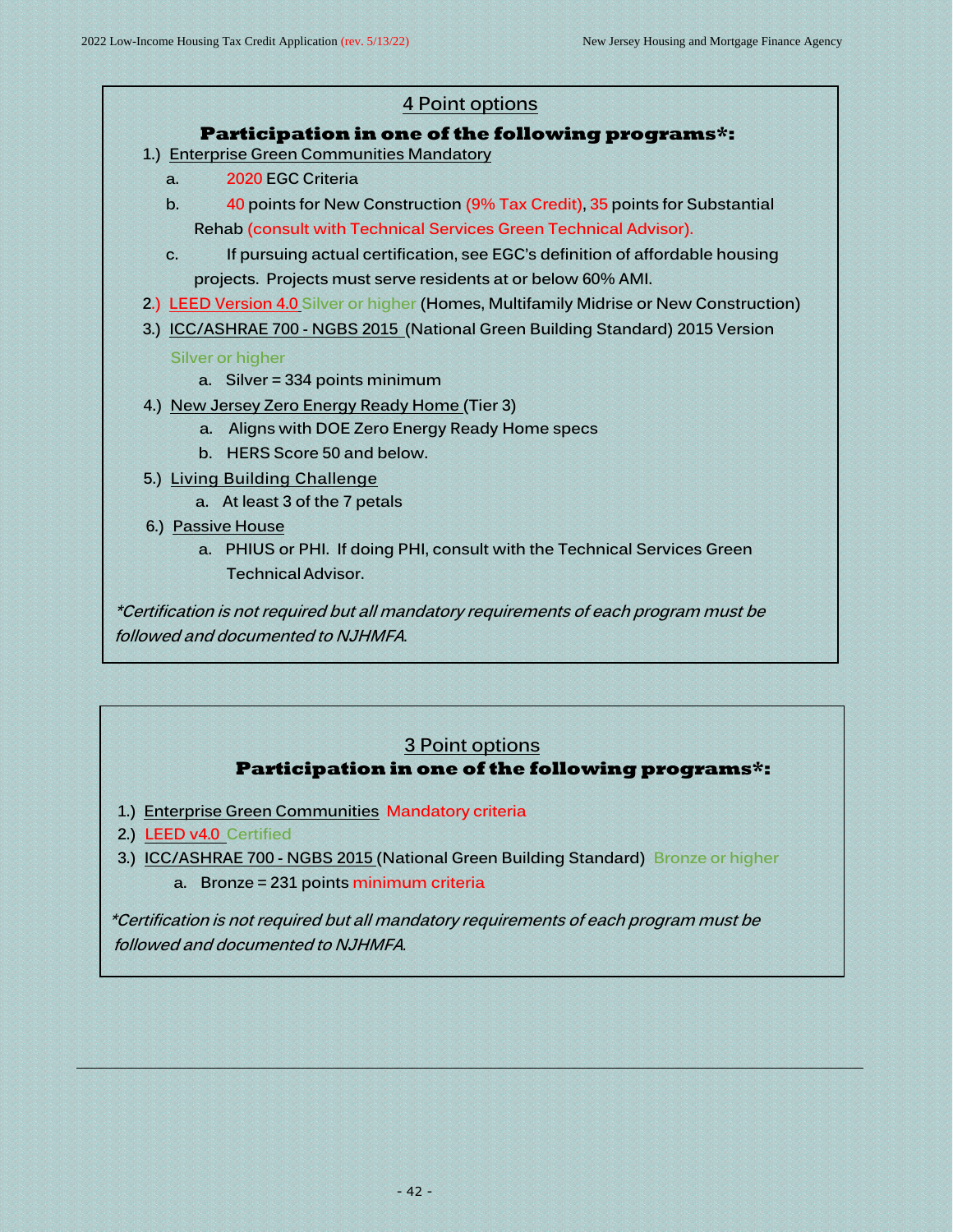# **14. SUCCESSFUL DEVELOPMENT EXPERIENCE**

#### **For 3 points:**

Submit evidence that the general partner, voting member, developer or related party (with at least 50-percent interest in this project's general partner/managing-member entity) has successfully developed and operated at least two other low-income housing tax credit properties. Provide confirmation from the applicable permanent mortgage lender (or equity investor if no permanent debt) and housing credit agency that at least two other low-income housing tax credit properties meet ALL of the following requirements as of the application deadline:

- <span id="page-42-0"></span>a. No outstanding issues of non-compliance
- b. 93% occupancy
- c. 1.15 debt-service coverage for six consecutive months

Sample letters from lender and investor can be found in the LIHTC Appendix.

Note: If HMFA is the mortgage lender and/or housing credit agency, HMFA shall verify the above information for the following projects. If permanent lender is not HMFA for an in-state project, debt service coverage must still be evidenced.

# **New Jersey Properties:**

|             | <b>Name</b> | LITC# | <b>County</b> | <b>Permanent Debt - Yes/No</b><br>(If yes, state Mortgagee) |
|-------------|-------------|-------|---------------|-------------------------------------------------------------|
| Project #1: |             |       |               |                                                             |
| Project #2: |             |       |               |                                                             |

# **Out-of-State Properties:**

|             | <b>Name</b> | <b>Permanent Debt</b><br>(Yes/No) | <b>Location</b><br>(City, State) |  |
|-------------|-------------|-----------------------------------|----------------------------------|--|
| Project #1: |             |                                   |                                  |  |
| Project #2: |             |                                   |                                  |  |
|             |             |                                   |                                  |  |

# **For 2 points:**

Submit evidence that the general partner, voting member, developer or related party (with at least 50-percent interest in this project's general partner/managing-member entity) has successfully developed and operated at least one low-income housing tax credit property.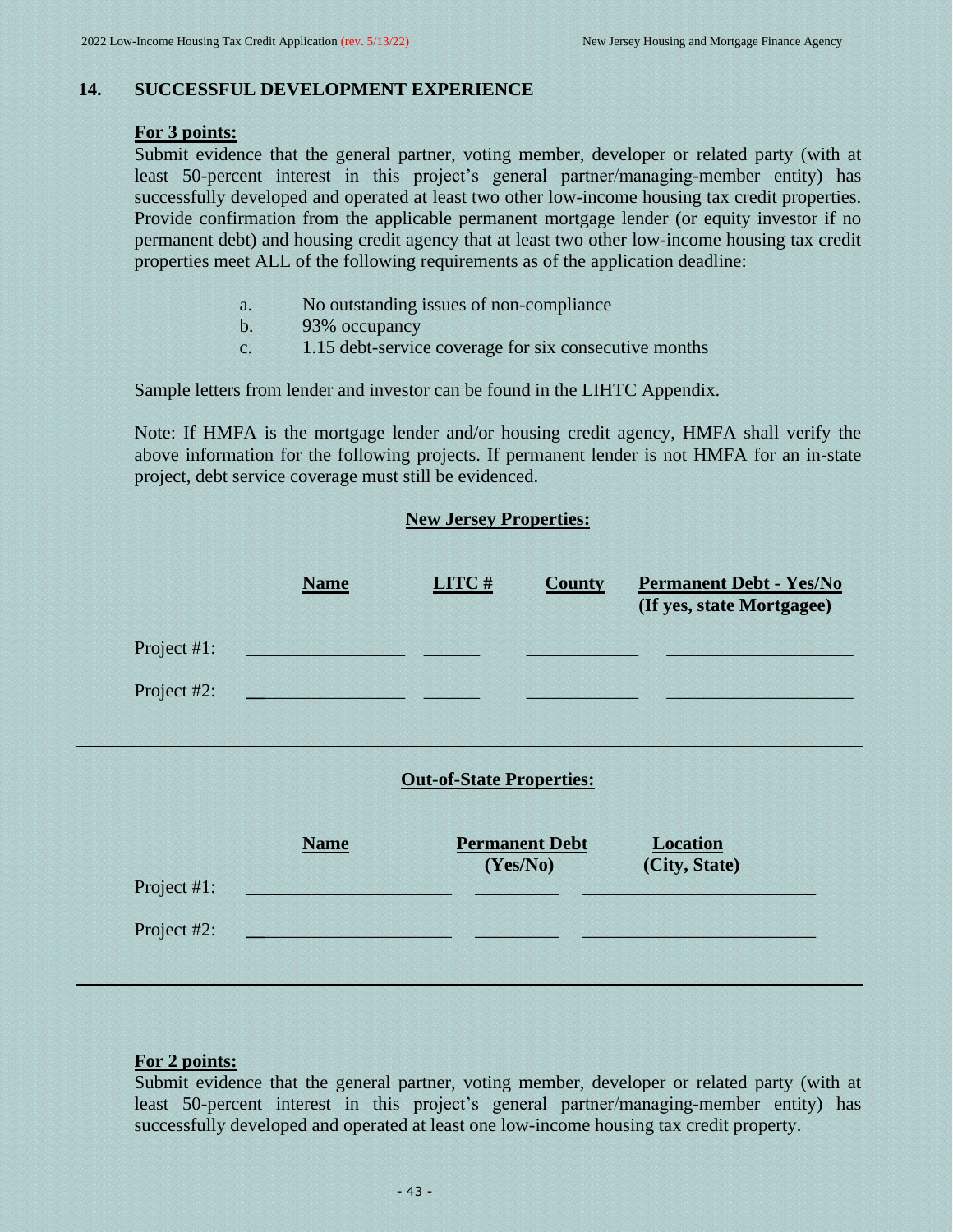<span id="page-43-0"></span>Submit a copy of the executed management agreement with a Property Management company as well as evidence of at least 5 years of experience managing tax credit properties and a portfolio of over 300 units.

| <b>New Jersey Properties:</b> |             |                                   |               |                                                             |
|-------------------------------|-------------|-----------------------------------|---------------|-------------------------------------------------------------|
|                               | <b>Name</b> | LITC#                             | <b>County</b> | <b>Permanent Debt - Yes/No</b><br>(If yes, state Mortgagee) |
| Project #1:                   |             |                                   |               |                                                             |
|                               |             | <b>Out-of-State Properties:</b>   |               |                                                             |
| Project #1:                   | <b>Name</b> | <b>Permanent Debt</b><br>(Yes/No) |               | <b>Location</b><br>(City, State)                            |

# **15. AGE FRIENDLY SENIOR HOUSING**

For projects that will be serving senior populations, a letter of support from the local/county Office of Aging is highly recommended. It is also suggested that housing sponsors contact the county Office on Aging well in advance of the deadline for submission of tax credit applications to discuss the project and keep them informed of anticipated leasing timelines.

A list of the 21 county Offices on Aging can be found here: <https://www.state.nj.us/humanservices/doas/home/saaaa.html>

a. On-site transportation:

On-site transportation must be provided at least once a week and available to all residents. Evidence of existing service and/or an executed contract stipulating fees and frequency of service shall submitted in the application. Evidence of funding must also be provided. A nominal fee may be charged to the residents that utilize the service and it must be a scheduled service at least once a week. The schedule should be provided to the residents in advance for planning purposes. A letter indicating that the project will be on a bus stop on a general route or a service that is provided free of charge to all residents/seniors of a county or municipality based solely on residency status shall not qualify for points in this category.

b. Services for Independent Living (SIL) program

The SIL program provides social service coordinators the opportunity for training at least four times a year, resource materials, and a network of partnerships with other projects and state and local organizations that serve the aging adult population. Please be advised all participants must sign a Participation Agreement, which outlines the requirements and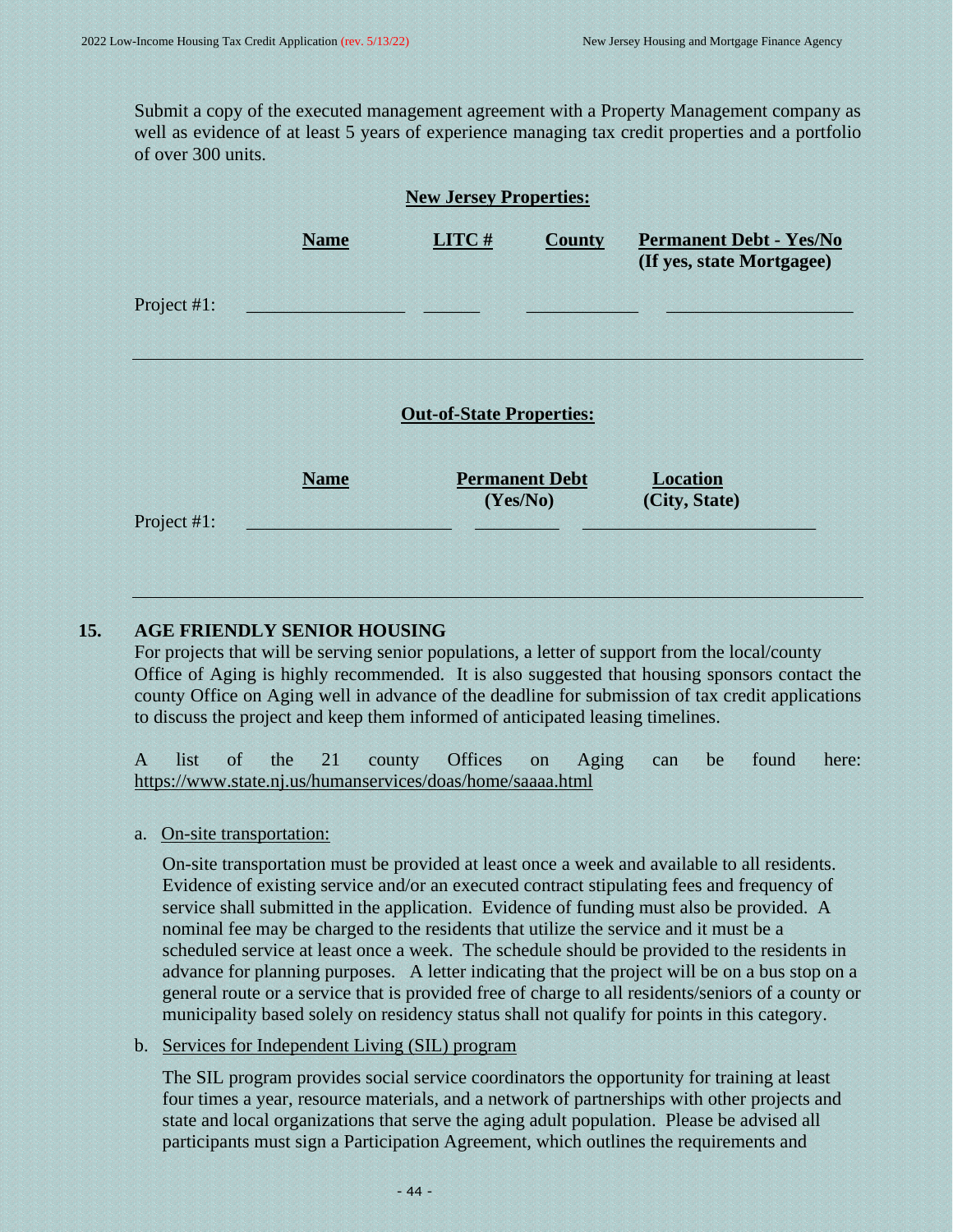responsibilities for the Owner for a minimum of three years. **A social service coordinator must be dedicated to the project for a minimum of 20 hours per week. An extended vacancy of the social service coordinator position (longer than 2 months) may result in non-compliance. A one-time fee of \$3,000 will be charged to participants to cover the costs associated with trainings, which will be included in the first half tax credit allocation fee.**

c. On-site health provider with a private room

Please refer to the HUD Notice of Funding Availability for "Supportive Services Demonstration for Elderly Households in HUD-Assisted Multifamily Housing" for a better understanding of the type of on-site health provider the Agency is encouraging, specifically the Qualifications and Job Responsibilities of the Wellness Nurse, which can be found here: [https://www.hud.gov/sites/documents/2015SSDEMO-NOFA.PDF.](https://www.hud.gov/sites/documents/2015SSDEMO-NOFA.PDF) The Owner should contract with a third-party agency (Medicare Certified Home Health Provider or similar agency or organization) for this service. A firm agreement and information on the capacity and experience of the selected third-party agency must be submitted. The Agency recommends the on-site health provider have regularly scheduled availability at least twice a month.

d. On-site pharmacy, wellness clinic, satellite hospital office, Program of All-inclusive Care for the Elderly (PACE) program, Assisted Living Program (ALP), medical day-care program, a licensed assisted living facility, or similar partnership with a hospital or managed care organization:

The Agency defers to the third-party providers to establish the requirements for the use of space. For all of these options, the Agency expects that the owner will make available space to an appropriate entity. In all cases, a firm agreement with the entity must be submitted in the application.

e. Accessible outdoor spaces:

For example, walkways, benches, gardens. The owner must submit drawings illustrating the accessible outdoor spaces.

f. Exercise room:

<span id="page-44-0"></span>Owners must provide space and equipment for residents to exercise and if desired, coaching and fitness training.

# **16. QUALIFIED NONPROFIT SPONSOR**

Complete and include all of the following documents in this section if this is a nonprofit sponsored project:

- a. Nonprofit Certification (see LIHTC Appendix) for each general partner that is a qualified nonprofit organization under the meaning of the Code as well as under the 2019/2020 Qualified Allocation Plan;
- b. Summary of the qualified nonprofit general partner(s) proposed material participation in the development of the project;
- c. Resume of qualified nonprofit general partner(s);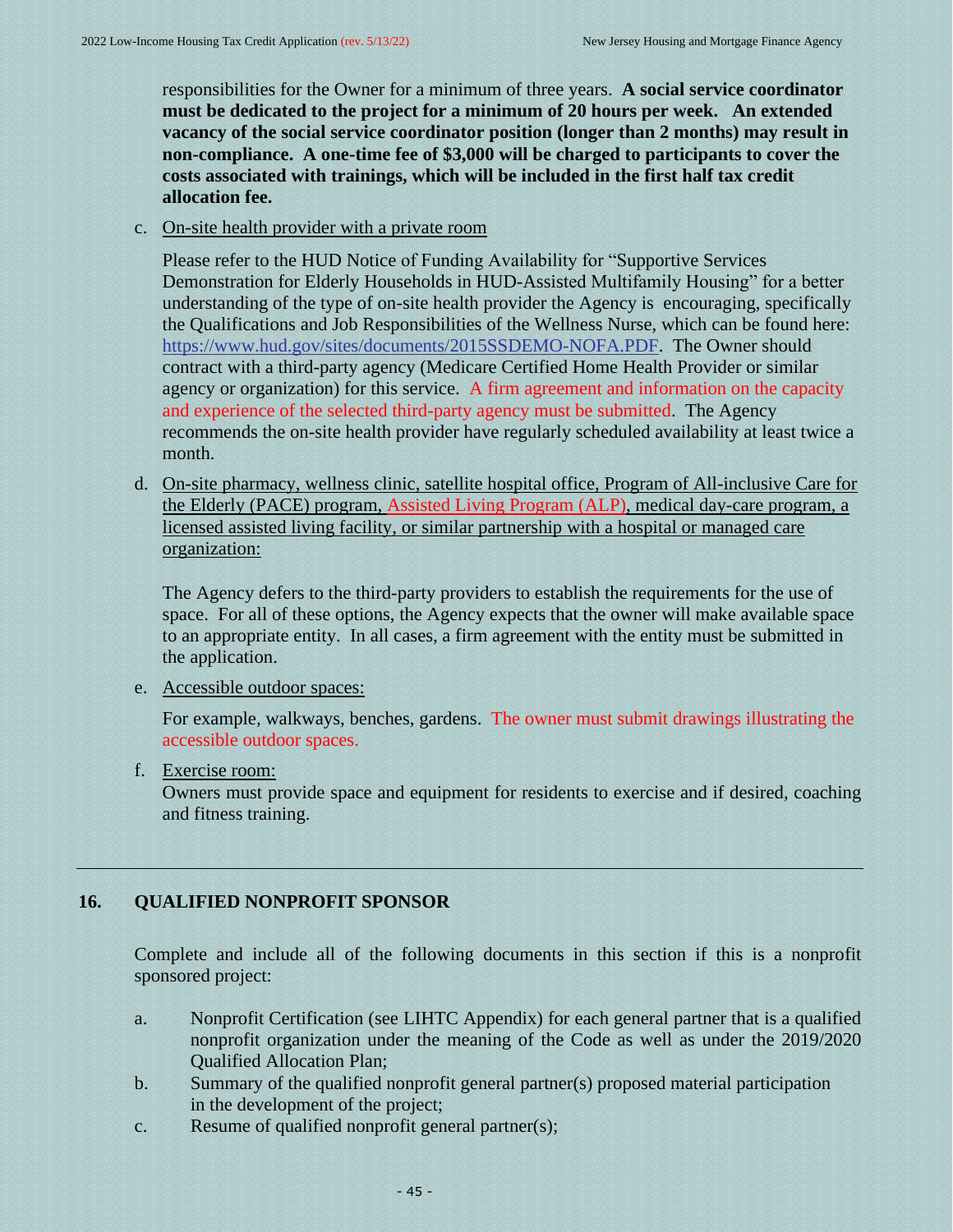- d. By-Laws/Articles of Incorporation of qualified nonprofit general partner(s);
- e. List of board members/officers for the qualified nonprofit general partner(s); and
- f. If applicable, a copy of the turnkey/development agreement between the developer and limited partnership or the joint venture agreement that clearly defines the nonprofit's ownership interest.

# **17. NEGATIVE POINT CATEGORIES**

<span id="page-45-0"></span>Please circle "Y" or "N" for each of the following statements, which apply to the general partner, voting member AND developer of the project. Failure by either the general partner, voting member or developer to respond shall result in the deduction of points as provided.

# Full Credit Return Involvement

Y or N The general partner/ voting member/developer (or any related party) has been involved in a full credit return in the State of New Jersey for a tax credit project. If yes, provide on a separate page the name of the project(s) and the date of the tax credit return.

# Receipt of Formal Notice of Non-Compliance

- Y or N The general partner, voting member, developer or any related party has received a Formal Notice of Non-Compliance for a NJ tax credit project(s) for the following reasons:
	- 1. A violation of State and local building codes or health ordinances;
	- 2. Failure of one or more major systems (for example, roof, HVAC, elevators, plumbing and electric); or
	- 3. Failure to fulfill any Qualified Allocation Plan provisions as represented by an owner in a project's New Jersey LIHTC application.

If yes, provide on a separate page the name of the project(s), a description of the noncompliance and if corrected, the date of correction.

# Non-Issuance of IRS Form 8609

Y or N The general partner, voting member, developer or any related party has failed to receive the IRS Form 8609 from NJHMFA for a tax credit project(s). If yes, provide on a separate page the name of the project(s) and the reason(s) why the Form 8609 has not been issued.

# Failure to Pay Monitoring Fees

Y or N The general partner, voting member, developer or any related party has failed to pay NJHMFA monitoring fees for a tax credit project. If yes, provide on a separate page the name of the project(s).

Failure to Submit Annual Project Certifications and/or Annual Tenant Data via the Agency's Web **System**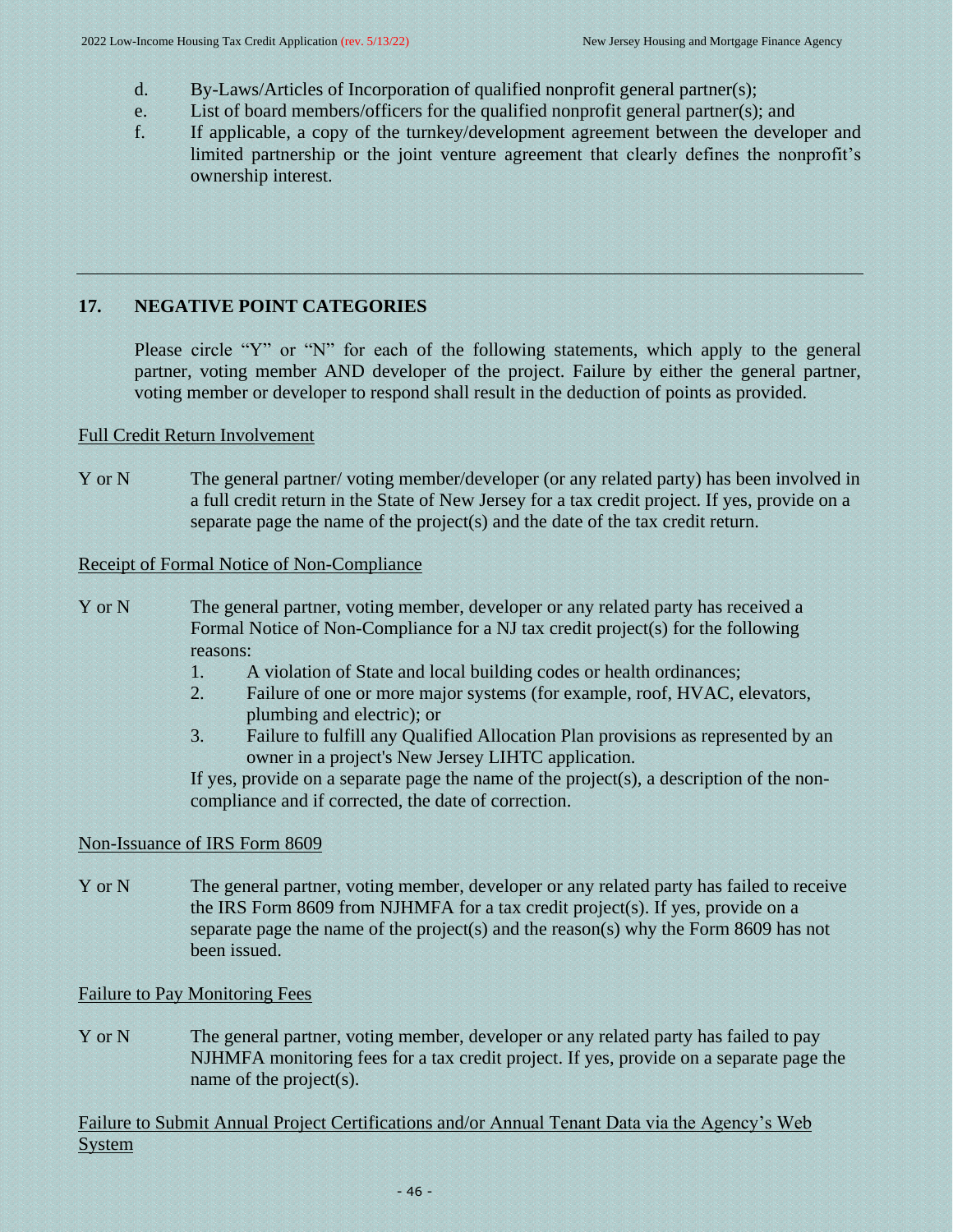Y or N The general partner/voting member/developer (or any related party) has failed to submit the Owner Certification of Continuing Program Compliance and/or Tenant Data for a NJ tax credit project. If yes, provide on a separate page the name of the project(s).

#### HMFA Arrearages

Y or N The general partner, voting member, developer, or related party owns a managing or controlling interest in an NJHMFA-financed property with three or more months of arrearages, with no workout plan (as approved by the Executive Director). If yes, provide on a separate page the name of the project(s).

REMINDER: Applications that receive negative points under N.J.A.C. 5:80-33.15(a) 15, 17 or 18 shall not be eligible to compete in the set-asides described at N.J.A.C. 5:80-33.4 and 33.5.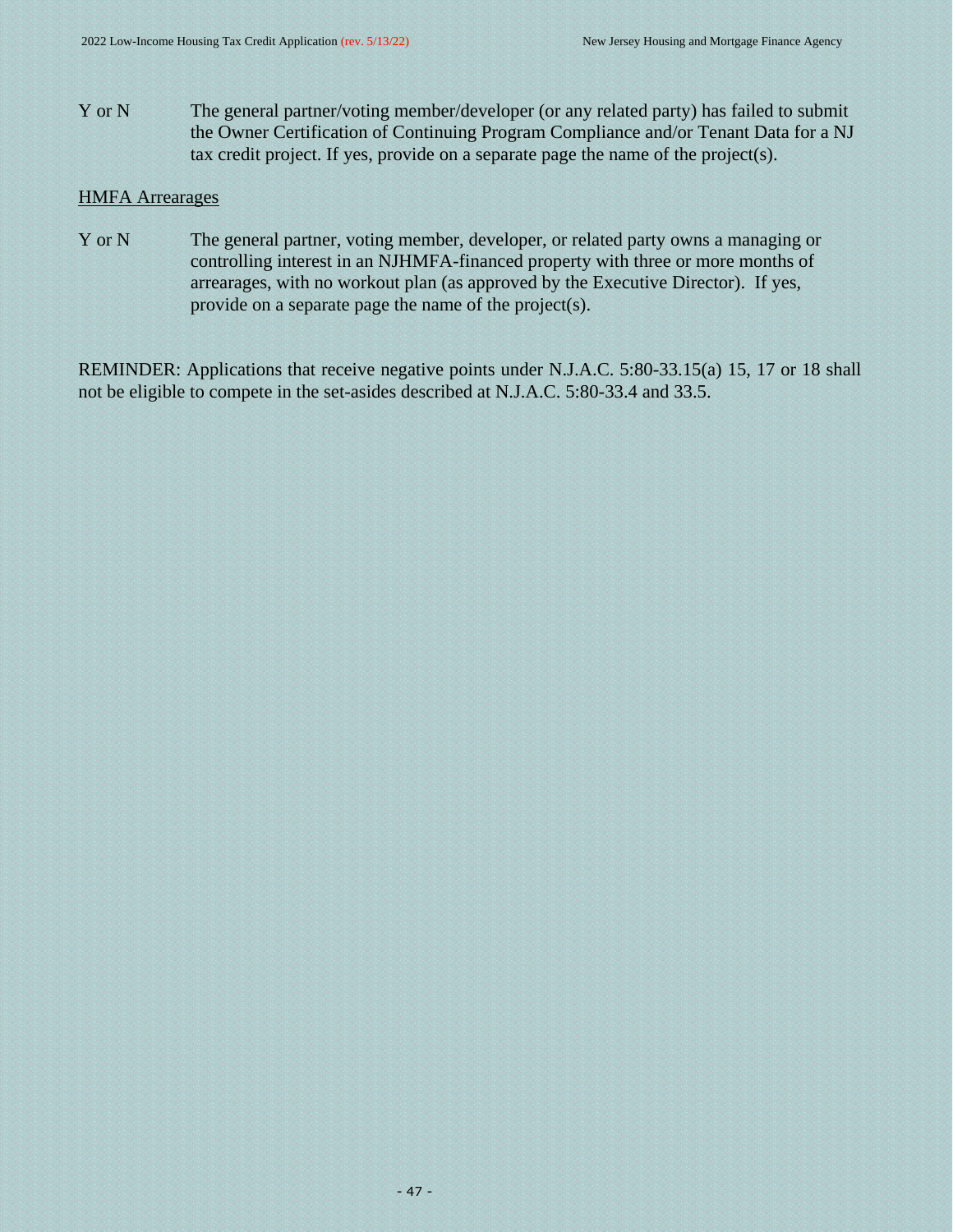# PART IV -- SPONSOR CERTIFICATION & BREAKDOWN OF COSTS & BASIS

- <span id="page-47-0"></span>1. Sponsor Certification
- 2. HERA Basis Boost Request
- 3. Breakdown of Costs and Basis
- 4. Eligible Basis Limits Worksheet
- 5. Tiebreakers
- 6. Limits and Percentages
- 7. 15 year operating pro forma in Part IV
- 8. Signature Page for Breakdown and Proforma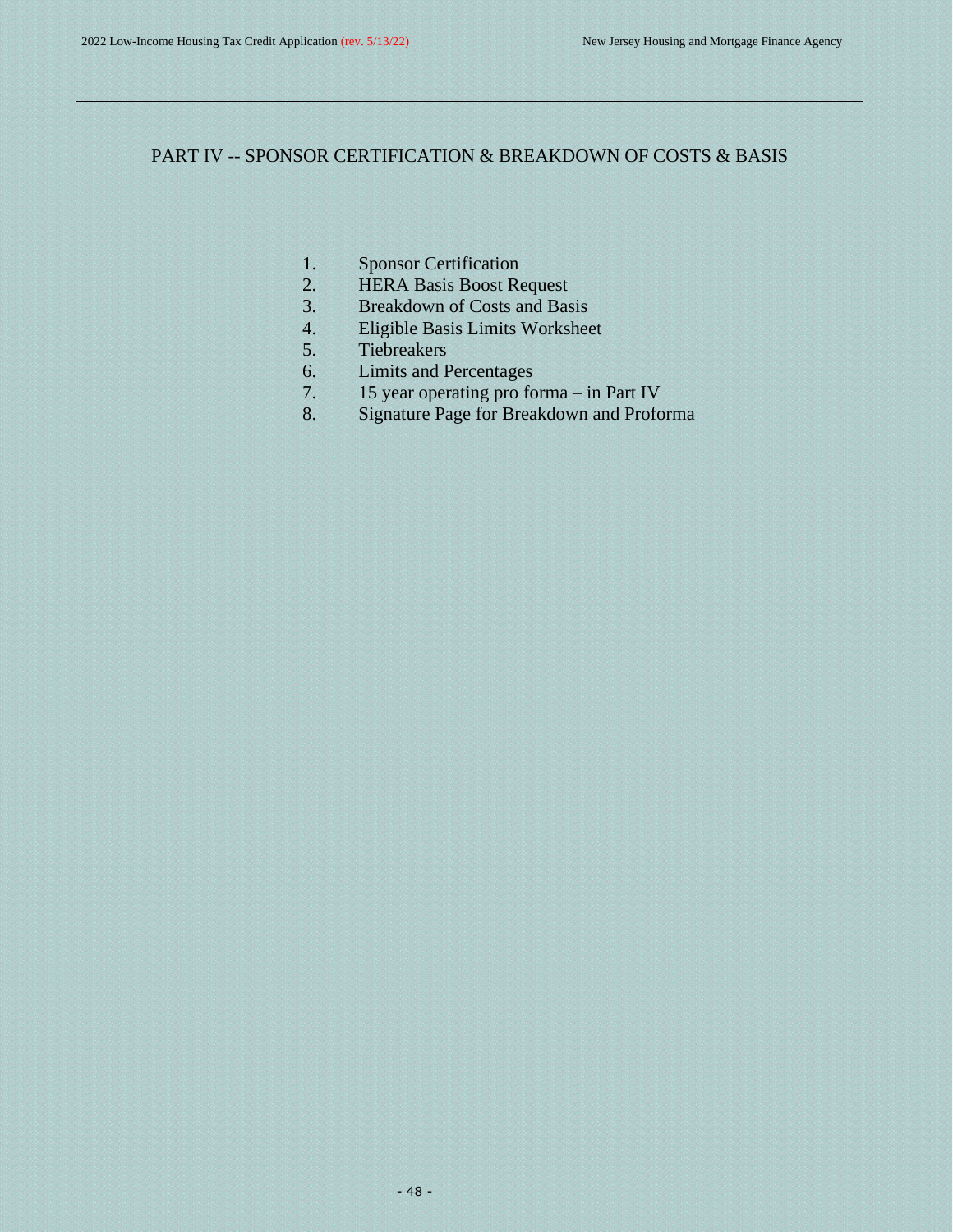#### SPONSOR CERTIFICATION

 $\Box$  Application □ Reapplication □ Carryover □ Placed in Service

| State of |     |
|----------|-----|
|          | SS. |

 $\frac{1}{2}$  ,  $\frac{1}{2}$  ,  $\frac{1}{2}$ 

County of

The undersigned, as the duly authorized representative of  $\blacksquare$ , the developer/applicant and/or the recipient of an allocation by the New Jersey Housing and Mortgage Finance Agency ("NJHMFA") of a Low-Income Housing Tax Credit pursuant to Section 42 of the Internal Revenue Code of 1986 ("Code"), as amended, for the project known as \_\_\_\_\_\_\_\_\_\_\_\_\_\_\_\_\_\_\_\_\_\_\_\_\_\_\_\_\_\_\_\_\_\_\_\_\_\_\_\_\_\_\_\_\_\_\_\_\_\_\_\_\_\_\_\_\_\_\_\_\_\_\_\_\_ acknowledges and

certifies as follows:

- 1. *You must check and complete one of the following*:
	- It is anticipated that the project will be placed in service on, or prior to December 31,  $\Box$

 $-$  OR  $-$ 

- $\Box$ The project was placed in service on \_\_\_\_\_\_\_\_\_\_\_\_\_\_\_\_\_\_\_\_\_\_\_\_\_\_\_\_\_\_.
- 2. The developer/applicant/recipient fully intends to abide by all applicable federal laws and state laws and regulations relating to the Low-Income Housing Tax Credit and the Qualified Allocation Plan, including, but not limited to, fully disclosing all financial interests in all general partner, developer, and managing member entities, including any individual or entity acting as a guarantor or surety of any such entity.
- 3. The developer/applicant/recipient is not relying on any NJHMFA statements or representations as to the value of the allocation of the low-income housing tax credit, including, but not limited to, representations or statements concerning the initial and continuing project eligibility under applicable federal law, calculation of qualified basis and eligible basis, determination of whether federal subsidy is involved, term of the tax credit, term of the compliance, potential impact of future changes in federal law and applicability of recapture requirements and penalties.
- 4. The developer/applicant/recipient must enter into an extended low-income housing commitment with NJHMFA pursuant to Section 42 (h)(6) of the Code in which the taxpayer and his/her successors agree to meet the elected set aside and the applicable fraction of low-income occupancy for an extended use period of at least fifteen years beyond the agreed compliance period (subject to possible termination of the extended use period under circumstances described in the Code). The agreement incorporates a Deed of Easement and Restrictive Covenant to be executed by the tax credit recipient and recorded by NJHMFA. The Deed of Easement and Restrictive Covenant must be executed in the form required by NJHMFA and delivered to NJHMFA once the deed/lease conveying title to the final ownership entity has been recorded.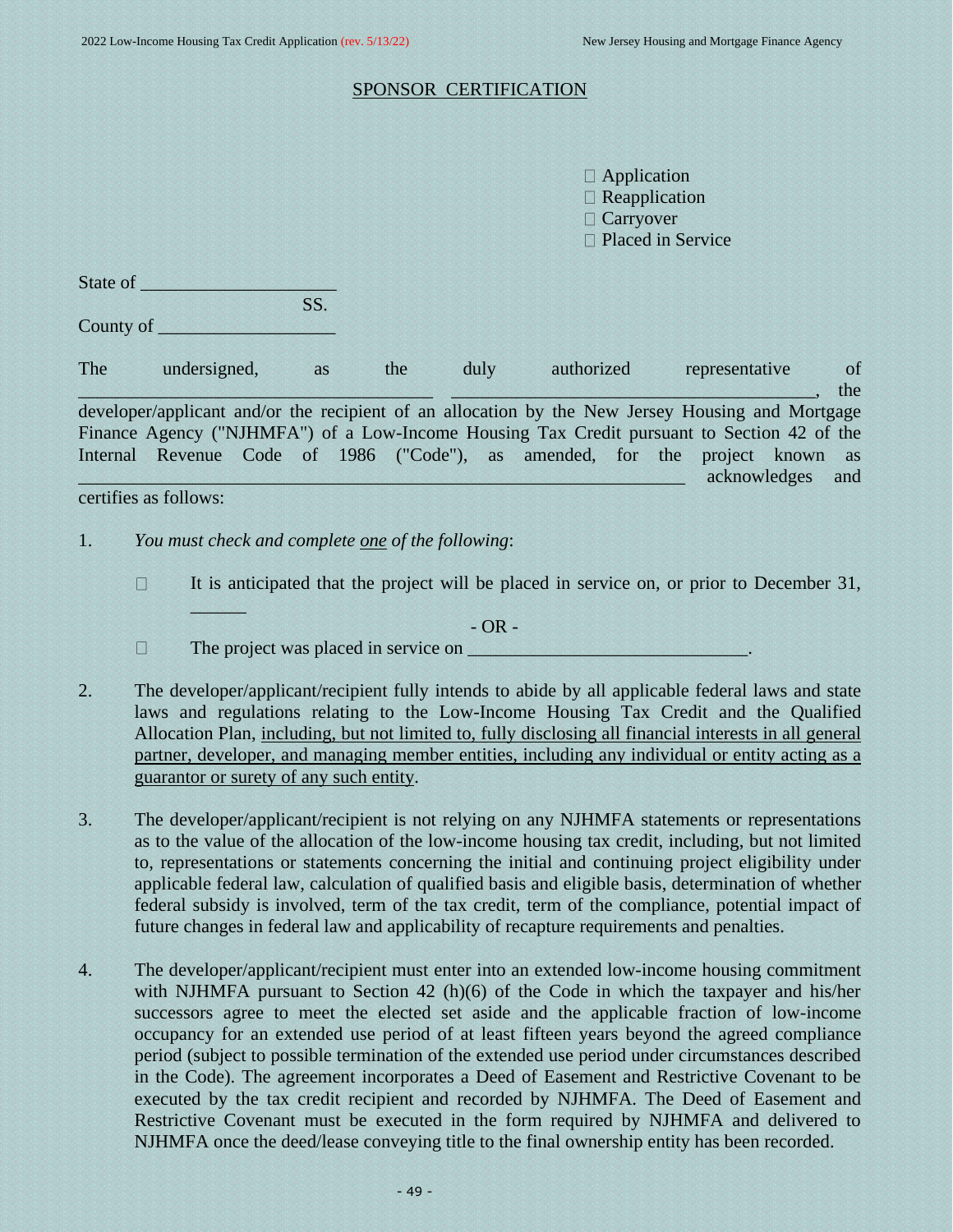It is further acknowledged that the terms of the Deed of Easement and Restrictive Covenant will be enforceable by NJHMFA or by qualified prospective, present or former low-income occupants of the Project in the state courts during the compliance and extended use period. The Deed of Easement and Restrictive Covenant may have a negative effect on the future value of the Project.

The undersigned further acknowledges that the developer/applicant/recipient will need the consent of any present mortgage holders on the subject property to record the restrictive covenant since any foreclosing taxpayer may neither evict without cause nor increase the gross rent on low-income units until three years after he/she forecloses on the project and terminates the extended use period.

- 5. The development costs of the project (as of this time) as detailed in the attached breakdown of costs and basis were prepared by the developer/applicant/recipient or his/her agents and are accurate to best of his/her knowledge.
- 6. Section  $42(m)(2)$  of the Code dictates that the housing credit agency shall not allocate tax credits exceeding the amount needed for project feasibility. Consequently, the developer/applicant/ recipient consents with this certification to a possible reduction of credits subsequent to needs analyses conducted by NJHMFA at carryover and placed in service dates.
- 7. Pursuant to Section 42(m)(2) of the Code, the undersigned hereby certifies that the developer/applicant/recipient has disclosed to the State Housing Agency, in writing, the full extent of all Federal, State and local subsidies which apply (or which developer/applicant/recipient expects to apply) with respect to the Project.
- 8. If this is a reapplication*, you must check one of the following*:
	- $\Box$ Project did not receive full credit amount supportable by the project's eligible basis in a prior year
	- $\Box$ Project did not receive allocation in a previous cycle
	- $\Box$ Project is seeking additional credits
- 9. The developer/applicant/recipient acknowledges its continuing affirmative obligation under the Qualified Allocation Plan to advise NJHMFA of any changes to any aspect of the project. If this is a reapplication or request for Carryover Allocation or Part I of the IRS Form 8609, *you must check one of the following:*
	- NO changes to the project as previously submitted in the application have been made.  $\Box$
	- $\Box$ Changes have been made to aspects of the project since the original application. Documentation fully disclosing and substantiating these changes are included as required by the Qualified Allocation Plan.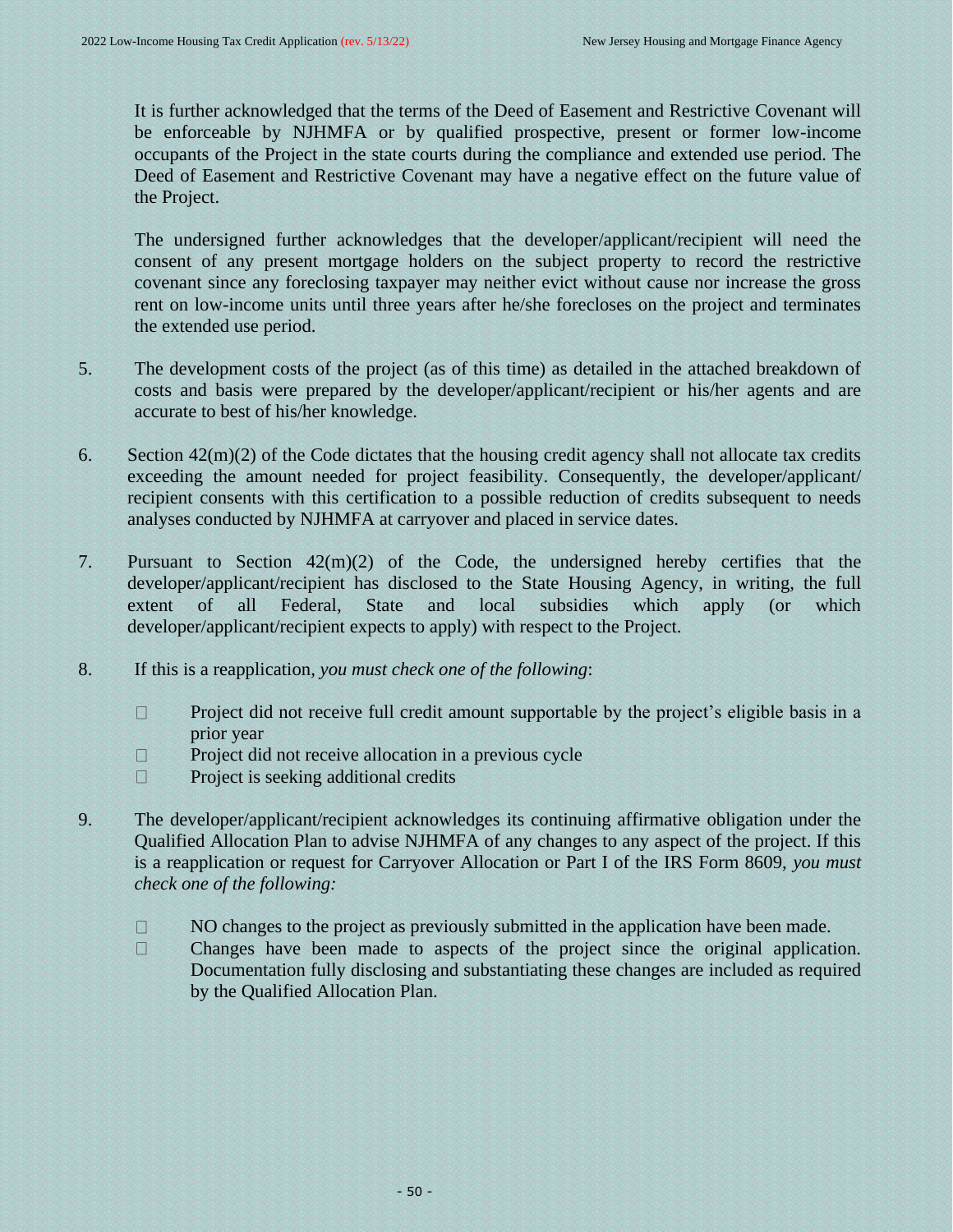#### **CERTIFICATION**

I, \_\_\_\_\_\_\_\_\_\_\_\_\_\_\_\_\_\_\_\_\_\_\_\_\_\_\_\_\_\_\_, hereby represent and state that the foregoing information, and all information submitted for the purpose of applying for Low-Income Housing Tax Credits, is true and complete. I acknowledge that the New Jersey Housing and Mortgage Finance Agency is relying on said information and thereby acknowledge that the undersigned entity is under a continuing obligation, from the date of this Certification through the completion of the Project, to notify NJHMFA in writing of any changes to the information contained in this certification and in the application. Under penalty of perjury, I acknowledge that I am aware that it is a criminal offense to make a false statement or misrepresentation in this certification, and if I do so, I recognize that I am and/or the undersigned entity is subject to criminal prosecution under the law, possible loss of tax credit allocation, and disqualification from future participation in the Low Income Housing Tax Credit Program in New Jersey.

Sworn and subscribed to before the undersigned Notary Public on the date appearing below:

Witness/Attest (Secretary) **Authorized Representative/** 

 $\mathbf{B} \mathbf{y}$ :  $\mathbf{B}$ 

President of Corporation

 $\frac{1}{2}$  ,  $\frac{1}{2}$  ,  $\frac{1}{2}$  ,  $\frac{1}{2}$  ,  $\frac{1}{2}$  ,  $\frac{1}{2}$  ,  $\frac{1}{2}$  ,  $\frac{1}{2}$  ,  $\frac{1}{2}$  ,  $\frac{1}{2}$  ,  $\frac{1}{2}$  ,  $\frac{1}{2}$  ,  $\frac{1}{2}$  ,  $\frac{1}{2}$  ,  $\frac{1}{2}$  ,  $\frac{1}{2}$  ,  $\frac{1}{2}$  ,  $\frac{1}{2}$  ,  $\frac{1$ 

Print Name and Title

#### ACKNOWLEDGMENT

**CORPORATIONS** I CERTIFY that on <u>the set of the set of the set of the set of the set of the set of the set of the set of the set of the set of the set of the set of the set of the set of the set of the set of the set of the set of the s</u>

his/her name thereto as attesting witness.

personally came before me, and acknowledged under oath, to my satisfaction, that he/she is the Secretary of \_\_\_\_\_\_\_\_\_\_\_\_\_\_\_\_\_\_\_\_\_\_\_\_\_\_\_\_\_\_\_\_\_\_\_\_\_\_\_\_\_\_\_\_\_\_\_\_\_\_, the Corporation named in the within Instrument; that \_\_\_\_\_\_\_\_\_\_\_\_\_\_\_\_\_\_\_\_\_\_\_\_\_\_\_\_\_\_\_\_\_\_\_\_\_\_\_\_\_\_\_\_\_\_\_\_\_\_\_ is the President of said Corporation; that the execution, as well as the making of this Instrument, has been duly authorized by a proper resolution of the Board of Directors of the said Corporation and said Instrument is signed and delivered by said President as and for the voluntary act and deed of said Corporation, in the presence of deponent, who thereupon subscribed

LIMITED PARTNERSHIPS

I CERTIFY that on <u>the set of the set of the set of the set of the set of the set of the set of the set of the set of the set of the set of the set of the set of the set of the set of the set of the set of the set of the s</u>

\_\_\_\_\_\_\_\_\_\_\_\_\_\_\_\_\_\_\_\_\_\_\_\_\_\_\_\_\_\_\_\_\_\_\_\_\_\_\_\_\_\_\_\_\_\_\_\_\_ personally came before me, and acknowledged under oath, to my satisfaction, that (a) he/she is the president of \_\_\_\_\_\_\_\_\_\_\_\_\_\_\_\_\_\_\_\_\_\_\_\_\_\_\_\_\_\_\_\_\_, the general partner of \_\_\_\_\_\_\_\_\_\_\_\_\_\_\_\_\_\_\_\_\_\_\_\_\_\_\_\_\_\_\_\_\_\_\_\_\_\_\_\_\_\_\_\_\_\_\_\_\_\_\_\_\_\_\_, the Limited Partnership named in this document; (b) he/she was authorized to execute this document on behalf of the partnership and; (c) this document was signed and delivered by him/her as the voluntary act of the general partner and the limited partnership.

#### LIMITED LIABILITY COMPANIES/PARTNERSHIPS

| <b>CERTIFY</b><br>that<br><sub>on</sub>                                                                              |                                                                                                                  |  |  |
|----------------------------------------------------------------------------------------------------------------------|------------------------------------------------------------------------------------------------------------------|--|--|
|                                                                                                                      | personally came before me, and acknowledged under oath, to                                                       |  |  |
| my satisfaction, that (a) he/she is the president of                                                                 | th                                                                                                               |  |  |
| voting member of                                                                                                     | _, the Limited Liability Company/Partnership                                                                     |  |  |
| ("LLC/LLP") named in this document; (b) he/she was authorized to execute this document on behalf of the LLC/LLP and; |                                                                                                                  |  |  |
|                                                                                                                      | (c) this document was signed and delivered by him/her as the voluntary act of the voting member and the LLC/LLP. |  |  |
|                                                                                                                      |                                                                                                                  |  |  |

SWORN TO AND SUBSCRIBED before me this day of

A Notary Public of \_\_\_\_\_\_\_\_\_\_\_\_\_\_\_\_\_\_\_\_\_\_\_\_\_\_\_\_\_\_

My Commission Expires on: \_\_\_\_\_\_\_\_\_\_\_\_\_\_\_\_\_\_\_\_\_\_\_

 $\frac{1}{2}$  ,  $\frac{1}{2}$  ,  $\frac{1}{2}$  ,  $\frac{1}{2}$  ,  $\frac{1}{2}$  ,  $\frac{1}{2}$  ,  $\frac{1}{2}$  ,  $\frac{1}{2}$  ,  $\frac{1}{2}$  ,  $\frac{1}{2}$  ,  $\frac{1}{2}$  ,  $\frac{1}{2}$  ,  $\frac{1}{2}$  ,  $\frac{1}{2}$  ,  $\frac{1}{2}$  ,  $\frac{1}{2}$  ,  $\frac{1}{2}$  ,  $\frac{1}{2}$  ,  $\frac{1$